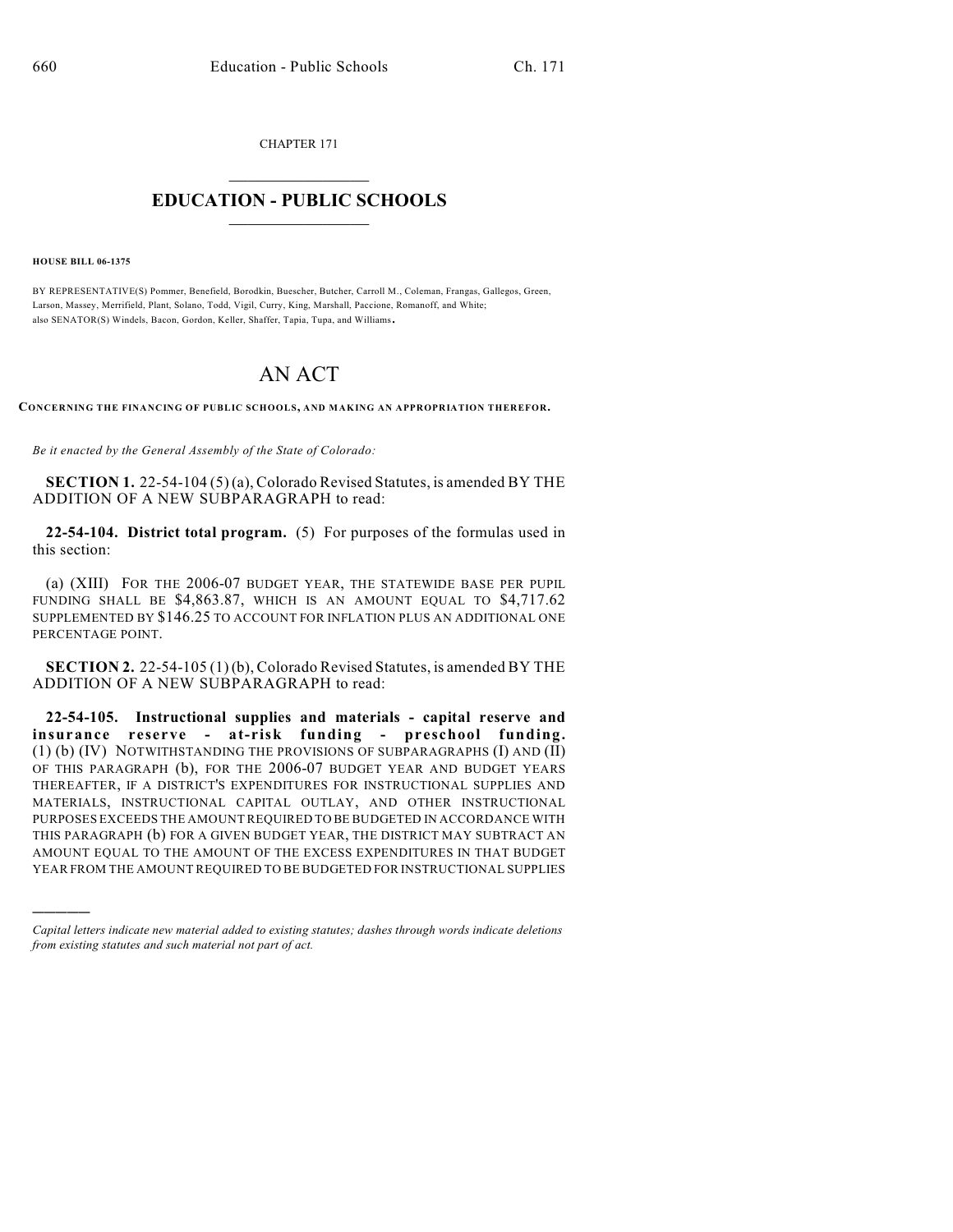AND MATERIALS, INSTRUCTIONAL CAPITAL OUTLAY, AND OTHER INSTRUCTIONAL PURPOSES IN ACCORDANCE WITH THIS PARAGRAPH (b) FOR THE SUBSEQUENT BUDGET YEAR.

**SECTION 3. Repeal.** 22-54-114 (2.3), Colorado Revised Statutes, is repealed as follows:

**22-54-114. State public school fund.** (2.3) Notwithstanding any provision of this article to the contrary, of the total amount appropriated by the general assembly in the annual appropriation bill for each budget year to meet the state's share of the total program of all districts, the department of education may transfer an amount specified by the general assembly in the annual general appropriation bill for that budget year to offset the direct and indirect administrative costs incurred by the department in implementing the provisions of this article. The total program of each district that receives state aid shall be reduced by a percentage determined by dividing the amount of the transfer by the total program of all districts that receive state aid. The state aid of each district shall be reduced by the amount of the reduction in the district's total program or the amount of state aid, whichever is less. The department of education shall ensure that the reduction in state aid required by this subsection (2.3) is accomplished prior to the end of the budget year. The reduction in total program described in this subsection (2.3) shall be in addition to any reduction that may be required pursuant to section  $22-54-106$  (4) (c).

**SECTION 4.** 19-2-402 (3) (b), Colorado Revised Statutes, is amended, and the said 19-2-402 (3) is further amended BY THE ADDITION OF A NEW PARAGRAPH, to read:

**19-2-402. Juvenile detention services and facilities to be provided by department of human services - education.** (3) (b) Effective January 1, 1988 The expenses incurred by a school district pursuant to paragraph (a) of this subsection (3), MINUS THE TOTAL AMOUNT OF PER-PUPIL REVENUES THAT THE SCHOOL DISTRICT RECEIVES PURSUANT TO ARTICLE 54 OF TITLE 22, C.R.S., FOR THE JUVENILES IN THE JUVENILE DETENTION FACILITY, shall be shared and paid by each school district served in the proportion that the school enrollment of each school district bears to the total school enrollment of all the districts served.

(c) (I) FOR THE 2006-07 BUDGET YEAR AND EACH BUDGET YEAR THEREAFTER, THE EXPENSES INCURRED BY A SCHOOL DISTRICT PURSUANT TO PARAGRAPH (b) OF THIS SUBSECTION (3) SHALL BE SHARED AND PAID BY THE SCHOOL DISTRICT, EACH CHARTER SCHOOL OF THE DISTRICT, AND EACH INSTITUTE CHARTER SCHOOL LOCATED IN THE SCHOOL DISTRICT. EACH CHARTER SCHOOL OF THE DISTRICT AND INSTITUTE CHARTER SCHOOL SHALL PAY IN THE PROPORTION THAT THE CHARTER SCHOOL OF THE DISTRICT'S OR INSTITUTE CHARTER SCHOOL'S ENROLLMENT BEARS TO THE TOTAL DISTRICT ENROLLMENT.

(II) FOR THE PURPOSE OF THIS PARAGRAPH (c), "TOTAL DISTRICT ENROLLMENT" MEANS THE TOTAL OF THE PUPIL ENROLLMENT IN THE SCHOOL DISTRICT, PLUS THE DISTRICT ON-LINE ENROLLMENT, THE DISTRICT PRESCHOOL AND KINDERGARTEN PROGRAM ENROLLMENT, AND THE PUPIL ENROLLMENT IN EACH INSTITUTE CHARTER SCHOOL THAT IS LOCATED WITHIN THE SCHOOL DISTRICT, AS DETERMINED IN ACCORDANCE WITH ARTICLE 54 OF TITLE 22, C.R.S.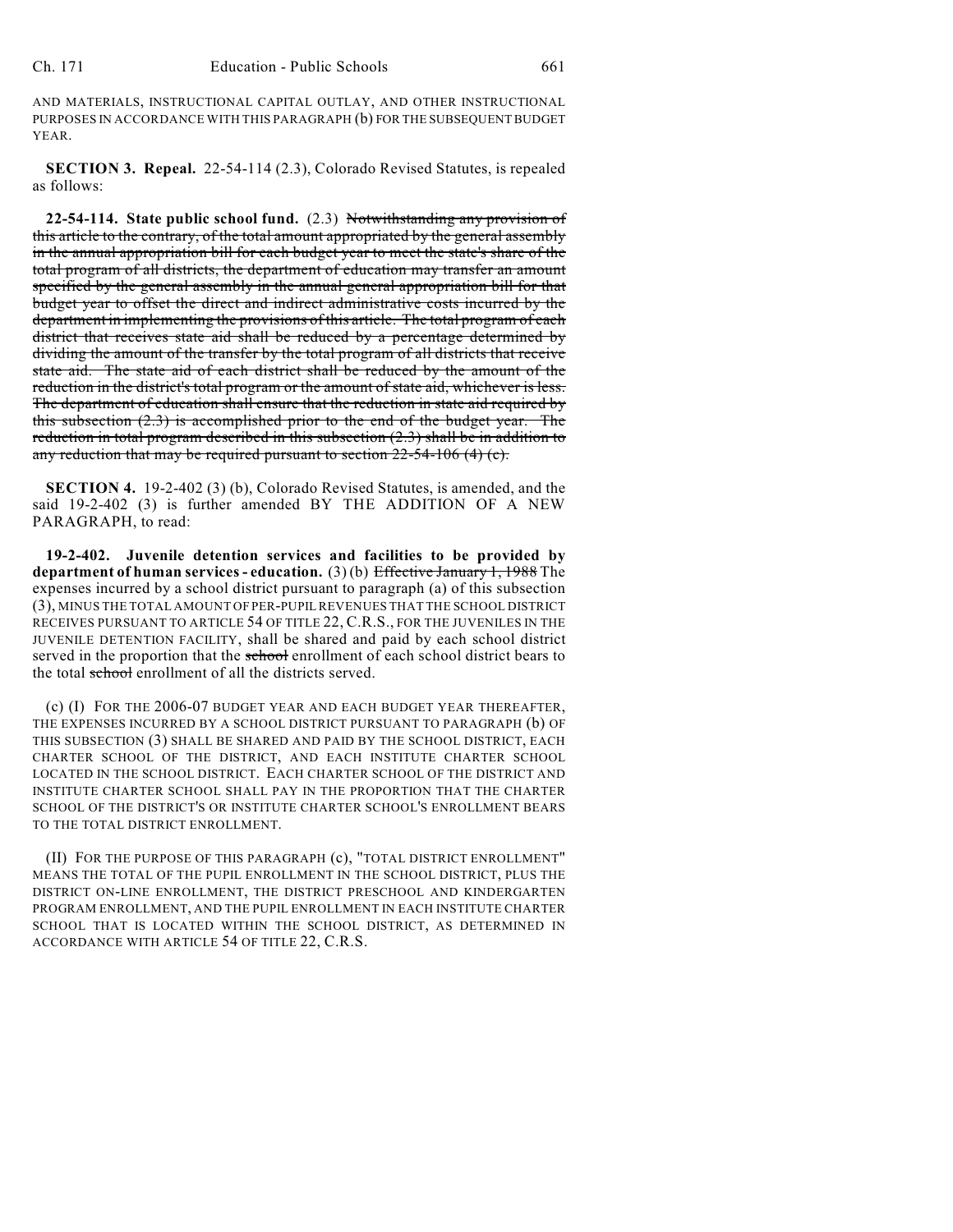**SECTION 5.** Part 1 of article 2 of title 22, Colorado Revised Statutes, is amended BY THE ADDITION OF A NEW SECTION to read:

**22-2-128. Department of education - reciprocal agreements with adjacent states - report.** (1) THE DEPARTMENT SHALL, TO THE EXTENT THAT EACH STATE THAT IS ADJACENT TO COLORADO IS AGREEABLE, NEGOTIATE A RECIPROCAL AGREEMENT WITH EACH SUCH STATE TO ALLOW A CHILD WHO IS A RESIDENT OF ONE STATE TO ATTEND A PUBLIC SCHOOL IN THE OTHER STATE WITHOUT PAYING TUITION WHEN THE GEOGRAPHIC CONDITIONS OR DISTANCES ARE SUCH THAT IT WOULD BE IMPRACTICABLE FOR THE CHILD TO ATTEND THE SCHOOLS OF HIS OR HER OWN STATE.

(2) ON OR BEFORE JANUARY 31, 2007, THE DEPARTMENT SHALL SUBMIT TO THE EDUCATION COMMITTEES OF THE HOUSE OF REPRESENTATIVES AND THE SENATE, OR ANY SUCCESSOR COMMITTEES, A REPORT THAT INCLUDES BUT NEED NOT BE LIMITED TO A LIST OF THE STATES THAT ARE ADJACENT TO COLORADO THAT HAVE ENTERED INTO A RECIPROCAL AGREEMENT WITH COLORADO PURSUANT TO SUBSECTION (1) OF THIS SECTION.

**SECTION 6.** 22-20-109 (4) (a), (5) (a), and (6), Colorado Revised Statutes, are amended, and the said 22-20-109 is further amended, BY THE ADDITION OF A NEW SUBSECTION to read:

**22-20-109. Tuition - repeal.** (4) (a) When a child with a disability enrolls and attends a school in a district other than the child's district of residence pursuant to the provisions of section 22-36-101, and the school does not provide the child an on-line program pursuant to section 22-33-104.6, the district of residence shall be responsible for paying the tuition charge for educating the child to the district of attendance. The district of attendance shall not charge the district of residence tuition for the excess costs incurred in educating a child with a disability who receives educational services from the district of attendance for less than a percentage of time specified by rule of the state board UNLESS THE CHILD MEETS THE CRITERIA FOR FUNDING PURSUANT TO SECTION 22-20-114 (1) (c) (II). The district of attendance shall provide notice to the district of residence in accordance with state board rules adopted pursuant to paragraph (b) of this subsection (4) when a child with a disability applies to enroll in a school in the district of attendance. The amount of the tuition charge shall be determined pursuant to a contract entered into between the two districts pursuant to subsection (1) of this section. Under the circumstances described in this subsection (4), the provisions of section 22-20-108 (8) shall not apply.

(5) (a) When a child with a disability enrolls in and attends a district charter school pursuant to the provisions of part 1 of article 30.5 of this title, OR AN INSTITUTE CHARTER SCHOOL PURSUANT TO PART 5 OF ARTICLE 30.5 OF THIS TITLE, including a DISTRICT OR INSTITUTE charter school that provides an on-line program pursuant to section 22-33-104.6, the district of residence shall be responsible for paying to the district OR INSTITUTE charter school the tuition charge for the excess costs incurred in educating the child. THE DISTRICT OR INSTITUTE CHARTER SCHOOL SHALL NOT CHARGE THE DISTRICT OF RESIDENCE TUITION FOR THE EXCESS COSTS INCURRED IN EDUCATING A CHILD WITH A DISABILITY UNLESS THE CHILD MEETS THE CRITERIA FOR FUNDING PURSUANT TO SECTION  $22-20-114$  (1) (c) (II). The tuition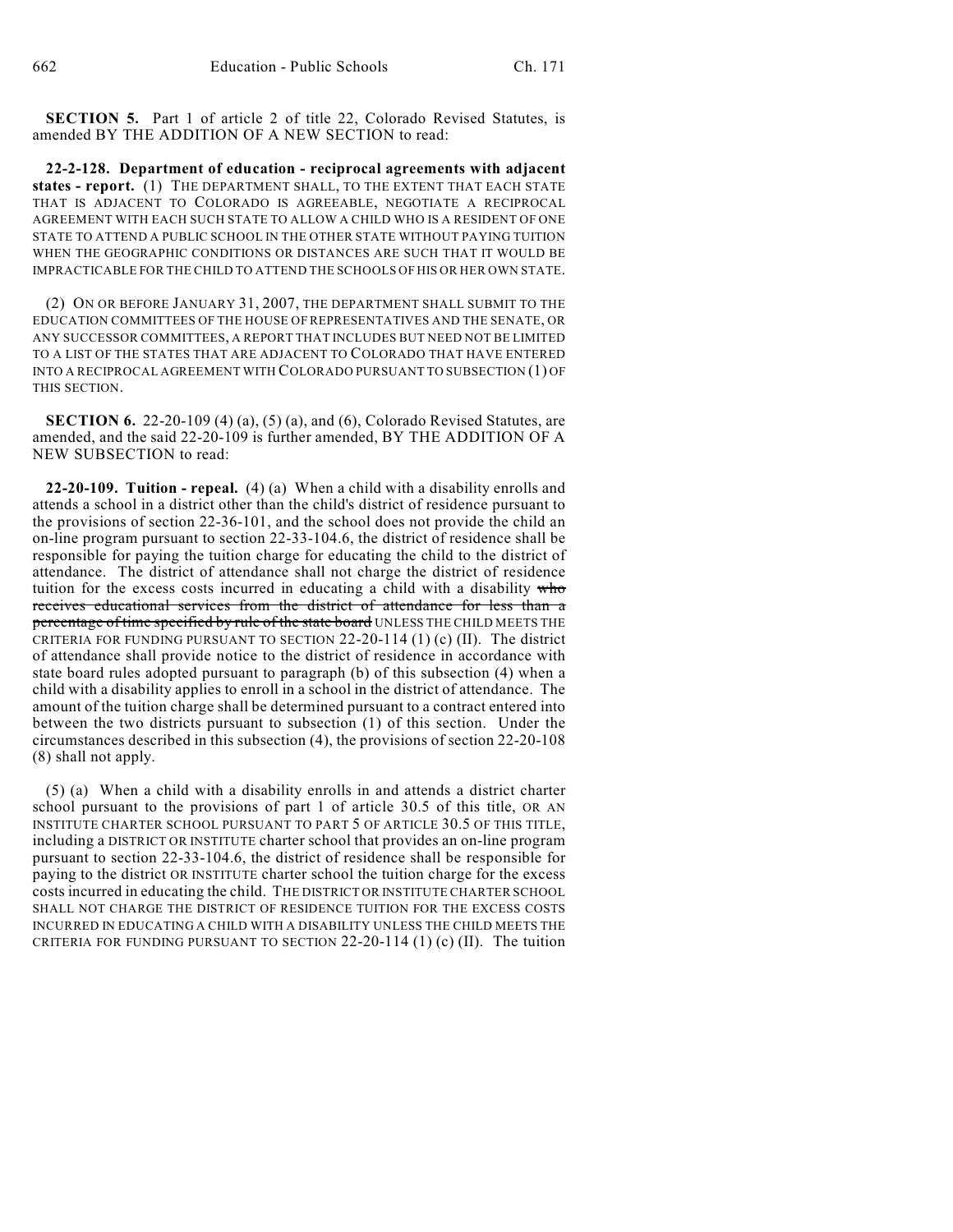responsibility shall be reflected in a contract between the DISTRICT OR INSTITUTE charter school and the district of residence in a form approved by the chartering district. The DISTRICT OR INSTITUTE charter school shall provide notice to the district of residence in accordance with state board rules adopted pursuant to subsection (7) of this section when a child with a disability applies to enroll in the DISTRICT OR INSTITUTE charter school. The amount of the tuition charge shall be determined pursuant to rules adopted by the state board pursuant to subsection (7) of this section. Under the circumstances described in this subsection (5), the provisions of section 22-20-108 (8) shall not apply.

(6) When a child with a disability enrolls in and attends an on-line program pursuant to section 22-33-104.6 that is not provided by a DISTRICT OR INSTITUTE charter school, the district of residence shall be responsible for paying to the provider of the on-line program the tuition charge for the excess costs incurred in educating the child. THE PROVIDER OF THE ON-LINE PROGRAM SHALL NOT CHARGE THE DISTRICT OF RESIDENCE TUITION FOR THE EXCESS COSTS INCURRED IN EDUCATING A CHILD WITH A DISABILITY WHO RECEIVES EDUCATIONAL SERVICES FROM THE PROVIDER OF THE ON-LINE PROGRAM UNLESS THE CHILD MEETS THE CRITERIA FOR FUNDING PURSUANT TO SECTION 22-20-114 (1) (c) (II). The tuition responsibility shall be reflected in a contract between the district of attendance and the district of residence in a form approved by the state board. The on-line provider shall provide notice to the district of residence in accordance with state board rules adopted pursuant to subsection (7) of this section when a child with a disability applies to enroll in the on-line program. The amount of the tuition charge shall be determined pursuant to rules adopted by the state board pursuant to subsection (7) of this section. Under the circumstances described in this subsection (6), the provisions of section 22-20-108 (8) shall not apply.

(8) (a) THE STATE BOARD SHALL EXAMINE AND DEVELOP PROPOSED CRITERIA, IN ADDITION TO THOSE SPECIFIED IN SUBSECTIONS (4),(5), AND (6) OF THIS SECTION, BY WHICH TO DETERMINE WHETHER A CHILD'S SCHOOL DISTRICT OF RESIDENCE SHALL BE REQUIRED TO PAY A DISTRICT OF ATTENDANCE, A DISTRICT OR INSTITUTE CHARTER SCHOOL, OR THE PROVIDER OF AN ON-LINE PROGRAM THE TUITION CHARGE FOR EXCESS COSTS INCURRED IN EDUCATING A CHILD WITH A DISABILITY WHO RECEIVES EDUCATIONAL SERVICES FROM THE DISTRICT OF ATTENDANCE, THE DISTRICT OR INSTITUTE CHARTER SCHOOL, OR THE PROVIDER OF THE ON-LINE PROGRAM, AS APPLICABLE. IN DEVELOPING THE PROPOSED CRITERIA, THE STATE BOARD SHALL, AT A MINIMUM, CONSIDER THE INTENSITY AND DURATION OF THE SPECIAL EDUCATION SERVICES PROVIDED AS FACTORS IN DETERMINING WHEN A CHILD'S DISTRICT OF RESIDENCE IS RESPONSIBLE FOR PAYING A SCHOOL DISTRICT OF ATTENDANCE, A DISTRICT OR INSTITUTE CHARTER SCHOOL, OR A PROVIDER OF AN ON-LINE PROGRAM, AS APPLICABLE, THE TUITION CHARGE FOR EXCESS COSTS. THE STATE BOARD SHALL ENSURE THAT THE PROPOSED CRITERIA FOR PAYING THE TUITION CHARGE FOR EXCESS COSTS ARE THE SAME FOR A SCHOOL DISTRICT OF ATTENDANCE, A DISTRICT OR INSTITUTE CHARTER SCHOOL, AND A PROVIDER OF AN ON-LINE PROGRAM THAT PROVIDES EDUCATIONAL SERVICES TO A CHILD WITH A DISABILITY.

(b) THE STATE BOARD SHALL REPORT ITS FINDINGS AND PROPOSED CRITERIA TO THE EDUCATION COMMITTEES OF THE HOUSE OF REPRESENTATIVES AND THE SENATE, OR ANY SUCCESSOR COMMITTEES, ON OR BEFORE DECEMBER 15, 2006.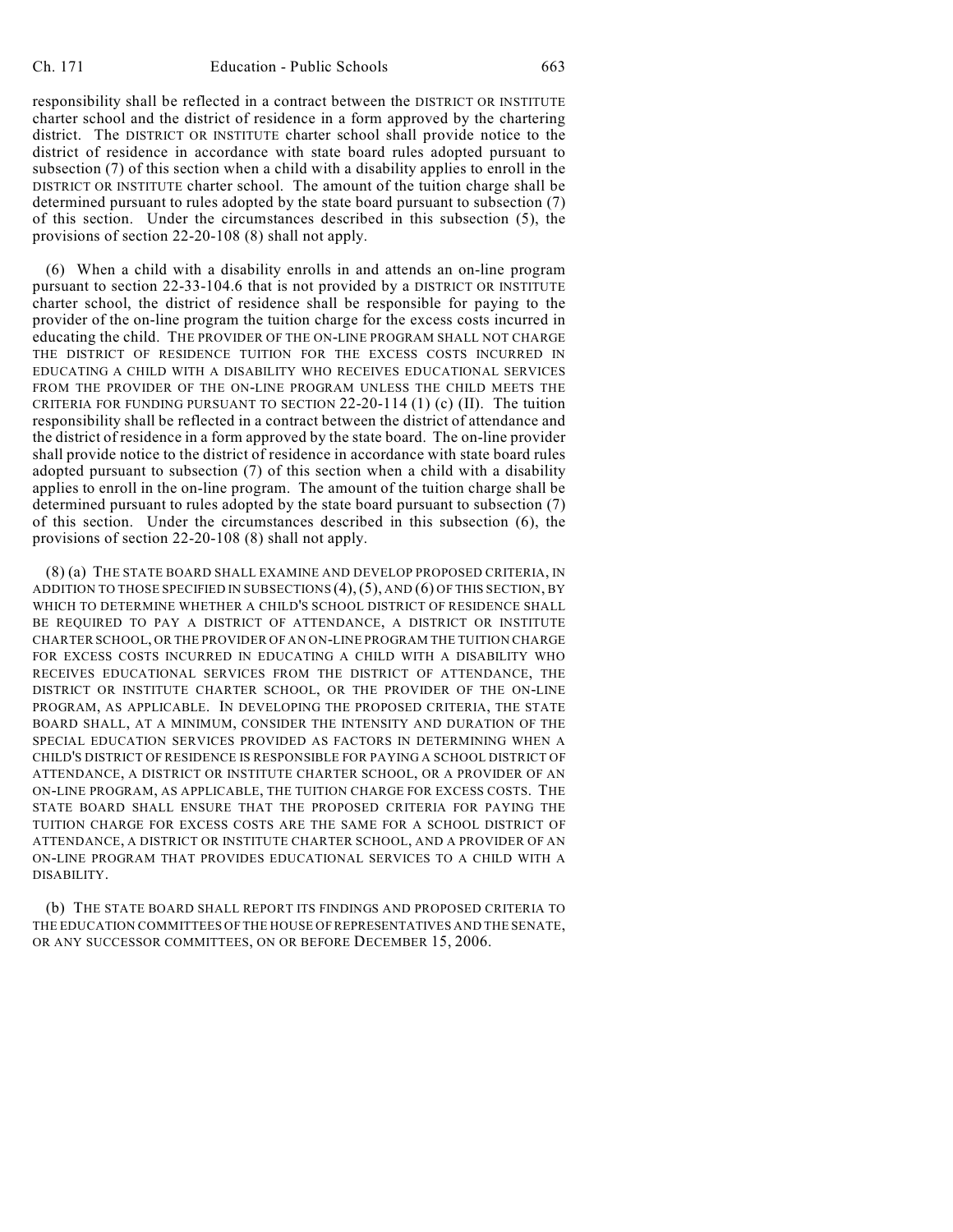(c) THIS SUBSECTION (8) IS REPEALED JANUARY 1, 2007.

**SECTION 7.** 22-20-114, Colorado Revised Statutes, is REPEALED AND REENACTED, WITH AMENDMENTS, to read:

**22-20-114. Funding of programs.** (1) SUBJECT TO THE PROVISIONS OF SUBSECTION (3) OF THIS SECTION, FOR THE 2005-06 BUDGET YEAR AND EACH BUDGET YEAR THEREAFTER, THE TOTAL AMOUNT APPROPRIATED TO THE DEPARTMENT FOR THE PAYMENT OF COSTS INCURRED BY ADMINISTRATIVE UNITS FOR THE PROVISION OF SPECIAL EDUCATION PROGRAMS SHALL BE DISTRIBUTED TO EACH ADMINISTRATIVE UNIT THAT PROVIDES EDUCATIONAL SERVICES FOR CHILDREN WITH DISABILITIES AS FOLLOWS:

(a) (I) FIVE HUNDRED THOUSAND DOLLARS TO EACH ADMINISTRATIVE UNIT THAT ENROLLS CHILDREN WITH DISABILITIES:

(A) FOR WHOM TUITION IS PAID BY THE ADMINISTRATIVE UNITS FOR THE CHILDREN TO RECEIVE EDUCATIONAL SERVICES AT FACILITIES APPROVED BY THE STATE BOARD PURSUANT TO SECTION 22-2-107 (1) (p); AND

(B) FOR WHOM PARENTAL RIGHTS HAVE BEEN RELINQUISHED BY THE PARENTS OR TERMINATED BY A COURT, THE PARENTS OF WHOM ARE INCARCERATED, THE PARENTS OF WHOM CANNOT BE LOCATED, THE PARENTS OF WHOM RESIDE OUT OF THE STATE BUT THE DEPARTMENT OF HUMAN SERVICES HAS PLACED THE CHILDREN WITHIN THE ADMINISTRATIVE UNIT, OR WHO ARE LEGALLY EMANCIPATED.

(II) THE MONEYS APPROPRIATED PURSUANT TO SUBPARAGRAPH (I) OF THIS PARAGRAPH (a) SHALL BE DISTRIBUTED IN EACH BUDGET YEAR TO ADMINISTRATIVE UNITS BASED UPON EACH ADMINISTRATIVE UNIT'S SHARE OF THE AGGREGATE NUMBER OF CHILDREN WITH DISABILITIES WHO ARE SPECIFIED IN SUBPARAGRAPH (I) OF THIS PARAGRAPH (a); EXCEPT THAT AN ADMINISTRATIVE UNIT SHALL NOT RECEIVE AN AMOUNT THAT EXCEEDS THE AGGREGATE AMOUNT OF TUITION PAID BY THAT ADMINISTRATIVE UNIT FOR THE SPECIFIED CHILDREN WITH DISABILITIES TO RECEIVE EDUCATIONAL SERVICES AT FACILITIES APPROVED BY THE STATE BOARD PURSUANT TO SECTION 22-2-107 (1) (p) DURING THE IMMEDIATELY PRECEDING BUDGET YEAR. FOR PURPOSES OF THIS PARAGRAPH (a), THE NUMBER OF CHILDREN WITH DISABILITIES THAT ARE SPECIFIED IN SUBPARAGRAPH (I) OF THIS PARAGRAPH (a) SHALL BE BASED UPON THE COUNT TAKEN IN DECEMBER OF THE IMMEDIATELY PRECEDING BUDGET YEAR.

(b) AN AMOUNT EQUAL TO ONE THOUSAND TWO HUNDRED FIFTY DOLLARS FOR EACH CHILD WITH DISABILITIES RECEIVING SPECIAL EDUCATION SERVICES FROM THE ADMINISTRATIVE UNIT; AND

(c) (I) IF ANY AMOUNT OF THE TOTAL ANNUAL APPROPRIATION REMAINS AFTER THE DISTRIBUTIONS SPECIFIED IN PARAGRAPHS (a) AND (b) OF THIS SUBSECTION (1) HAVE BEEN MADE, AND AFTER THE DISTRIBUTION OF THE PORTION OF THE TOTAL ANNUAL APPROPRIATION DESIGNATED FOR HIGH COST GRANTS PURSUANT TO SUBSECTION (2) OF THIS SECTION HAS BEEN MADE, SIX THOUSAND DOLLARS PER CHILD WITH ONE OR MORE DISABILITIES, AS DESCRIBED IN SUBPARAGRAPH (II) OF THIS PARAGRAPH (c), FOR A PERCENTAGE OF SUCH CHILDREN RECEIVING SPECIAL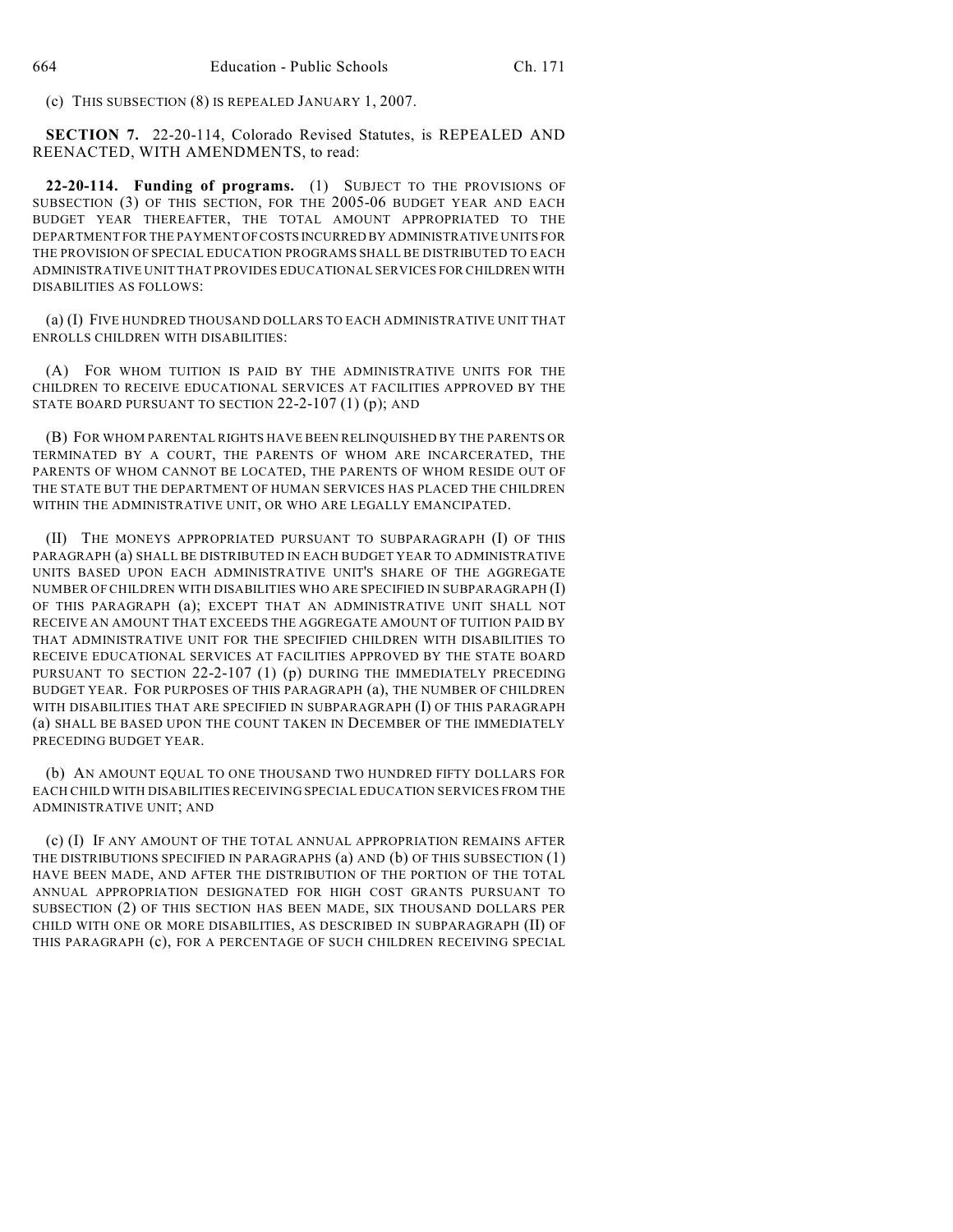EDUCATION SERVICES FROM THE ADMINISTRATIVE UNIT. THE DEPARTMENT SHALL ANNUALLY DETERMINE THE PERCENTAGE OF SUCH CHILDREN FOR WHICH AN ADMINISTRATIVE UNIT MAY RECEIVE ADDITIONAL FUNDING PURSUANT TO THIS PARAGRAPH (c) BASED ON THE AMOUNT OF THE REMAINING APPROPRIATION AND THE PER-PUPIL AMOUNT OF SIX THOUSAND DOLLARS.

(II) AN ADMINISTRATIVE UNIT THAT PROVIDES SPECIAL EDUCATION SERVICES TO CHILDREN WHO HAVE ONE OR MORE OF THE FOLLOWING DISABILITIES MAY RECEIVE FUNDING PURSUANT TO THIS PARAGRAPH (c):

(A) A VISION DISABILITY AS DEFINED BY THE STATE BOARD;

(B) A HEARING DISABILITY AS DEFINED BY THE STATE BOARD;

(C) A CONCOMITANT HEARING AND VISUAL IMPAIRMENT, THE COMBINATION OF WHICH CAUSES SEVERE COMMUNICATION AND OTHER DEVELOPMENTAL AND EDUCATIONAL NEEDS TO THE EXTENT THAT THE CHILD CANNOT BE ACCOMMODATED IN A SPECIAL EDUCATION PROGRAM SOLELY FOR CHILDREN WITH DEAFNESS OR CHILDREN WITH BLINDNESS;

(D) A SIGNIFICANT IDENTIFIABLE EMOTIONAL DISABILITY AS DEFINED BY THE STATE BOARD;

(E) AUTISM AS DEFINED BY THE STATE BOARD;

(F) A TRAUMATIC BRAIN INJURY AS DEFINED BY THE STATE BOARD;

(G) MULTIPLE DISABILITIES AS DEFINED BY THE STATE BOARD; OR

(H) SIGNIFICANT LIMITED INTELLECTUAL CAPACITY AS DEFINED BY THE STATE BOARD.

(2) IN ADDITION TO THE AMOUNT APPROPRIATED FOR DISTRIBUTION PURSUANT TO SUBSECTION (1) OF THIS SECTION, FOR THE 2006-07 BUDGET YEAR AND EACH BUDGET YEAR THEREAFTER, SUBJECT TO AVAILABLE APPROPRIATIONS, THE GENERAL ASSEMBLY SHALL APPROPRIATE TWO MILLION DOLLARS FROM THE GENERAL FUND OR FROM ANY OTHER SOURCE TO THE DEPARTMENT TO FUND GRANTS TO ADMINISTRATIVE UNITS AS PROVIDED IN SECTION 22-20-114.5 FOR REIMBURSEMENT OF HIGH COSTS INCURRED IN PROVIDING SPECIAL EDUCATION SERVICES IN THE PRECEDING BUDGET YEAR. ANY AMOUNT RECEIVED BY AN ADMINISTRATIVE UNIT AS A REIMBURSEMENT PURSUANT TO THIS SUBSECTION (2) SHALL BE IN ADDITION TO THE AMOUNT RECEIVED BY THE ADMINISTRATIVE UNIT PURSUANT TO SUBSECTION (1) OF THIS SECTION. THE MONEYS APPROPRIATED BY THE GENERAL ASSEMBLY TO THE DEPARTMENT SHALL BE DISTRIBUTED BY THE COLORADO SPECIAL EDUCATION FISCAL ADVISORY COMMITTEE IN ACCORDANCE WITH SECTION 22-20-114.5.

(3) (a) EXCEPT AS OTHERWISE PROVIDED IN PARAGRAPH (b) OF THIS SUBSECTION (3), FOR THE 2005-06 BUDGET YEAR, THE DEPARTMENT SHALL RECALCULATE THE DISTRIBUTION OF FUNDS TO ADMINISTRATIVE UNITS FOR PROVIDING EDUCATIONAL SERVICES TO CHILDREN WITH DISABILITIES AS NECESSARY TO COMPLY WITH THE PROVISIONS OF SUBSECTION (1) OF THIS SECTION.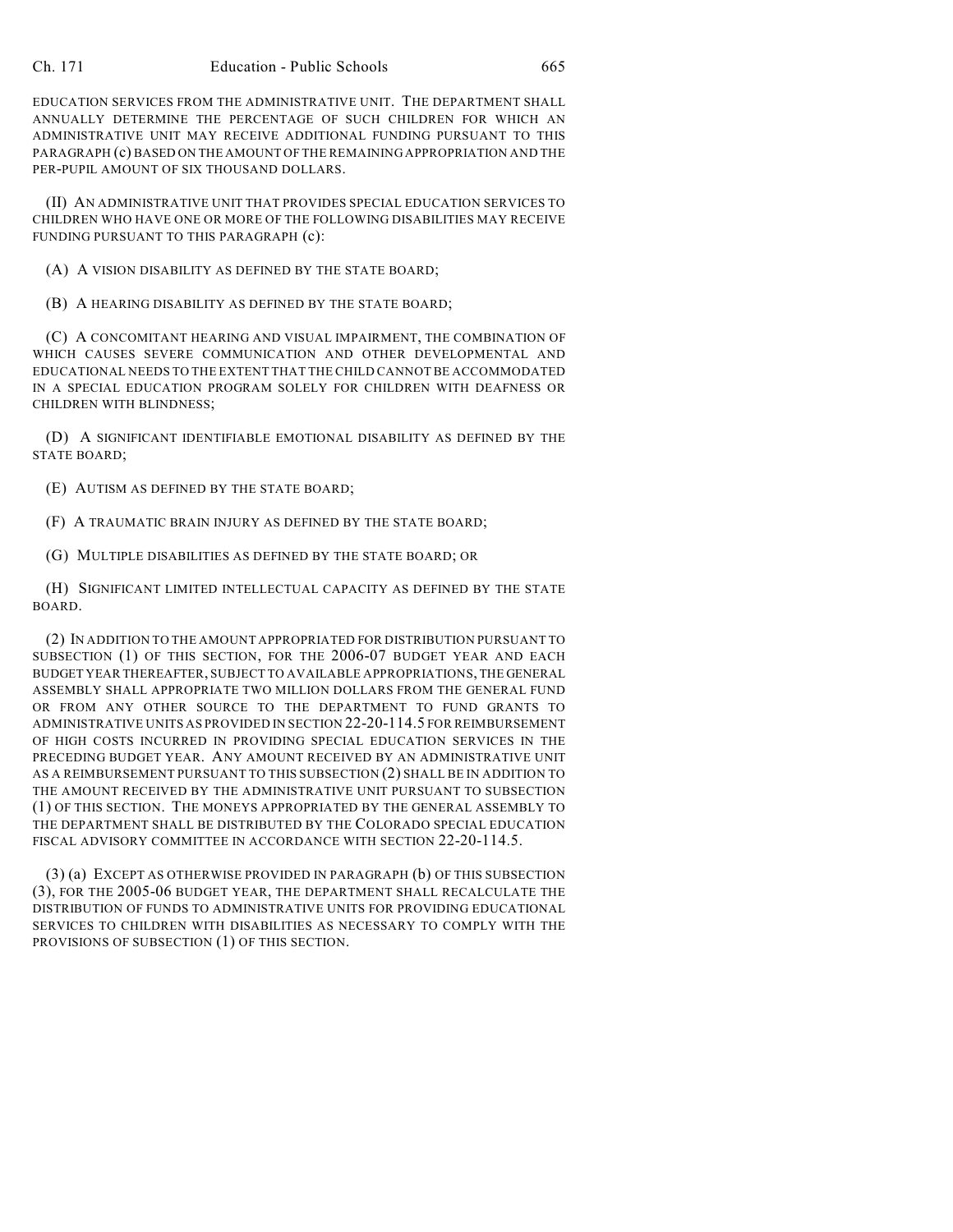(b) NOTWITHSTANDING THE PROVISIONS OF SUBSECTION (1) OF THIS SECTION, IF THE APPLICATION OF THE PROVISIONS OF SUBSECTION (1) OF THIS SECTION WOULD RESULT IN AN ADMINISTRATIVE UNIT RECEIVING A LESSER AMOUNT FOR PROVIDING EDUCATIONAL SERVICES TO CHILDREN WITH DISABILITIES FOR THE 2005-06 BUDGET YEAR THAN IT WOULD HAVE RECEIVED UNDER THE PROVISIONS OF THIS SECTION AS THEY EXISTED PRIOR TO THE EFFECTIVE DATE OF THIS SECTION, AS AMENDED, THEN THE DEPARTMENT SHALL NOT RECALCULATE THE DISTRIBUTION OF FUNDS FOR THE ADMINISTRATIVE UNIT FOR THE 2005-06 BUDGET YEAR.

(4) AN ADMINISTRATIVE UNIT SHALL NOT RECEIVE THE AMOUNT OF FUNDING TO WHICH IT IS ENTITLED UNDER THE PROVISIONS OF SUBSECTION (1) OF THIS SECTION UNLESS THE ADMINISTRATIVE UNIT HAS PROVIDED TO THE DEPARTMENT THE DATA COLLECTED CONCERNING SPECIAL EDUCATION PROGRAMS, AS REQUIRED BY SUBSECTION (6) OF THIS SECTION, INCLUDING THE COUNT OF ASSESSED CHILDREN WITH DISABILITIES.

(5) PAYMENTS MADE UNDER THE PROVISIONS OFTHIS ARTICLE SHALL NOT AFFECT THE AMOUNT OF OTHER STATE AID FOR WHICH AN ADMINISTRATIVE UNIT MAY QUALIFY.

(6) EACH ADMINISTRATIVE UNIT SHALL BE REQUIRED TO COLLECT THE DATA REQUIRED BY THE FEDERAL GOVERNMENT CONCERNING SPECIAL EDUCATION PROGRAMS. EACH ADMINISTRATIVE UNIT SHALL PROVIDE TO THE DEPARTMENT THE DATA COLLECTED CONCERNING SPECIAL EDUCATION PROGRAMS IN ORDER TO RECEIVE THE AMOUNT OF FUNDING TO WHICH IT IS ENTITLED UNDER THE PROVISIONS OF SUBSECTION (1) OF THIS SECTION.

**SECTION 8.** Article 20 of title 22, Colorado Revised Statutes, is amended BY THE ADDITION OF A NEW SECTION to read:

**22-20-114.5. Special education fiscal advisory committee - special education high-cost grants - definitions - repeal.** (1) AS USED IN THIS SECTION, UNLESS THE CONTEXT OTHERWISE REQUIRES:

(a) "COMMITTEE" MEANS THE COLORADO SPECIAL EDUCATION FISCAL ADVISORY COMMITTEE CREATED IN SUBSECTION (2) OF THIS SECTION.

(b) "HIGH COSTS" MEANS THE COSTS INCURRED BY AN ADMINISTRATIVE UNIT ABOVE A THRESHOLD AMOUNT DETERMINED PURSUANT TO PARAGRAPH (e) OF SUBSECTION (3) OF THIS SECTION IN PROVIDING SPECIAL EDUCATIONAL SERVICES, EITHER DIRECTLY OR BY CONTRACT, TO A CHILD WITH DISABILITIES.

(c) "PROGRAM" MEANS THE SPECIAL EDUCATION HIGH-COST GRANT PROGRAM CREATED PURSUANT TO THIS SECTION.

(2) (a) THERE IS HEREBY CREATED THE COLORADO SPECIAL EDUCATION FISCAL ADVISORY COMMITTEE IN THE DEPARTMENT. THE COMMITTEE SHALL CONSIST OF THIRTEEN MEMBERS AS FOLLOWS:

(I) THE STATE DIRECTOR FOR EXCEPTIONAL STUDENT SERVICES IN THE DEPARTMENT;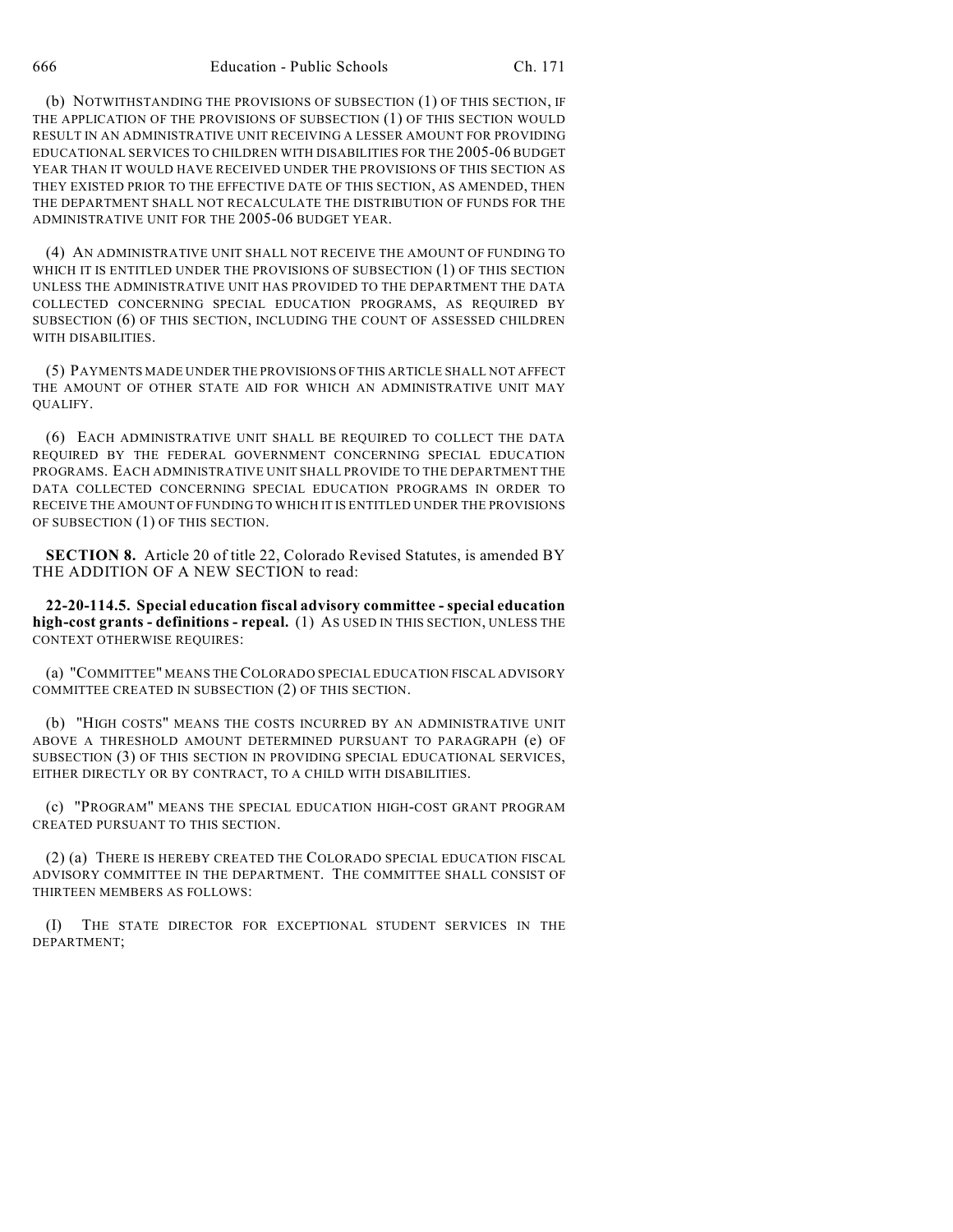(II) THE STATE DIRECTOR FOR GRANTS FISCAL MANAGEMENT IN THE DEPARTMENT;

(III) A SPECIAL EDUCATION DIRECTOR FROM A BOARD OF COOPERATIVE SERVICES WITH EXPERTISE IN SPECIAL EDUCATION FINANCE SELECTED JOINTLY BY THE STATE DIRECTOR FOR EXCEPTIONAL STUDENT SERVICES AND THE STATE DIRECTOR FOR GRANTS FISCAL MANAGEMENT;

(IV) A BUSINESS OFFICIAL FROM A SMALL RURAL ADMINISTRATIVE UNIT TO BE SELECTED BY THE STATE BOARD BASED ON A RECOMMENDATION FROM A STATEWIDE ASSOCIATION OF SCHOOL EXECUTIVES;

(V) A BUSINESS OFFICIAL FROM A LARGE URBAN OR SUBURBAN ADMINISTRATIVE UNIT TO BE SELECTED BY THE STATE BOARD BASED ON A RECOMMENDATION FROM A STATEWIDE ASSOCIATION OF SCHOOL EXECUTIVES; AND

(VI) EIGHT SPECIAL EDUCATION SPECIALISTS WITH APPROPRIATE STATEWIDE GEOGRAPHIC REPRESENTATION TO BE SELECTED BY THE STATE BOARD BASED ON RECOMMENDATIONS FROM A STATEWIDE CONSORTIUM OF SPECIAL EDUCATION DIRECTORS.

(b) THE MEMBERS OF THE COMMITTEE SHALL SERVE WITHOUT COMPENSATION BUT SHALL BE REIMBURSED BY THE DEPARTMENT FOR ANY NECESSARY EXPENSES INCURRED IN THE CONDUCT OF THEIR OFFICIAL DUTIES ON THE COMMITTEE.

(c) THIS SUBSECTION (2) IS REPEALED, EFFECTIVE JULY 1, 2016. PRIOR TO ITS REPEAL, THE COMMITTEE SHALL BE REVIEWED AS PROVIDED IN SECTION 2-3-1203, C.R.S.

(3) (a) TO RECEIVE A GRANT FOR REIMBURSEMENT OF HIGH COSTS, AN ADMINISTRATIVE UNIT SHALL APPLY TO THE COMMITTEE IN A FORM AND MANNER DETERMINED BY THE COMMITTEE AND PROVIDE SUCH INFORMATION AS MAY BE REQUESTED BY THE COMMITTEE TO DOCUMENT THE ADMINISTRATIVE UNIT'S HIGH COSTS.

(b) THE COMMITTEE SHALL HAVE THE DISCRETION TO AWARD A GRANT TO AN ADMINISTRATIVE UNIT THAT APPLIES AND QUALIFIES TO RECEIVE A GRANT PURSUANT TO PARAGRAPH (a) OF THIS SUBSECTION (3). IN DETERMINING WHETHER TO AWARD A GRANT TO AN ADMINISTRATIVE UNIT AND THE AMOUNT OF THE GRANT TO BE AWARDED, THE COMMITTEE SHALL CONSIDER THE ADMINISTRATIVE UNIT'S ANNUAL BUDGET FOR THE PRECEDING BUDGET YEAR AND THE PERCENTAGE OF THE ADMINISTRATIVE UNIT'S ANNUAL BUDGET THAT REPRESENTS THE HIGH COSTS INCURRED BY THE ADMINISTRATIVE UNIT IN THE PRECEDING BUDGET YEAR. IN AWARDING GRANTS, THE COMMITTEE SHALL PRIORITIZE ADMINISTRATIVE UNITS THAT SPENT THE GREATEST PERCENTAGE OF THEIR ANNUAL BUDGET IN THE PRECEDING BUDGET YEAR ON HIGH COSTS INCURRED IN PROVIDING SPECIAL EDUCATION SERVICES TO CHILDREN WITH DISABILITIES. ALL GRANTS AWARDED BY THE COMMITTEE SHALL BE SUBJECT TO APPROVAL BY THE STATE BOARD.

(c) AN ADMINISTRATIVE UNIT SHALL NOT RECEIVE A GRANT IN AN AMOUNT THAT EXCEEDS ONE HUNDRED PERCENT OF THE HIGH COSTS THAT THE ADMINISTRATIVE UNIT INCURRED IN THE PRECEDING BUDGET YEAR.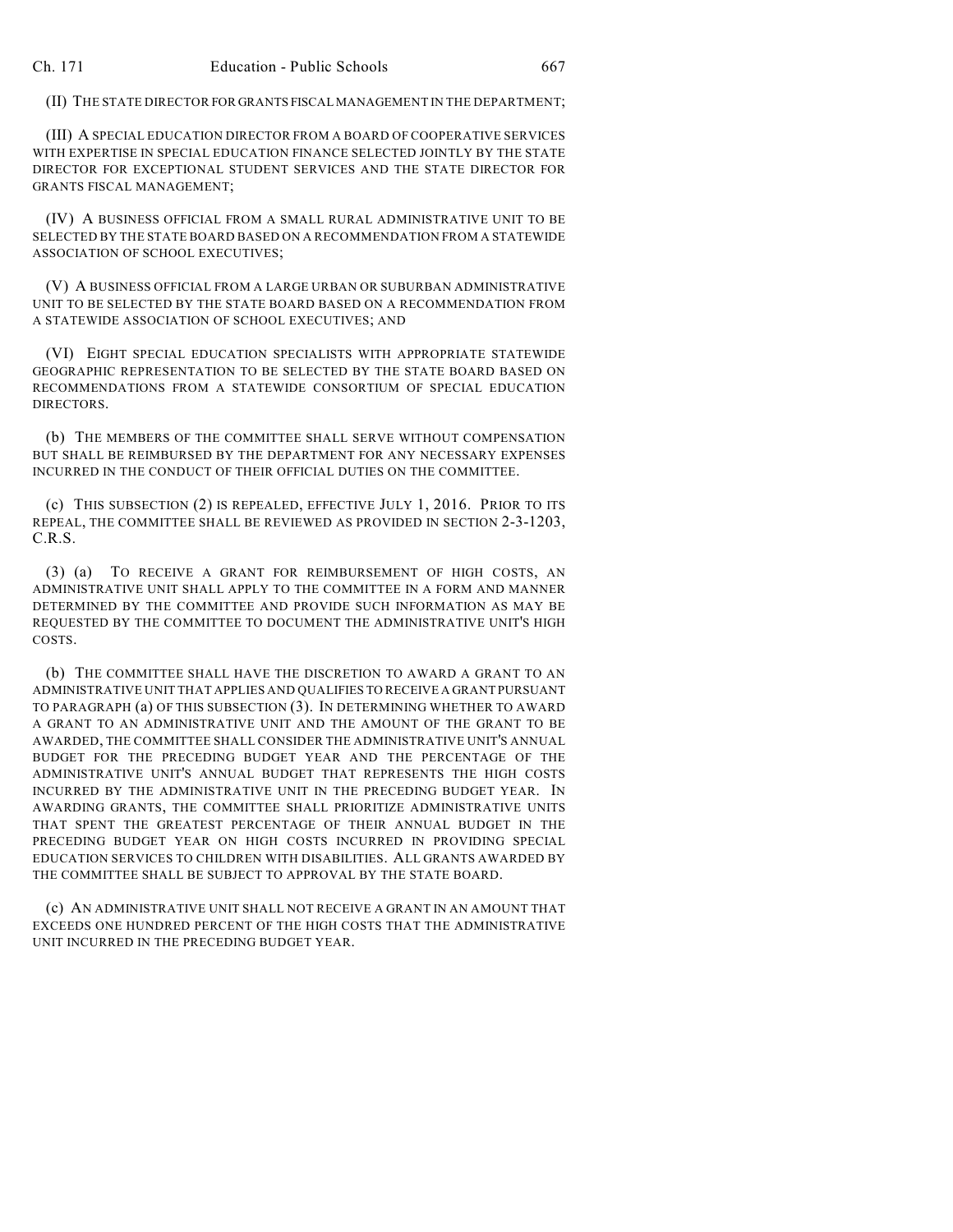(d) THE COMMITTEE SHALL NOT AWARD A GRANT TO AN ADMINISTRATIVE UNIT THAT FAILS TO PROVIDE THE DEPARTMENT WITH THE DATA COLLECTED CONCERNING SPECIAL EDUCATION PROGRAMS, AS REQUIRED BY SECTION 22-20-114 (6), INCLUDING THE COUNT OF ASSESSED SPECIAL EDUCATION STUDENTS.

(e) FOR THE PURPOSE OF GRANTS AWARDED IN THE 2006-07 BUDGET YEAR, THE THRESHOLD AMOUNT OF COSTS INCURRED IN PROVIDING SPECIAL EDUCATION SERVICES TO A CHILD WITH DISABILITIES ABOVE WHICH AN ADMINISTRATIVE UNIT MAY RECEIVE REIMBURSEMENT IN THE FORM OF A GRANT PURSUANT TO THE PROVISIONS OF THIS SUBSECTION (3) IS FORTY THOUSAND DOLLARS. FOR THE PURPOSE OF GRANTS AWARDED IN THE 2007-08 BUDGET YEAR AND EACH BUDGET YEAR THEREAFTER, THE COMMITTEE SHALL ANNUALLY DETERMINE THE THRESHOLD AMOUNT OF COSTS INCURRED IN PROVIDING SPECIAL EDUCATION SERVICES TO A CHILD WITH DISABILITIES ABOVE WHICH AN ADMINISTRATIVE UNIT MAY RECEIVE REIMBURSEMENT IN THE FORM OF A GRANT.

(4) (a) THE DEPARTMENT SHALL GATHER AND PROVIDE TO THE COMMITTEE DATA THAT INCLUDES BUT NEED NOT BE LIMITED TO THE FOLLOWING:

(I) THE EXTENT TO WHICH THE AMOUNT APPROPRIATED PURSUANT TO SECTION 22-20-114 (1) IS DISTRIBUTED BASED ON THE NEEDS OFCHILDREN WITH DISABILITIES AND THE SEVERITY OF THE NEEDS OF SUCH CHILDREN;

(II) THE NUMBER OF CHILDREN WITH DISABILITIES WHO RECEIVE SPECIAL EDUCATION SERVICES FROM EACH ADMINISTRATIVE UNIT AND THE NATURE OF THE DISABILITY OF EACH CHILD WHO RECEIVES SPECIAL EDUCATION SERVICES FROM EACH ADMINISTRATIVE UNIT;

(III) PATTERNS OF IDENTIFYING CHILDREN WITH DISABILITIES THAT INCLUDE BUT NEED NOT BE LIMITED TO RECOGNIZED INCIDENCE RATES OF OVER- AND UNDER-IDENTIFICATION OF CHILDREN WITH DISABILITIES AT THE ADMINISTRATIVE UNIT, STATE, AND NATIONAL LEVELS;

(IV) THE NUMBER OF HOURS OF SPECIAL EDUCATION SERVICES THAT EACH ADMINISTRATIVE UNIT PROVIDES, DISAGGREGATED BY DISABILITY; AND

(V) THE PERCENTAGE OF THE SCHOOL DAY DURING WHICH CHILDREN WITH DISABILITIES RECEIVE SPECIAL EDUCATION SERVICES FROM THE ADMINISTRATIVE UNIT, DISAGGREGATED BY DISABILITY.

(b) ON OR BEFORE JANUARY 1, 2008, THE COMMITTEE SHALL SUBMIT TO THE STATE BOARD, THE EDUCATION COMMITTEES OF THE HOUSE OF REPRESENTATIVES AND THE SENATE, OR ANY SUCCESSOR COMMITTEES, A STATEWIDE ORGANIZATION OF SPECIAL EDUCATION DIRECTORS, AND THE FINANCIAL POLICIES AND PROCEDURES ADVISORY COMMITTEE CREATED IN THE DEPARTMENT, A REPORT THAT INCLUDES BUT NEED NOT BE LIMITED TO THE FOLLOWING:

(I) THE INFORMATION THAT THE DEPARTMENT GATHERED PURSUANT TO PARAGRAPH (a) OF THIS SUBSECTION (4) AND ANY ANALYSIS CONDUCTED BY THE COMMITTEE;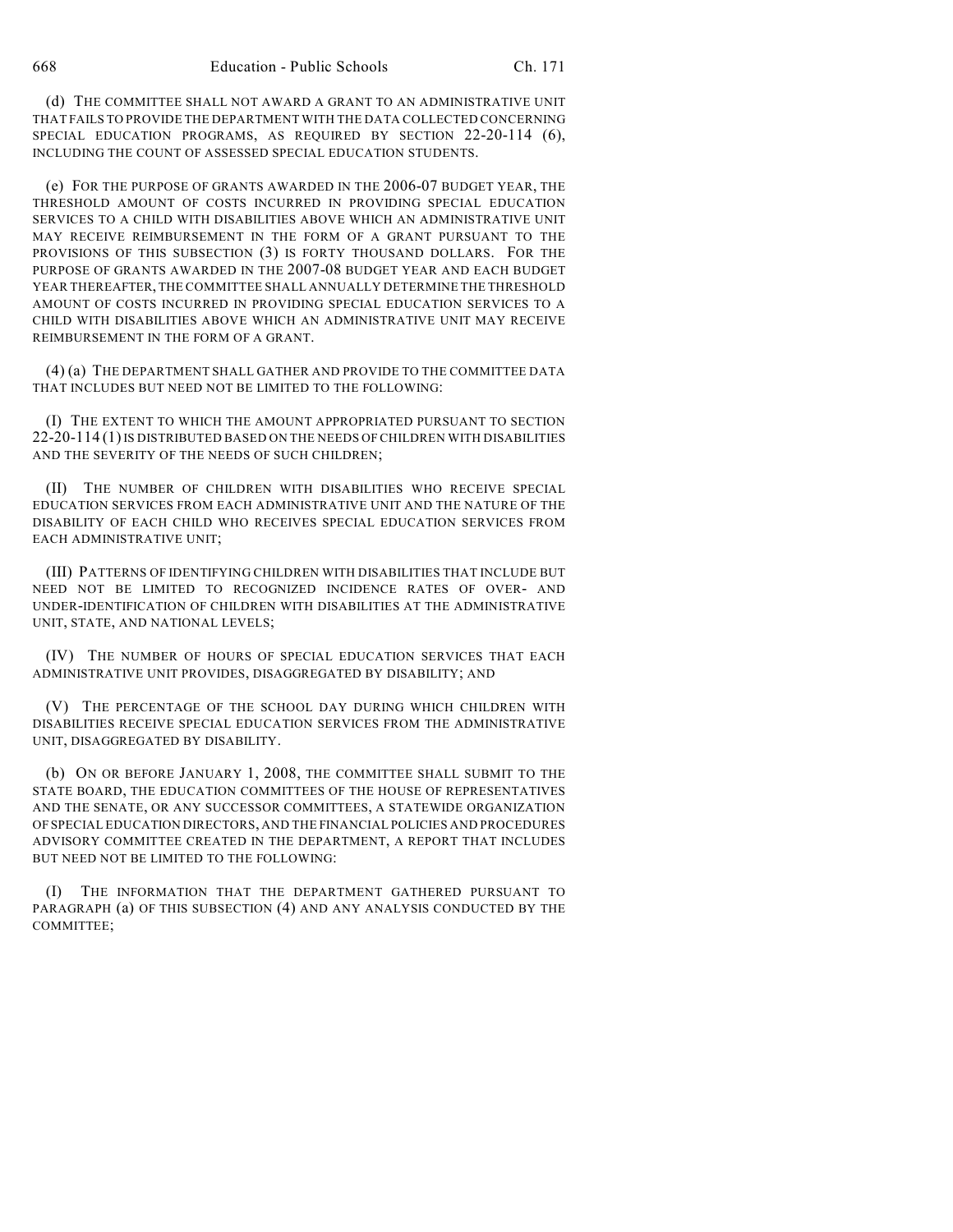(II) RECOMMENDED CHANGES, IF ANY, TO THE MANNER OF DISTRIBUTING FUNDS TO ADMINISTRATIVE UNITS FOR SPECIAL EDUCATION PROGRAMS PURSUANT TO SECTION 22-20-114 (1) (a) AND (1) (b); AND

(III) RECOMMENDED CHANGES, IF ANY, TO THE CATEGORIZATION OF CHILDREN WITH DISABILITIES PURSUANT TO SECTION 22-20-114 (1) (b) AND (1) (c) FOR THE PURPOSE OF DISTRIBUTING FUNDS FOR THE PROVISION OF SPECIAL EDUCATION PROGRAMS.

(5) ON JANUARY 15, 2008, AND ON JANUARY 15 OF EACH YEAR THEREAFTER, THE COMMITTEE SHALL SUBMIT TO THE EDUCATION COMMITTEES OF THE HOUSE OF REPRESENTATIVES AND THE SENATE, OR ANY SUCCESSOR COMMITTEES, A REPORT THAT INCLUDES BUT NEED NOT BE LIMITED TO A LIST OF THE ADMINISTRATIVE UNITS THAT APPLIED FOR AND RECEIVED A GRANT PURSUANT TO SUBSECTION (3) OF THIS SECTION DURING THE PRECEDING BUDGET YEAR.

**SECTION 9.** 22-30.5-103, Colorado Revised Statutes, is amended BY THE ADDITION OF A NEW SUBSECTION to read:

**22-30.5-103. Definitions.** As used in this part 1, unless the context otherwise requires:

(6.5) "PRIVATE SCHOOL" MEANS A PRIMARY OR SECONDARY EDUCATIONAL INSTITUTION FOR STUDENTS IN KINDERGARTEN THROUGH TWELFTH GRADE OR ANY PORTION THEREOF THAT MAY OR MAY NOT HAVE ATTAINED NONPROFIT STATUS, THAT DOES NOT RECEIVE STATE FUNDING THROUGH THE "PUBLIC SCHOOL FINANCE ACT OF 1994", ARTICLE 54 OF THIS TITLE, AND THAT IS SUPPORTED IN WHOLE OR IN PART BY TUITION PAYMENTS OR PRIVATE DONATIONS.

**SECTION 10.** 22-40-102 (1.7) (b), Colorado Revised Statutes, is amended to read:

**22-40-102. Certification - tax revenues.** (1.7) (b) For the purposes of this subsection (1.7), "excess transportation costs" means the current operating expenditures for pupil transportation, as defined in section  $22-51-102$  (1), minus any reimbursement entitlement, as defined in section 22-51-102 (4) THE TOTAL PAYMENT ACTUALLY RECEIVED BY THE DISTRICT UNDER ARTICLE 51 OF THIS TITLE. The calculation of excess transportation costs shall be based upon amounts expended and amounts received for the twelve-month period ending on June 30 prior to the certification of the mill levy.

**SECTION 11.** Part 8 of article 7 of title 22, Colorado Revised Statutes, is RECREATED AND REENACTED, WITH AMENDMENTS, to read:

## PART 8 SUMMER SCHOOL GRANT PROGRAM

**22-7-801. Legislative declaration.** (1) THE GENERAL ASSEMBLY HEREBY FINDS AND DECLARES THAT:

(a) ESTABLISHING A SUMMER SCHOOL GRANT PROGRAM TO PROVIDE FUNDING TO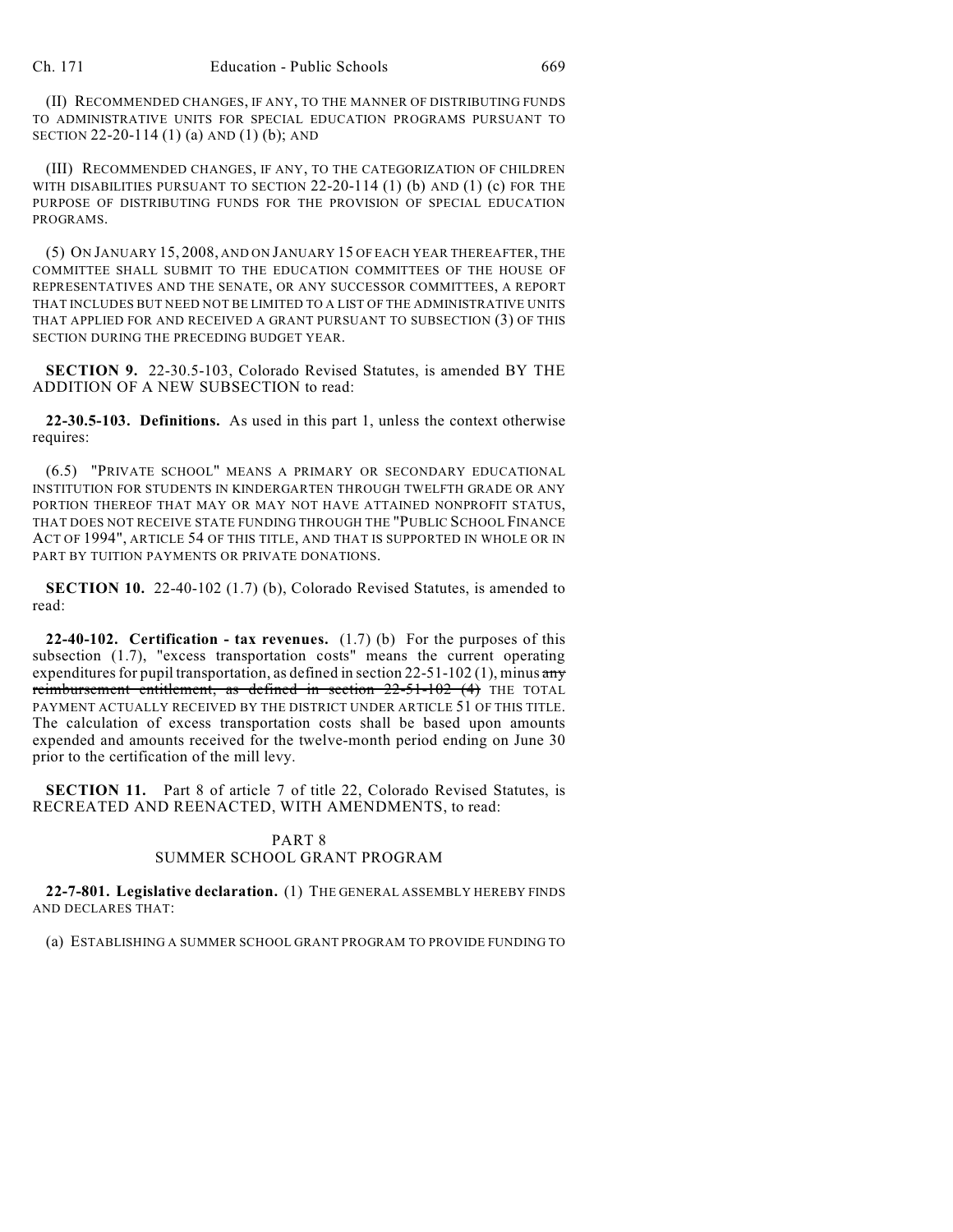SCHOOL DISTRICTS AND INSTITUTE CHARTER SCHOOLS TO PROVIDE INTENSIVE READING, WRITING, OR MATHEMATICS EDUCATION SERVICES TO STUDENTS ENTERING THE FOURTH THROUGH EIGHTH GRADES WHO RECEIVED AN UNSATISFACTORY PROFICIENCY LEVEL SCORE ON THE READING, WRITING, OR MATHEMATICS COMPONENT OF THE COLORADO STUDENT ASSESSMENT PROGRAM FOR THE PREVIOUS ACADEMIC YEAR IS AN IMPORTANT ELEMENT OF AN ACCOUNTABLE EDUCATION PROGRAM TO MEET STATE ACADEMIC STANDARDS; AND

(b) RESEARCH SHOWS THAT IMPLEMENTING RESEARCH-BASED PRACTICES, AS DEFINED BY THE FEDERAL "NO CHILD LEFT BEHIND ACT OF 2001", 20 U.S.C. SEC. 6301 ET SEQ., AS AMENDED, CAN CAUSE SIGNIFICANT IMPROVEMENT IN A STUDENT'S PERFORMANCE IN READING, WRITING, OR MATHEMATICS IN A SHORT PERIOD.

(2) THE GENERAL ASSEMBLY THEREFORE FINDS THAT A PROGRAM TO PROVIDE GRANTS TO SCHOOL DISTRICTS AND INSTITUTE CHARTER SCHOOLS TO ASSIST THEM IN PROVIDING SUMMER SCHOOL PROGRAMS FOR STUDENTS WHO ARE ENTERING THE FOURTH THROUGH EIGHTH GRADES AND ARE PERFORMING UNSATISFACTORILY IN READING, WRITING, OR MATHEMATICS MAY RECEIVE FUNDING FROM THE STATE EDUCATION FUND CREATED IN SECTION 17 (4) OF ARTICLE IX OF THE STATE CONSTITUTION.

**22-7-802. Definitions.** AS USED IN THIS PART 8, UNLESS THE CONTEXT OTHERWISE REQUIRES:

(1) "CSAP" MEANS THE COLORADO STUDENT ASSESSMENT PROGRAM ADMINISTERED PURSUANT TO SECTION 22-7-409.

(2) "DEPARTMENT" MEANS THE DEPARTMENT OF EDUCATION CREATED IN SECTION 24-1-115, C.R.S.

(3) "ELIGIBLE STUDENT" MEANS A STUDENT WHO WILL BEGIN FOURTH, FIFTH, SIXTH, SEVENTH, OR EIGHTH GRADE IN THE NEXT ACADEMIC YEAR AND WHO HAS RECEIVED AN UNSATISFACTORY PROFICIENCY LEVEL SCORE ON THE READING, WRITING, OR MATHEMATICS ASSESSMENT ADMINISTERED THROUGH THE CSAP FOR THE PRECEDING ACADEMIC YEAR.

(4) "GRANT PROGRAM" MEANS THE SUMMER SCHOOL GRANT PROGRAM CREATED IN SECTION 22-7-803.

(5) "STATE BOARD" MEANS THE STATE BOARD OF EDUCATION CREATED PURSUANT TO SECTION 1 OF ARTICLE IX OF THE STATE CONSTITUTION.

**22-7-803. Summer school grant program - creation - administration - rules.** (1) THERE IS HEREBY CREATED THE SUMMER SCHOOL GRANT PROGRAM TO PROVIDE GRANTS TO SCHOOL DISTRICTS AND INSTITUTE CHARTER SCHOOLS TO OPERATE SUMMER SCHOOL PROGRAMS FOR ELIGIBLE STUDENTS, SUBJECT TO THE REQUIREMENTS OF THIS PART 8. THE GRANT PROGRAM SHALL BE DESIGNED TO ASSIST SCHOOL DISTRICTS AND INSTITUTE CHARTER SCHOOLS IN PROVIDING INTENSIVE EDUCATIONAL SERVICES TO ELIGIBLE STUDENTS IN THE AREAS OF READING, WRITING, OR MATHEMATICS.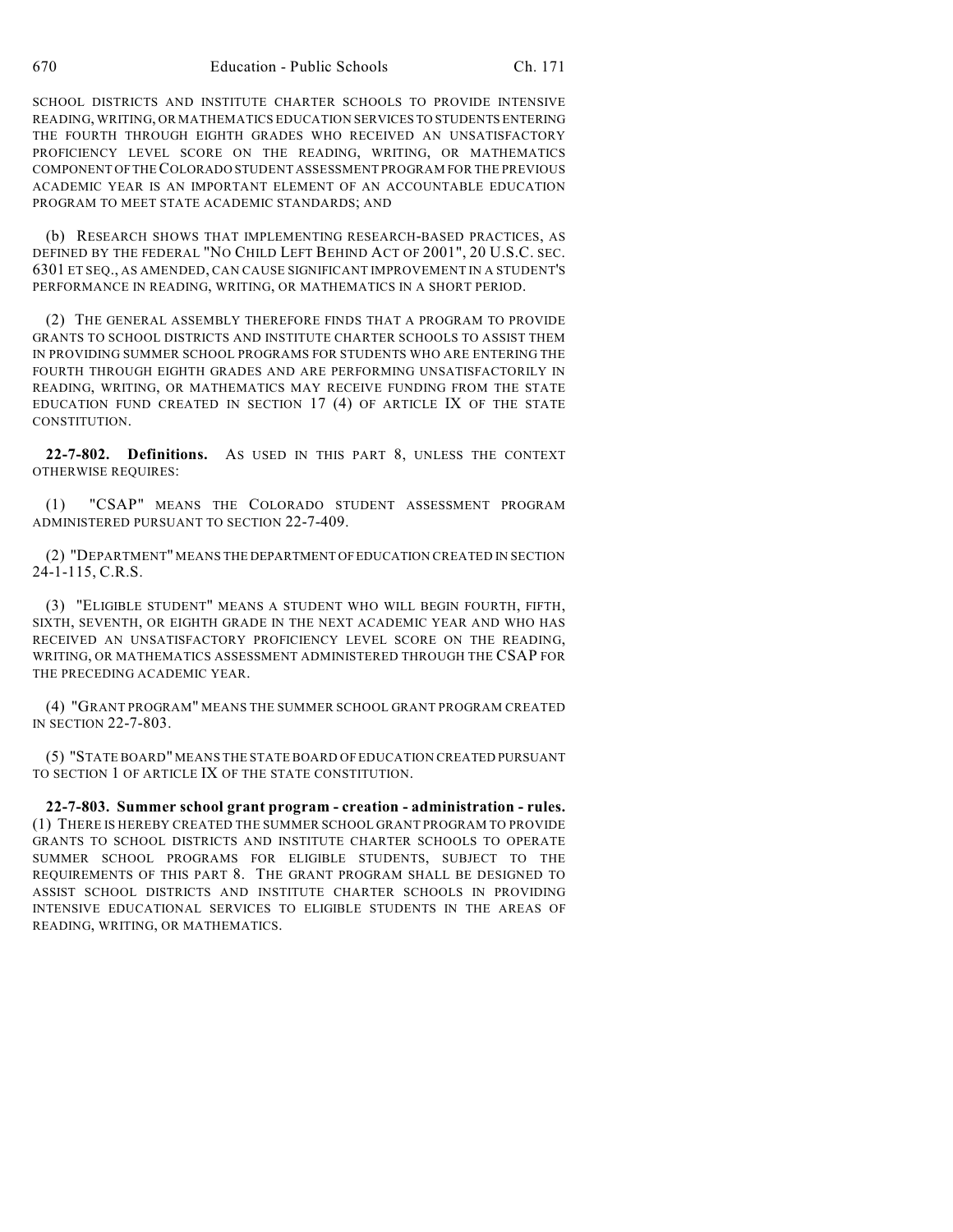(2) THE DEPARTMENT SHALL ADMINISTER THE GRANT PROGRAM AND THE STATE BOARD SHALL AWARD GRANTS AS PROVIDED IN THIS PART 8.

(3) THE DEPARTMENT SHALL EVALUATE THE PROGRESS OF THE SUMMER SCHOOL PROGRAMS OPERATED BY SCHOOL DISTRICTS AND INSTITUTE CHARTER SCHOOLS THAT RECEIVE GRANTS PURSUANT TO THIS PART 8.

(4) (a) THE STATE BOARD SHALL PROMULGATE RULES IN ACCORDANCE WITH ARTICLE 4 OF TITLE 24, C.R.S., TO IMPLEMENT AND ADMINISTER THE GRANT PROGRAM. AT A MINIMUM, THE RULES SHALL SPECIFY THE FOLLOWING:

(I) THE TIME FRAMES FOR SUBMITTING GRANT PROGRAM APPLICATIONS;

(II) THE FORM OF THE GRANT PROGRAM APPLICATION;

(III) THE TIME FRAMES FOR DISTRIBUTION OF THE GRANT MONEYS;

(IV) THE METHOD BY WHICH THE DEPARTMENT SHALL EVALUATE THE PROGRESS OF THE SUMMER SCHOOL PROGRAMS OPERATED BY SCHOOL DISTRICTS AND INSTITUTE CHARTER SCHOOLS THAT RECEIVE GRANTS PURSUANT TO THIS PART 8; AND

(V) ANY OTHER PROCEDURES OR POLICES THE STATE BOARD DEEMS NECESSARY TO IMPLEMENT AND ADMINISTER THE GRANT PROGRAM.

(b) IN IMPLEMENTING THE GRANT PROGRAM AND RULES PROMULGATED PURSUANT TO THIS SUBSECTION (4), THE STATE BOARD SHALL ENSURE THAT ALL GRANTS AWARDED PURSUANT TO THIS PART 8 ARE ISSUED TO SCHOOL DISTRICTS OR INSTITUTE CHARTER SCHOOLS ON OR BEFORE APRIL 30 OF EACH BUDGET YEAR FOR WHICH MONEYS ARE APPROPRIATED FOR THE GRANT PROGRAM.

**22-7-804. Summer school programs - requirements.** (1) A SCHOOL DISTRICT OR INSTITUTE CHARTER SCHOOL THAT RECEIVES A GRANT TO PROVIDE A SUMMER SCHOOL PROGRAM PURSUANT TO THIS PART 8 IS SUBJECT TO THE FOLLOWING REQUIREMENTS:

(a) THE SUMMER SCHOOL PROGRAM SHALL BE RESEARCH-BASED, PURSUANT TO THE FEDERAL "NO CHILD LEFT BEHIND ACT OF 2001", 20 U.S.C. SEC. 6301 ET SEQ., AS AMENDED, AND SHALL BE DELIVERED BY TEACHERS WHO ARE TRAINED IN THE USE OF THE PROGRAM.

(b) THE SCHOOL DISTRICT OR INSTITUTE CHARTER SCHOOL CONDUCTING THE SUMMER SCHOOL PROGRAM SHALL ADMINISTER, IN THE SUBJECT AREAS IN WHICH THE SUMMER SCHOOL PROGRAM WILL FOCUS, A TEST TO EVERY ELIGIBLE STUDENT PARTICIPATING IN THE PROGRAM. THE SCHOOL DISTRICT OR INSTITUTE CHARTER SCHOOL SHALL ADMINISTER THE TEST BEFORE THE PROGRAM BEGINS AND UPON COMPLETION OF THE PROGRAM TO EVALUATE THE PROGRESS OF EACH ELIGIBLE STUDENT WHO PARTICIPATES IN THE PROGRAM.

(c) THE GOAL OF THE SUMMER SCHOOL PROGRAM SHALL BE TO ENABLE ELIGIBLE STUDENTS PARTICIPATING IN THE PROGRAM TO PROGRESS FROM SCORING AT THE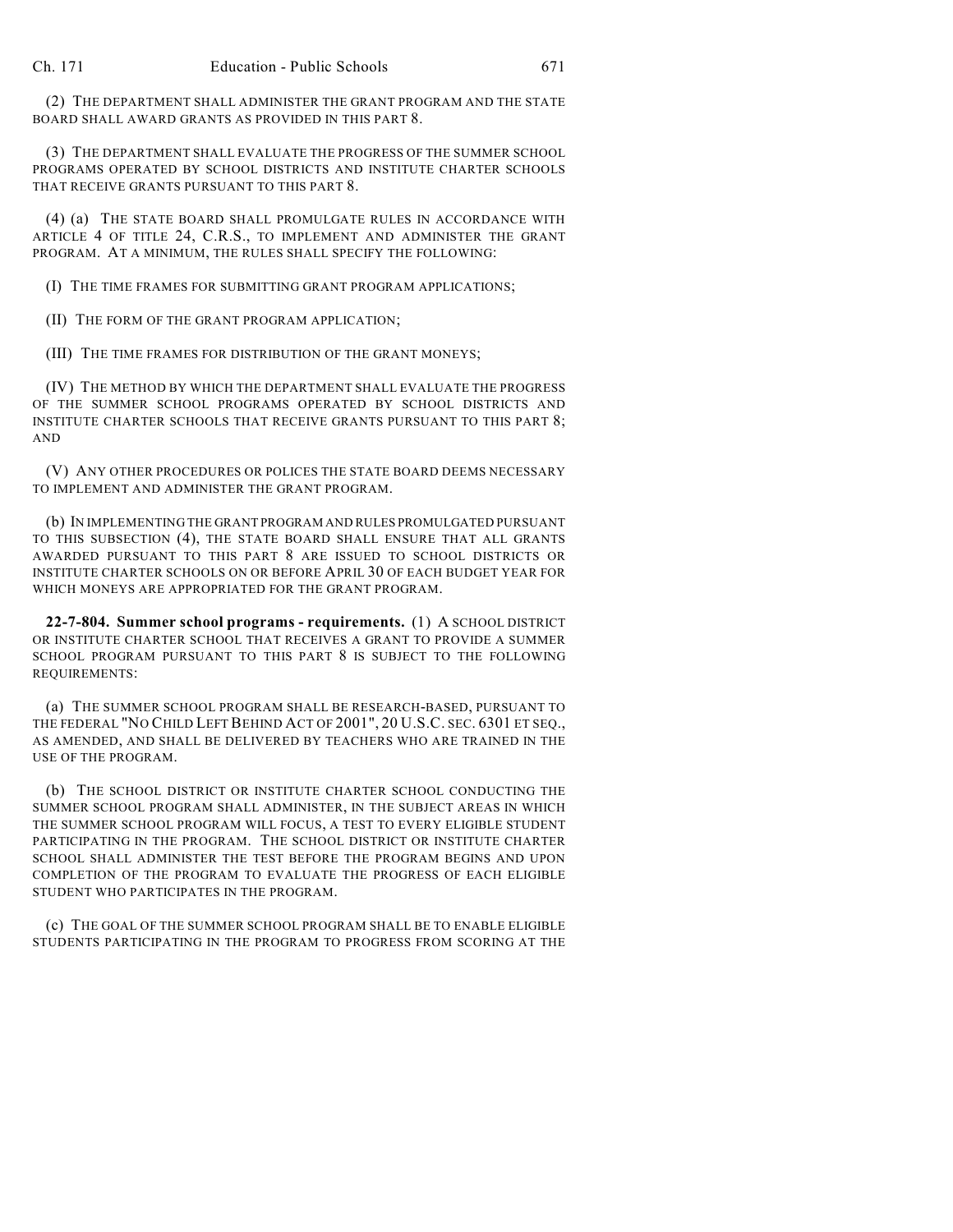UNSATISFACTORY PROFICIENCY LEVEL IN READING, WRITING, OR MATHEMATICS, AS APPLICABLE, TO SCORING AT THE PROFICIENT LEVEL IN READING, WRITING, OR MATHEMATICS, AS APPLICABLE.

**22-7-805. Summer school grant program - application - criteria.** (1) A SCHOOL DISTRICT OR INSTITUTE CHARTER SCHOOL THAT SEEKS TO RECEIVE A GRANT PURSUANT TO THIS PART 8 SHALL SUBMIT AN APPLICATION TO THE DEPARTMENT IN ACCORDANCE WITH RULES PROMULGATED BY THE STATE BOARD. A SCHOOL DISTRICT SHALL SUBMIT AN APPLICATION ON BEHALF OF ALL GRADE-APPROPRIATE SCHOOLS IN THE DISTRICT, INCLUDING THE DISTRICT CHARTER SCHOOLS WITHIN THE DISTRICT. THE APPLICATION SHALL INCLUDE THE FOLLOWING INFORMATION:

(a) THE NUMBER OF ELIGIBLE STUDENTS ENROLLED IN THE SCHOOL DISTRICT OR INSTITUTE CHARTER SCHOOL, AS APPLICABLE;

(b) A DESCRIPTION OF THE EDUCATIONAL SERVICES THAT THE SCHOOL DISTRICT OR INSTITUTE CHARTER SCHOOL ANTICIPATES PROVIDING THROUGH A SUMMER SCHOOL PROGRAM;

(c) A DESCRIPTION OF THE METHOD THAT THE SCHOOL DISTRICT OR INSTITUTE CHARTER SCHOOL WILL USE TO MEASURE AN ELIGIBLE STUDENT'S ACADEMIC PROGRESS THROUGHOUT THE PROGRAM;

(d) A DESCRIPTION OF THE GOALS THAT THE SCHOOL DISTRICT'S OR INSTITUTE CHARTER SCHOOL'S SUMMER SCHOOL PROGRAM IS EXPECTED TO ACHIEVE AND THE METHOD BY WHICH THE SCHOOL DISTRICT OR INSTITUTE CHARTER SCHOOL WILL MEASURE ACHIEVEMENT OF THE GOALS; AND

(e) ANY ADDITIONAL INFORMATION REQUIRED BY RULE OF THE STATE BOARD PROMULGATED PURSUANT TO SECTION 22-7-803 (4).

(2) THE DEPARTMENT SHALL REVIEW THE APPLICATIONS RECEIVED FROM SCHOOL DISTRICTS AND INSTITUTE CHARTER SCHOOLS PURSUANT TO THIS SECTION AND SHALL MAKE RECOMMENDATIONS TO THE STATE BOARD CONCERNING THE AWARDING OF GRANTS AND THE AMOUNTS OF THE GRANTS. THE STATE BOARD SHALL TAKE INTO CONSIDERATION THE RECOMMENDATIONS OF THE DEPARTMENT AND SHALL ANNUALLY AWARD GRANTS TO SCHOOL DISTRICTS AND INSTITUTE CHARTER SCHOOLS IN AMOUNTS SPECIFIED BY THE STATE BOARD. IN AWARDING GRANTS PURSUANT TO THIS PART 8, THE STATE BOARD SHALL:

(a) CONSIDER WHETHER THE SCHOOL DISTRICT'S OR INSTITUTE CHARTER SCHOOL'S SUMMER SCHOOL PROGRAM COMPLIES WITH THE REQUIREMENTS OF SECTION 22-7-804;

(b) CONSIDER THE GEOGRAPHIC LOCATION OF THE SCHOOL DISTRICT OR INSTITUTE CHARTER SCHOOL, AS APPLICABLE, AND, TO THE EXTENT POSSIBLE, ENSURE THAT GRANT MONEYS ARE AWARDED TO SCHOOL DISTRICTS AND INSTITUTE CHARTER SCHOOLS THROUGHOUT THE STATE;

(c) AWARD GRANTS TO SCHOOL DISTRICTS AND INSTITUTE CHARTER SCHOOLS THAT ARE IMPLEMENTING SUMMER SCHOOL PROGRAMS USING CURRICULA THAT ARE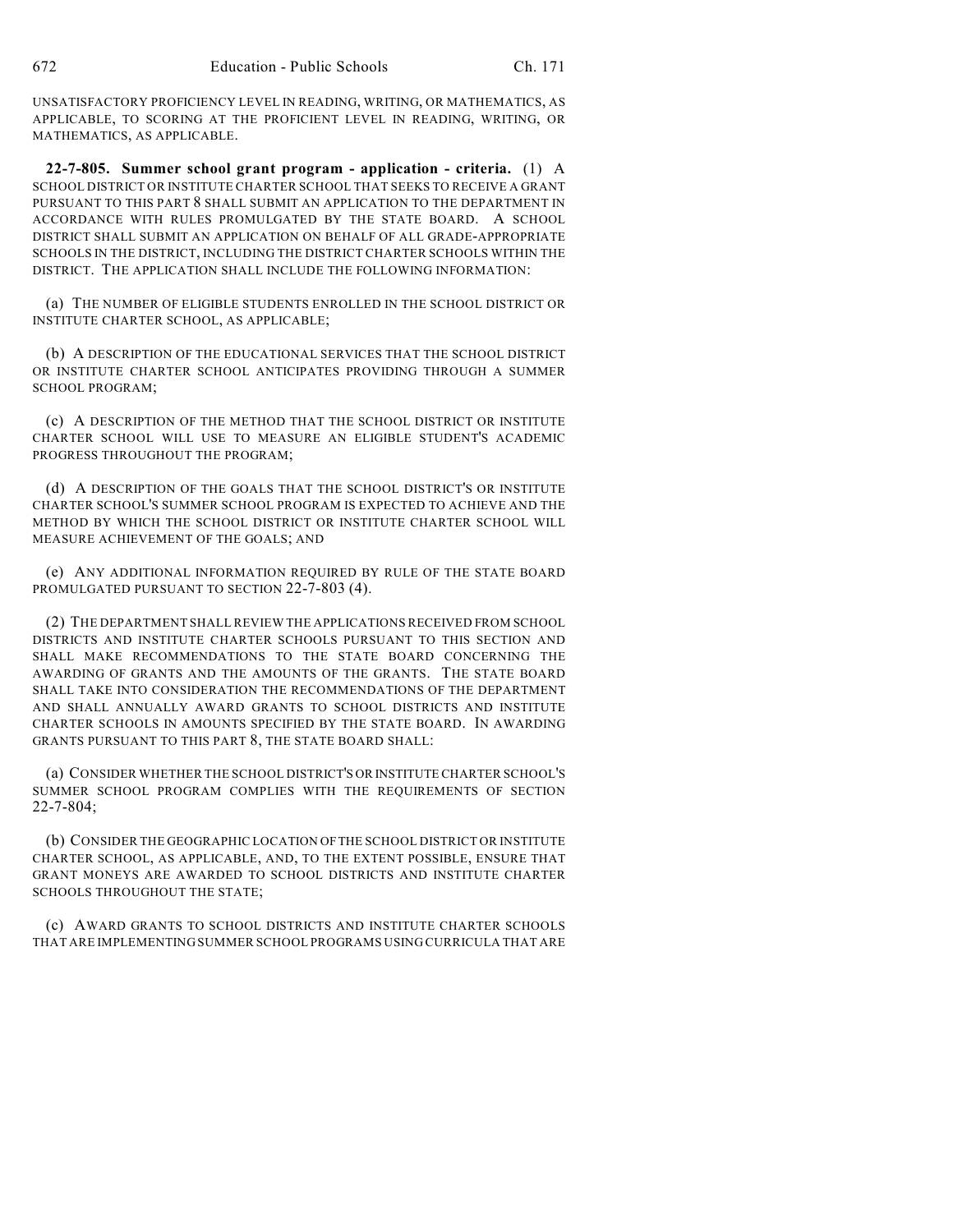RESEARCH-BASED AND THAT HAVE BEEN USED WITH DEMONSTRATED SUCCESS EITHER BY THE APPLYING SCHOOL DISTRICT OR INSTITUTE CHARTER SCHOOL OR BY ANOTHER SCHOOL DISTRICT; AND

(d) AWARD GRANTS TO SCHOOL DISTRICTS AND INSTITUTE CHARTER SCHOOLS THAT DEMONSTRATE SUCCESS IN IMPROVING THE ACADEMIC PERFORMANCE OF ELIGIBLE STUDENTS IN THE AREA OF READING, WRITING, OR MATHEMATICS, AS APPLICABLE.

**22-7-806. Reporting requirements.** (1) ON OR BEFORE OCTOBER 1 OF EACH YEAR FOLLOWING A BUDGET YEAR FOR WHICH MONEYS WERE APPROPRIATED FOR THE GRANT PROGRAM, EACH SCHOOL DISTRICT AND INSTITUTE CHARTER SCHOOL THAT RECEIVES A GRANT PURSUANT TO THIS PART 8 SHALL SUBMIT A REPORT TO THE DEPARTMENT AFTER COMPLETION OF ITS SUMMER SCHOOL PROGRAM. THE REPORT SHALL INCLUDE THE FOLLOWING INFORMATION:

(a) THE NUMBER OF ELIGIBLE STUDENTS WHO PARTICIPATED IN THE SCHOOL DISTRICT'S OR INSTITUTE CHARTER SCHOOL'S SUMMER SCHOOL PROGRAM, AS APPLICABLE;

(b) THE LEVELS OF PERFORMANCE IN THE SUBJECT AREA IN WHICH THE SUMMER SCHOOL PROGRAM WAS OFFERED DEMONSTRATED BY THE ELIGIBLE STUDENTS PARTICIPATING IN THE SUMMER SCHOOL PROGRAM BOTH AT THE BEGINNING OF THE PROGRAM AND AT THE END OF THE PROGRAM, BASED ON TESTS ADMINISTERED TO THE ELIGIBLE STUDENTS BEFORE AND AFTER PARTICIPATING IN THE PROGRAM; AND

(c) SUCH OTHER INFORMATION AS THE STATE BOARD MAY BY RULE, PROMULGATED PURSUANT TO SECTION 22-7-803 (4), REQUIRE TO ASSESS THE EFFECTIVENESS OF THE SUMMER SCHOOL PROGRAMS OPERATED BY SCHOOL DISTRICTS AND INSTITUTE CHARTER SCHOOLS.

**22-7-807. Summer school grant program - funding.** (1) FOR THE 2006-07 BUDGET YEAR AND FOR EACH BUDGET YEAR THEREAFTER, SUBJECT TO AVAILABLE APPROPRIATIONS, THE GENERAL ASSEMBLY SHALL ANNUALLY APPROPRIATE MONEYS FROM THE STATE EDUCATION FUND CREATED IN SECTION 17 (4) OF ARTICLE IX OF THE STATE CONSTITUTION TO THE DEPARTMENT TO BE USED TO AWARD GRANTS FOR SUMMER SCHOOL PROGRAMS PURSUANT TO THIS PART 8.

(2) THE DEPARTMENT MAY ANNUALLY WITHHOLD A PORTION OF THE MONEYS APPROPRIATED FOR THE PURPOSES OF THIS PART 8 TO OFFSET THE DIRECT COSTS INCURRED IN ADMINISTERING THE GRANT PROGRAM AND IN EVALUATING THE PROGRESS OF EACH SUMMER SCHOOL PROGRAM PURSUANT TO THE REQUIREMENT OF SECTION 22-7-803 (3). THE AMOUNT WITHHELD BY THE DEPARTMENT IN ANY BUDGET YEAR SHALL NOT EXCEED THREE PERCENT OF THE AMOUNT APPROPRIATED FOR THE PURPOSES OF THIS PART 8 IN THAT BUDGET YEAR.

**SECTION 12.** 22-43.7-103 (1), Colorado Revised Statutes, is amended to read:

**22-43.7-103. School construction and renovation fund - created - purpose transfer of excess state revenues.** (1) There is hereby established in the state treasury the school construction and renovation fund. The fund shall consist of any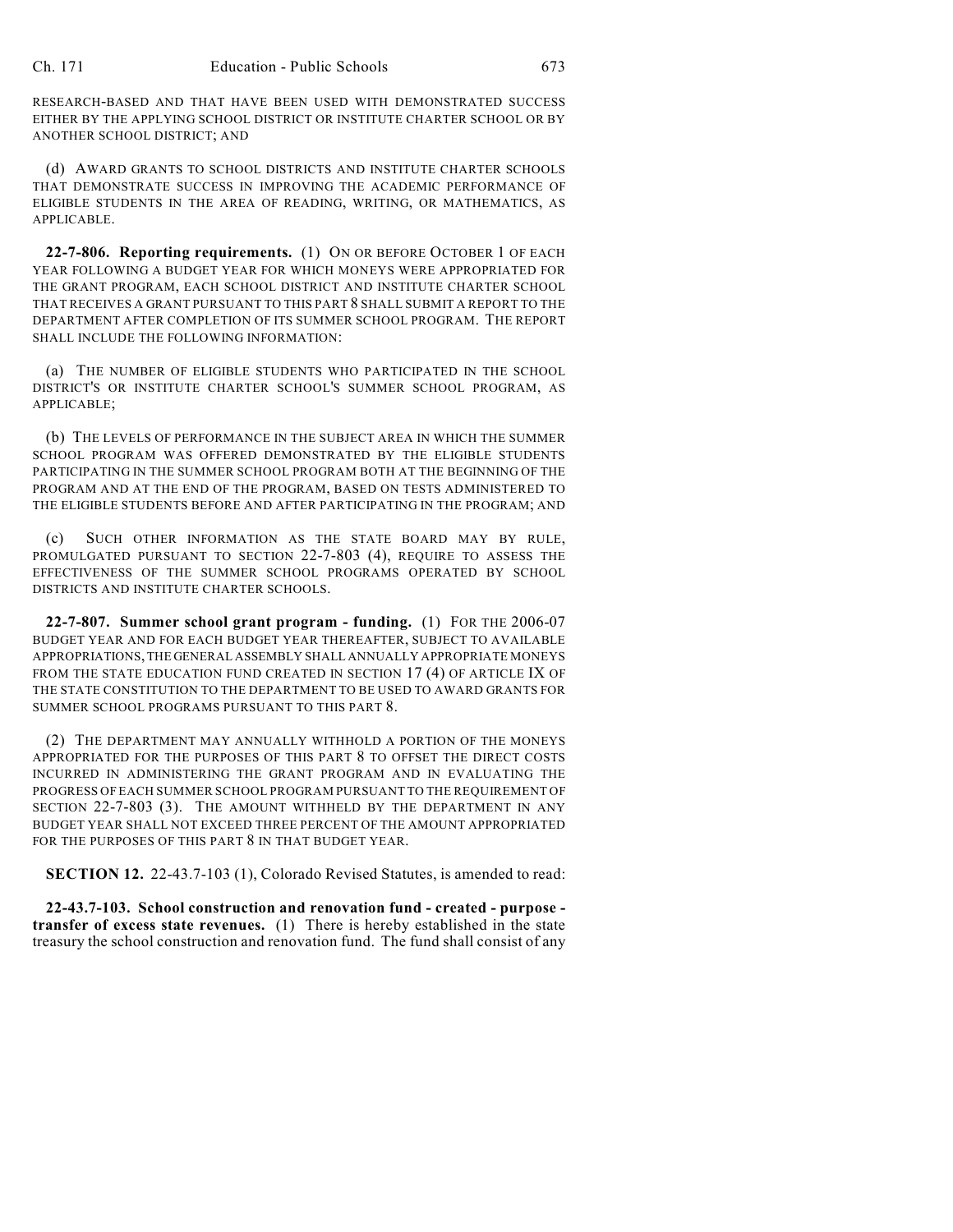moneys appropriated from the general fund to the fund in accordance with section  $24-75-201.1$  (4) (b), C.R.S., any moneys transferred to the fund from the school capital construction expenditures reserve in accordance with section  $22-54-117(6)$ (b), and any other moneys as may be made available by the general assembly.

**SECTION 13.** 22-43.7-105 (1) and (6), Colorado Revised Statutes, are amended to read:

**22-43.7-105. Financial assistance application requirements - evaluation criteria - oversight board - duties.** (1) (a) EXCEPT AS OTHERWISE PROVIDED IN PARAGRAPH (b) OF THIS SUBSECTION (1), applications for financial assistance for capital construction projects shall be submitted to the state board no later than July 1 of each year for the fiscal year commencing on that July 1. Individual schools may apply for matching grants through the school district in which the schools are located and the school district may, in turn, apply to the state board for such grants pursuant to this section.

(b) THE DEADLINE TO SUBMIT APPLICATIONS TO THE STATE BOARD FOR FINANCIAL ASSISTANCE FROM THE SCHOOL CONSTRUCTION AND RENOVATION FUND SHALL NOT APPLY TO APPLICATIONS FOR GRANTS FROM MONEYS APPROPRIATED TO THE FUND IN THE 2005-06 FISCAL YEAR.

(6) (a) EXCEPT AS OTHERWISE PROVIDED IN PARAGRAPH (b) OF THIS SUBSECTION (6), from the applications submitted for financial assistance for the fiscal year commencing on the deadline for submitting such applications, the state board shall prepare a prioritized list of eligible capital construction projects. The state board shall then determine the type and amount of financial assistance to be provided for each eligible capital construction project based upon information provided by the school district in the application. Subject to the approval of the capital development committee of the general assembly as provided for in this subsection (6), the state board shall provide financial assistance in accordance with the determination, but may make any matching grant from the construction and renovation fund contingent upon the approval of a bonded indebtedness question to be submitted to the voters of a district during the fiscal year for which the grant is to be awarded. The state board shall submit a list of school districts and charter schools recommended to receive matching grants for capital construction projects, along with the amount of each grant and the amount of the school district or charter school match, to the capital development committee of the general assembly no later than August 16 of the fiscal year for which financial assistance is being sought. The capital development committee shall determine the number of capital construction projects on the list that may receive matching grants from moneys available in the construction and renovation fund before September 15 of the same fiscal year. Only capital construction projects on the prioritized list may receive matching grants from the construction and renovation fund, and the capital construction projects shall be funded in the priority determined by the state board. If the capital development committee does not make a determination on the list before September 15, the list shall be deemed approved as submitted and the state board may order payment of all matching grants on the list. The state board shall submit a list of school districts and charter schools for which the capital development committee has approved matching grants, along with the amount of each grant and the amount of the school district or charter school match to the joint budget committee of the general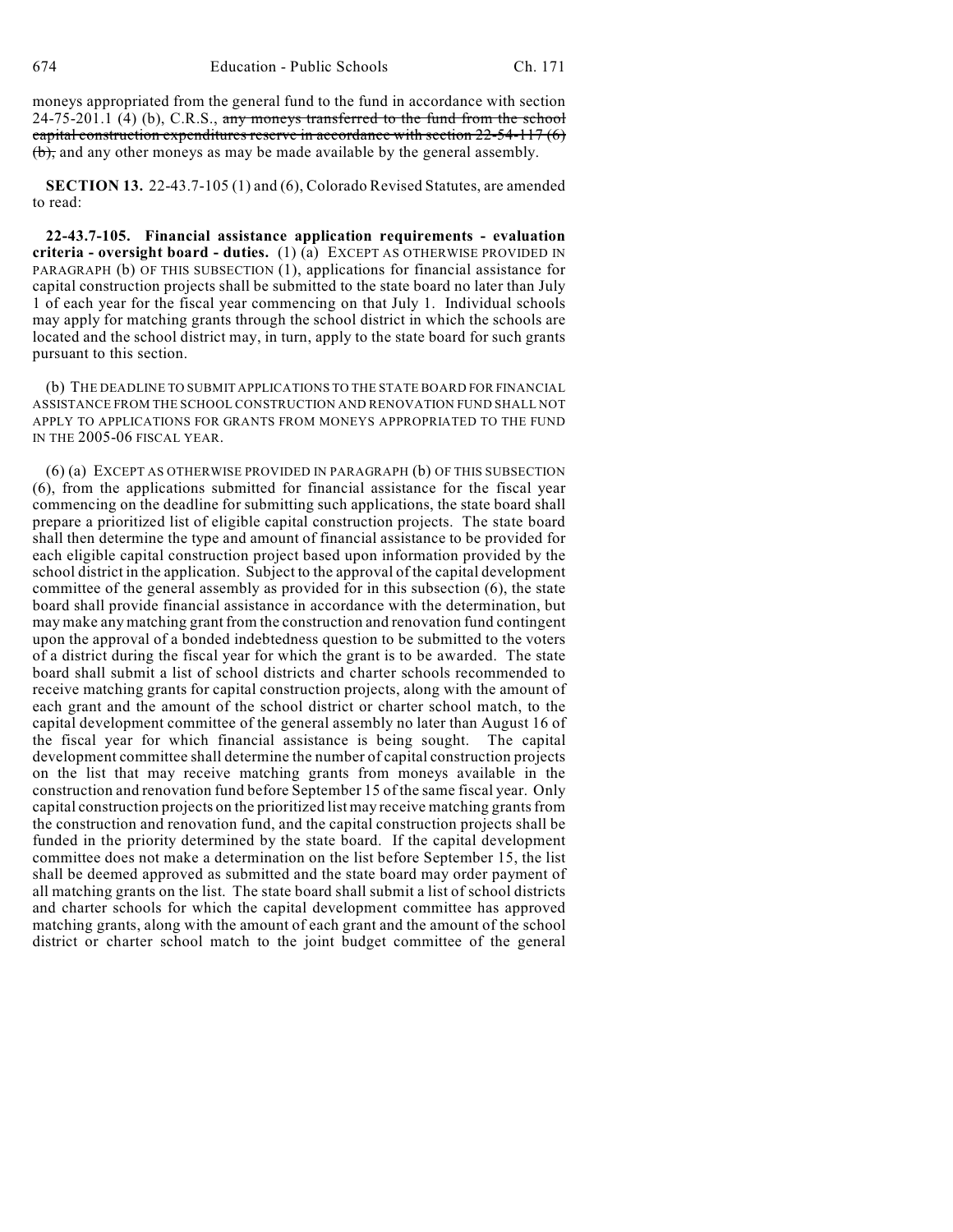assembly no later than December 1 of the fiscal year for which financial assistance is being provided. Said list shall also be submitted to the education committees of the senate and the house of representatives, the governor, the president of the senate, and the speaker of the house of representatives. A prioritized list showing school districts that will be loaned money from the permanent school fund, along with the amount of each loan, shall be provided to the governor, the president of the senate, the speaker of the house of representatives, and the joint budget committee.

(b) THE DEADLINES SPECIFIED IN PARAGRAPH (a) OF THIS SUBSECTION (6) SHALL NOT APPLY TO GRANTS AWARDED FROM MONEYS APPROPRIATED TO THE SCHOOL CONSTRUCTION AND RENOVATION FUND IN THE 2005-06 FISCAL YEAR.

**SECTION 14. Repeal.** 22-54-117 (6) (b), Colorado Revised Statutes, is repealed as follows:

**22-54-117. Contingency reserve - capital construction expenditures reserve.** (6) (b) The state treasurer shall transfer any moneys in the school capital construction expenditures reserve that remain unexpended or unencumbered on March 15 of each fiscal year to the school construction and renovation fund established in section 22-43.7-103. The state treasurer shall notify the joint budget committee of any transfer made pursuant to this paragraph (b) no later than March 20 of said fiscal year.

**SECTION 15.** 24-75-201.1 (4) (b) (V) and (4) (c), Colorado Revised Statutes, are amended to read:

**24-75-201.1. Restriction on state appropriations - legislative declaration**  definitions. (4) (b) (V) (A) EXCEPT AS OTHERWISE PROVIDED IN SUB-SUBPARAGRAPHS (B) AND (C) OF THIS SUBPARAGRAPH (V), for fiscal years 2004-05 through 2010-11, the general assembly shall continue to appropriate ten million dollars to the school capital construction expenditures reserve and ten million dollars to the school construction and renovation fund, both of which appropriations will be included in the calculation of the maximum level of state general fund appropriations pursuant to said paragraph (a) OF SUBSECTION  $(1)$  OF THIS SECTION.

(B) FOR THE FISCAL YEAR 2005-06, THE GENERAL ASSEMBLY SHALL APPROPRIATE NINETEEN MILLION TWO HUNDRED FIFTY THOUSAND DOLLARS TO THE SCHOOL CONSTRUCTION AND RENOVATION FUND, FOURTEEN MILLION TWO HUNDRED FIFTY THOUSAND DOLLARS OF WHICH SHALL BE INCLUDED IN THE CALCULATION OF THE MAXIMUM LEVEL OF STATE GENERAL FUND APPROPRIATIONS PURSUANT TO PARAGRAPH (a) OF SUBSECTION (1) OF THIS SECTION, AND FIVE MILLION DOLLARS OF WHICH SHALL BE A GENERAL FUND APPROPRIATION THAT EXCEEDS THE LIMITATION ON STATE GENERAL FUND APPROPRIATIONS ESTABLISHED BY SAID PARAGRAPH (a) IN THE FISCAL YEAR IN WHICH FIRST MADE BUT WILL BE INCLUDED IN THE CALCULATION OF THE MAXIMUM LEVEL OF STATE GENERAL FUND APPROPRIATIONS PURSUANT TO SAID PARAGRAPH (a) IN THE FOLLOWING FISCAL YEAR. IN ADDITION, FOR THE FISCAL YEAR 2005-06, THE GENERAL ASSEMBLY SHALL APPROPRIATE FIVE MILLION SEVEN HUNDRED FIFTY THOUSAND DOLLARS TO THE SCHOOL CAPITAL CONSTRUCTION EXPENDITURES RESERVE, WHICH AMOUNT SHALL BE INCLUDED IN THE CALCULATION OF THE MAXIMUM LEVEL OF STATE GENERAL FUND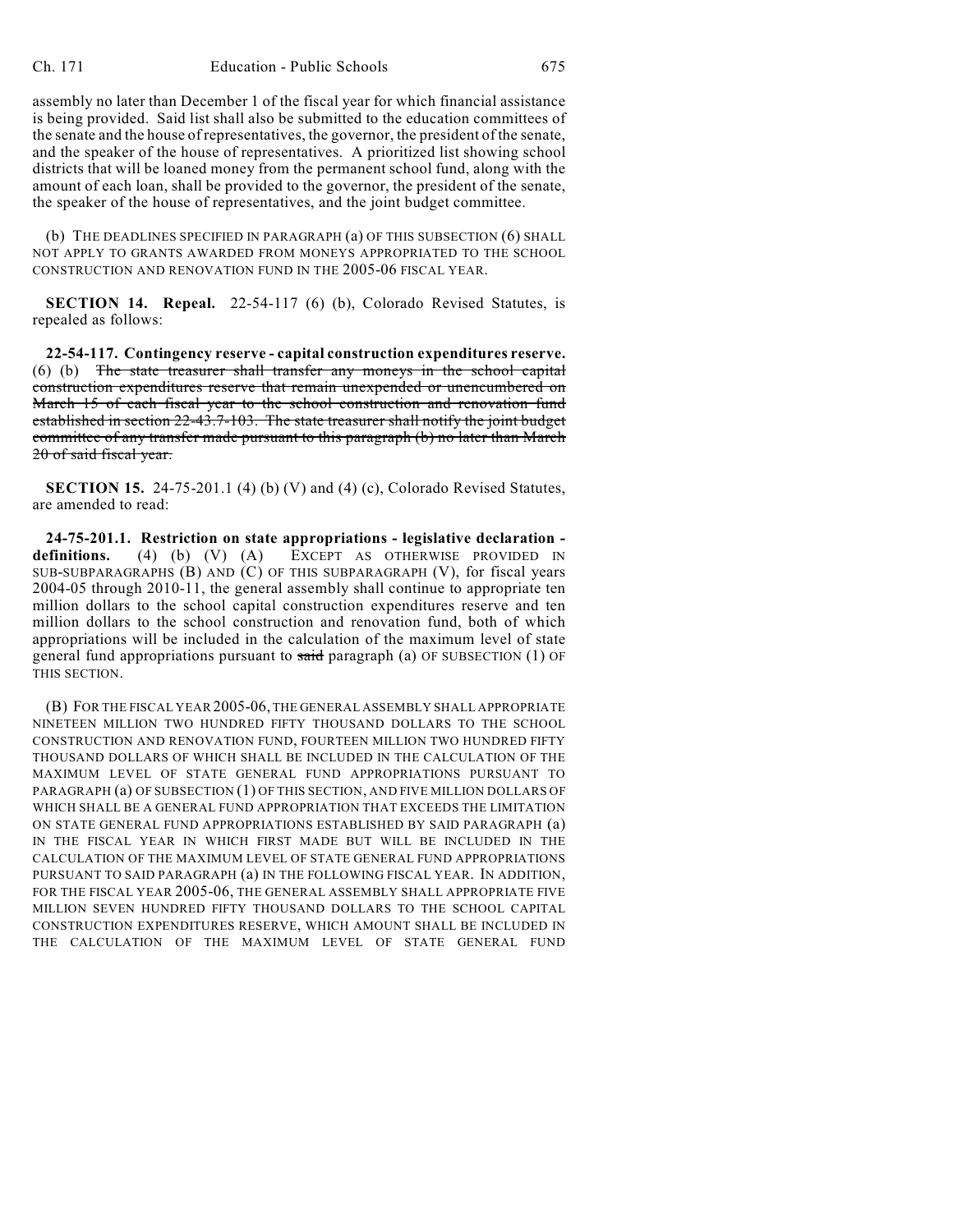APPROPRIATIONS PURSUANT TO SAID PARAGRAPH (a).

(C) FOR THE FISCAL YEAR 2006-07, THE GENERAL ASSEMBLY SHALL APPROPRIATE SEVEN MILLION FIVE HUNDRED THOUSAND DOLLARS TO THE SCHOOL CONSTRUCTION AND RENOVATION FUND, WHICH AMOUNT SHALL BE INCLUDED IN THE CALCULATION OF THE MAXIMUM LEVEL OF STATE GENERAL FUND APPROPRIATIONS PURSUANT TO PARAGRAPH (a) OF SUBSECTION (1) OF THIS SECTION. IN ADDITION, FOR THE FISCAL YEAR 2006-07, THE GENERAL ASSEMBLY SHALL APPROPRIATE SEVEN MILLION FIVE HUNDRED THOUSAND DOLLARS TO THE SCHOOL CAPITAL CONSTRUCTION EXPENDITURES RESERVE, WHICH AMOUNT SHALL BE INCLUDED IN THE CALCULATION OF THE MAXIMUM LEVEL OF STATE GENERAL FUND APPROPRIATIONS PURSUANT TO SAID PARAGRAPH (a).

(c) (I) Notwithstanding the provisions of paragraph (b) of this subsection (4), in fiscal year 2000-01 and in any fiscal year 2002-03 through 2010-11 YEARS 2002-03 THROUGH 2004-05, no appropriation shall be made in such fiscal year if general fund revenues for the applicable fiscal year do not exceed general fund obligations and the moneys required to be allocated to the highway users tax fund pursuant to section 39-26-123 (2), C.R.S., for the applicable fiscal year by more than eighty million dollars as determined by the general assembly as of the time any conference committee report is adopted on the general appropriation bill enacted for the applicable fiscal year. The provisions of this paragraph (c) shall not apply to fiscal year 2001-02.

(II) IN FISCAL YEARS 2005-06 THROUGH 2010-11, THE GENERAL ASSEMBLY IS NOT REQUIRED TO MAKE AN APPROPRIATION PURSUANT TO THIS SUBSECTION (4) IF GENERAL FUND REVENUES FOR THE APPLICABLE FISCAL YEAR DO NOT EXCEED GENERAL FUND OBLIGATIONS AND THE MONEYS REQUIRED TO BE ALLOCATED TO THE HIGHWAY USERS TAX FUND PURSUANT TO SECTION 39-26-123 (2), C.R.S., FOR THE APPLICABLE FISCAL YEAR BY MORE THAN EIGHTY MILLION DOLLARS AS DETERMINED BY THE GENERAL ASSEMBLY AS OF THE TIME ANY CONFERENCE COMMITTEE REPORT IS ADOPTED ON THE GENERAL APPROPRIATION BILL ENACTED FOR THE APPLICABLE FISCAL YEAR. HOWEVER, NOTHING IN THIS PARAGRAPH (c) SHALL PROHIBIT THE GENERAL ASSEMBLY FROM MAKING AN APPROPRIATION, IN ITS SOLE DISCRETION, IN THE APPLICABLE FISCAL YEAR PURSUANT TO THIS SUBSECTION (4).

**SECTION 16.** 22-45-103 (1) (c) (I) (E), Colorado Revised Statutes, is amended, and the said 22-45-103 (1) (c) (I), is further amended BY THE ADDITION OF A NEW SUB-SUBPARAGRAPH, to read:

**22-45-103. Funds.** (1) The following funds are created for each school district for purposes specified in this article:

(c) **Capital reserve fund.** (I) Moneys allocated pursuant to the provisions of section 22-54-105 (2) shall be transferred from the general fund and recorded in the capital reserve fund along with the revenues received pursuant to section 39-5-132, C.R.S. Such revenues may be supplemented by gifts, donations, and tuition receipts. Unencumbered moneys in the fund may be transferred to a fund or an account within the general fund established in accordance with generally accepted accounting principles solely for the management of risk-related activities as identified in section 24-10-115, C.R.S., and article 13 of title 29, C.R.S., by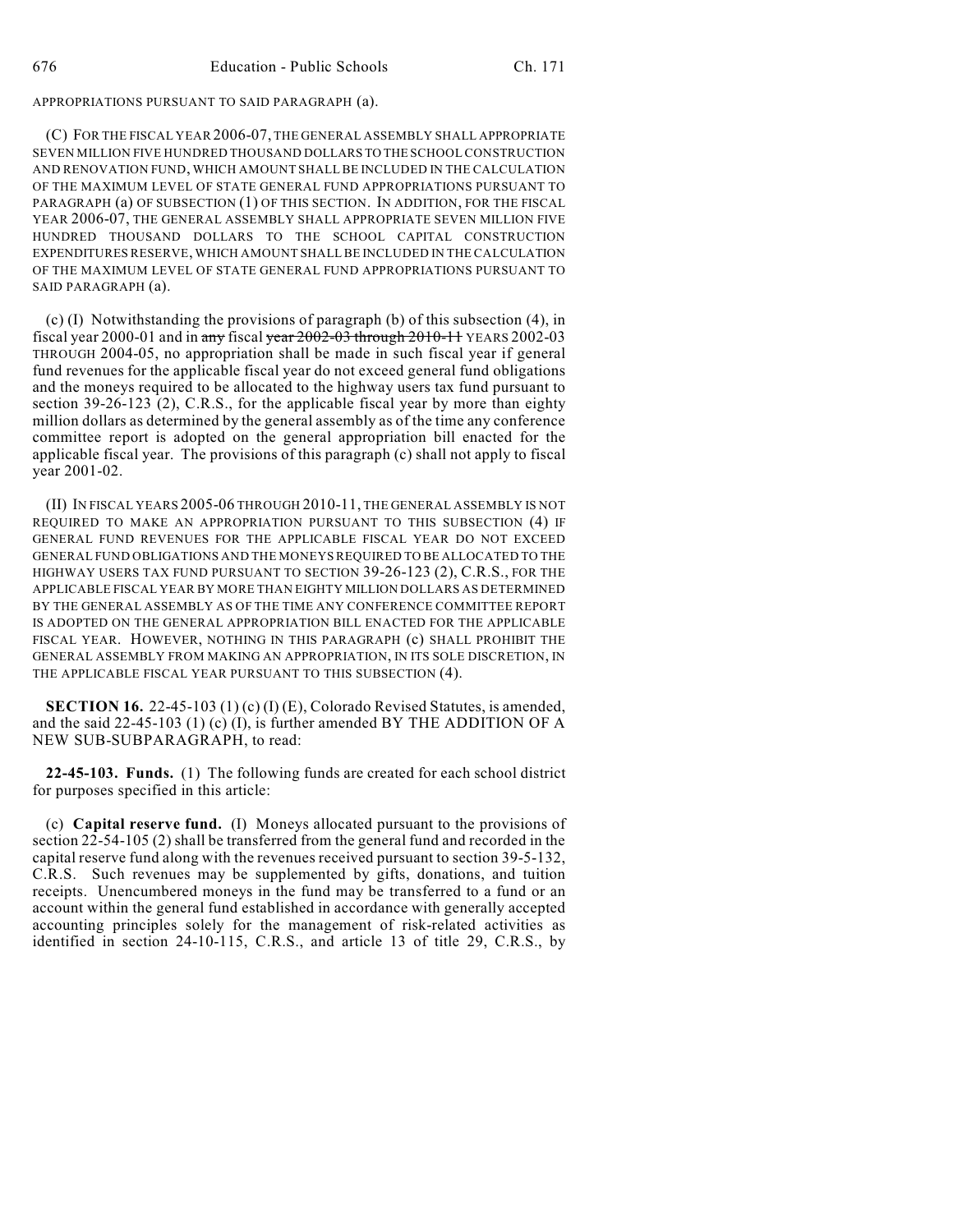resolution of the board of education when such transfer is deemed necessary by the board. Except as provided in subparagraph (V) of this paragraph (c), expenditures from the fund shall be limited to long-range capital outlay expenditures and shall be made only for the following purposes:

(E) Acquisition of school buses or other equipment, EXCEPT EQUIPMENT SPECIFIED IN SUB-SUBPARAGRAPH (H) OF THIS SUBPARAGRAPH (I), the estimated unit cost of which, including any necessary installation, is in excess of one thousand dollars;

(H) ACQUISITION OF COMPUTER EQUIPMENT, THE ESTIMATED UNIT COST OF WHICH, INCLUDING ANY NECESSARY INSTALLATION, IS IN EXCESS OF FIVE HUNDRED DOLLARS.

**SECTION 17.** 22-51-103, Colorado Revised Statutes, is amended to read:

**22-51-103. Creation of the public school transportation fund.** (1) There is hereby created, in the office of the state treasurer, a fund to be known as the public school transportation fund, to which shall be credited such moneys as may be appropriated by the general assembly for the purposes of this article, excluding moneys appropriated as a lump sum for reimbursement for pupil transportation in a school district subject to a court-ordered desegregation order, and which shall be held by the state treasurer and paid out as provided in this article. ANY UNEXPENDED OR UNENCUMBERED MONEYS REMAINING IN THE FUND AT THE END OF ANY BUDGET YEAR SHALL REMAIN IN THE FUND AND SHALL NOT BE TRANSFERRED TO THE STATE GENERAL FUND OR ANY OTHER FUND.

(2) FOR THE 2006-07 BUDGET YEAR AND EACH BUDGET YEAR THEREAFTER, THE NET AMOUNT RECOVERED BY THE DEPARTMENT OF EDUCATION DURING THE APPLICABLE BUDGET YEAR PURSUANT TO SECTION 22-51-105 AS OVERPAYMENTS MADE TO SCHOOL DISTRICTS AND THE STATE CHARTER SCHOOL INSTITUTE SHALL BE TRANSFERRED TO THE STATE TREASURER FOR DEPOSIT IN THE PUBLIC SCHOOL TRANSPORTATION FUND. SUCH AMOUNT SHALL BE AVAILABLE FOR APPROPRIATION TO THE DEPARTMENT IN SUBSEQUENT BUDGET YEARS.

**SECTION 18.** The introductory portion to 22-60.5-112.5 (1) (a) and 22-60.5-112.5 (2) (b), (3) (b), and (4) (b), Colorado Revised Statutes, are amended to read:

**22-60.5-112.5. National credential - fee assistance - one-time payments.** (1) (a) For the 2002-03 budget year, the 2004-05 budget year, and each budget year thereafter, subject to available appropriations, the department of education shall assist persons who are seeking national credentials by paying a portion of the fees charged for such national credential. THE GENERAL ASSEMBLY SHALL ANNUALLY APPROPRIATE, IF AVAILABLE, MONEYS FROM THE STATE EDUCATION FUND CREATED IN SECTION 17 (4) OF ARTICLE IX OF THE STATE CONSTITUTION, TO THE DEPARTMENT OF EDUCATION TO BE USED FOR THE PURPOSES OF THIS SECTION. Fee assistance pursuant to this section shall be available to any person who:

(2) (b) Following receipt of the items specified in paragraph (a) of this subsection (2) and verification that the person meets the criteria specified in subsection (1) of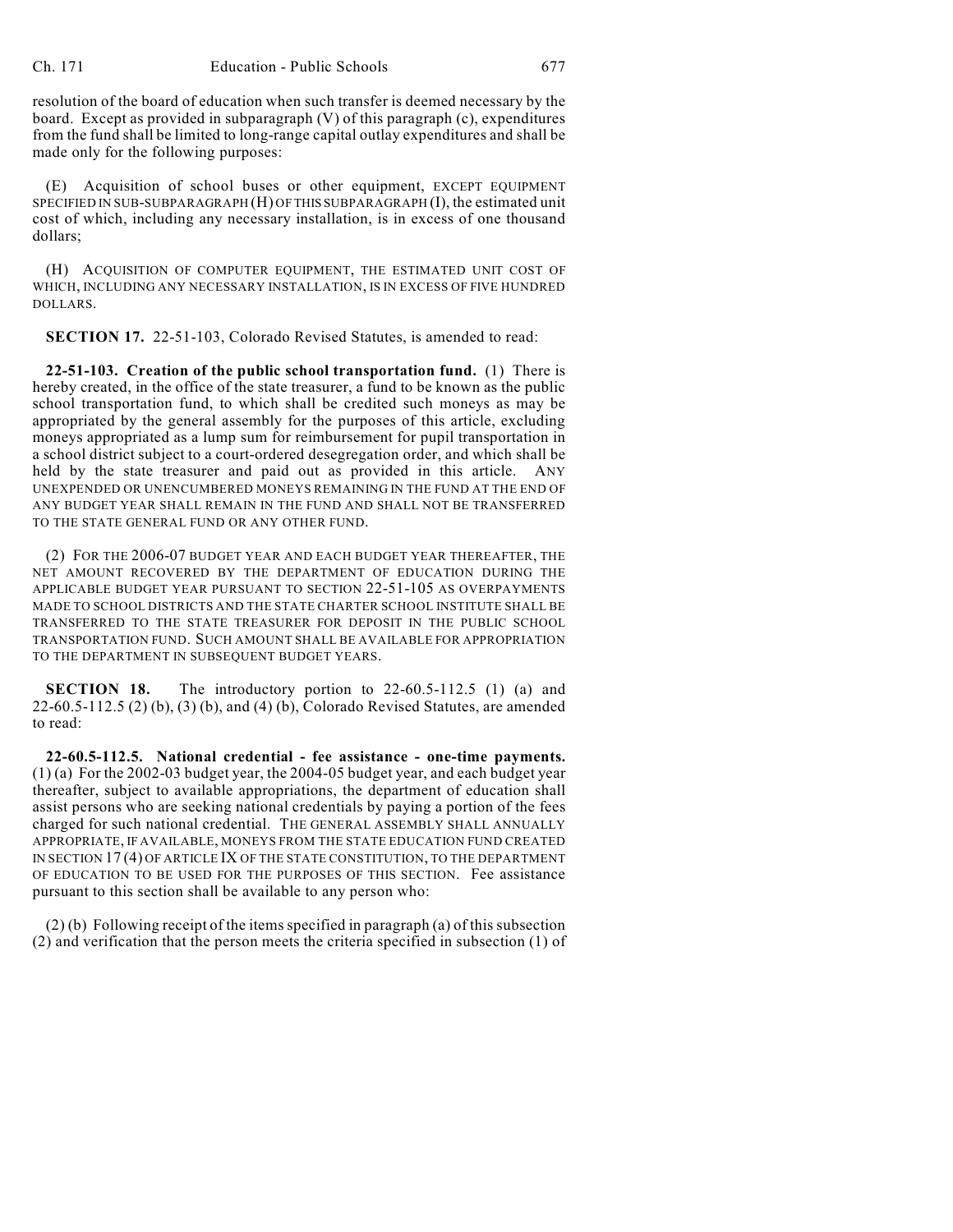this section, the department of education shall forward the fee assistance to the identified national credential program on behalf of the person in the amount specified in subsection (1) of this section. The fee assistance shall be paid out of moneys in the national credential fund created in paragraph (b) of subsection (4) APPROPRIATED TO THE DEPARTMENT OF EDUCATION PURSUANT TO PARAGRAPH (a) OF SUBSECTION (1) of this section.

(3) (b) The department of education shall seek and is authorized to accept and expend any public or private gifts, grants, and donations that may be available to fund the purposes specified in this section. All such gifts, grants, and donations shall be transmitted to the state treasurer who shall credit the same to the national credential fund created in paragraph (b) of subsection (4) of this section.

(4) (b) (I) There is hereby created in the state treasury the national credential fund, referred to in this paragraph (b) as the "fund". The fund shall consist of any moneys appropriated thereto by the general assembly from the state education fund created in section 17 (4) of article IX of the state constitution or from the state general fund and any moneys credited thereto pursuant to paragraph (b) of subsection (3) of this section. Moneys in the fund shall be subject to annual appropriation by the general assembly. Moneys appropriated from the fund shall be used for the payment of fee assistance pursuant to this section. All interest derived from the deposit and investment of moneys in the fund shall be credited to the fund. Any amount remaining in the fund at the end of any fiscal year shall remain in the fund and shall not be transferred or credited to the general fund or to any other fund.

(II) NOTWITHSTANDING THE PROVISIONS OF SUBPARAGRAPH (I) OF THIS PARAGRAPH (b), ANY UNEXPENDED AND UNENCUMBERED MONEYS REMAINING IN THE FUND ON JULY 1, 2006, SHALL BE TRANSFERRED TO THE STATE EDUCATION FUND CREATED IN SECTION 17 (4) OF ARTICLE IX OF THE STATE CONSTITUTION.

(III) THIS PARAGRAPH (b) IS REPEALED, EFFECTIVE JULY 1, 2006.

**SECTION 19.** 22-86-103 (1), (3), and (4), Colorado Revised Statutes, are amended to read:

**22-86-103. Facility summer school grant program - creation - rules.** (1) There is hereby created the facility summer school grant program to provide grants to facility schools that operate summer school programs for the children residing in the facilities. The grant program shall be designed to assist facility schools in providing intensive educational RESEARCH-BASED services in the areas of reading, writing, OR mathematics and science for children who are performing below grade level in these areas.

(3) The state board shall promulgate rules in accordance with article 4 of title 24, C.R.S., to implement the grant program, including but not limited to rules specifying THE FOLLOWING:

(I) The time frames for submitting grant program applications;

(II) The form of the grant program application; and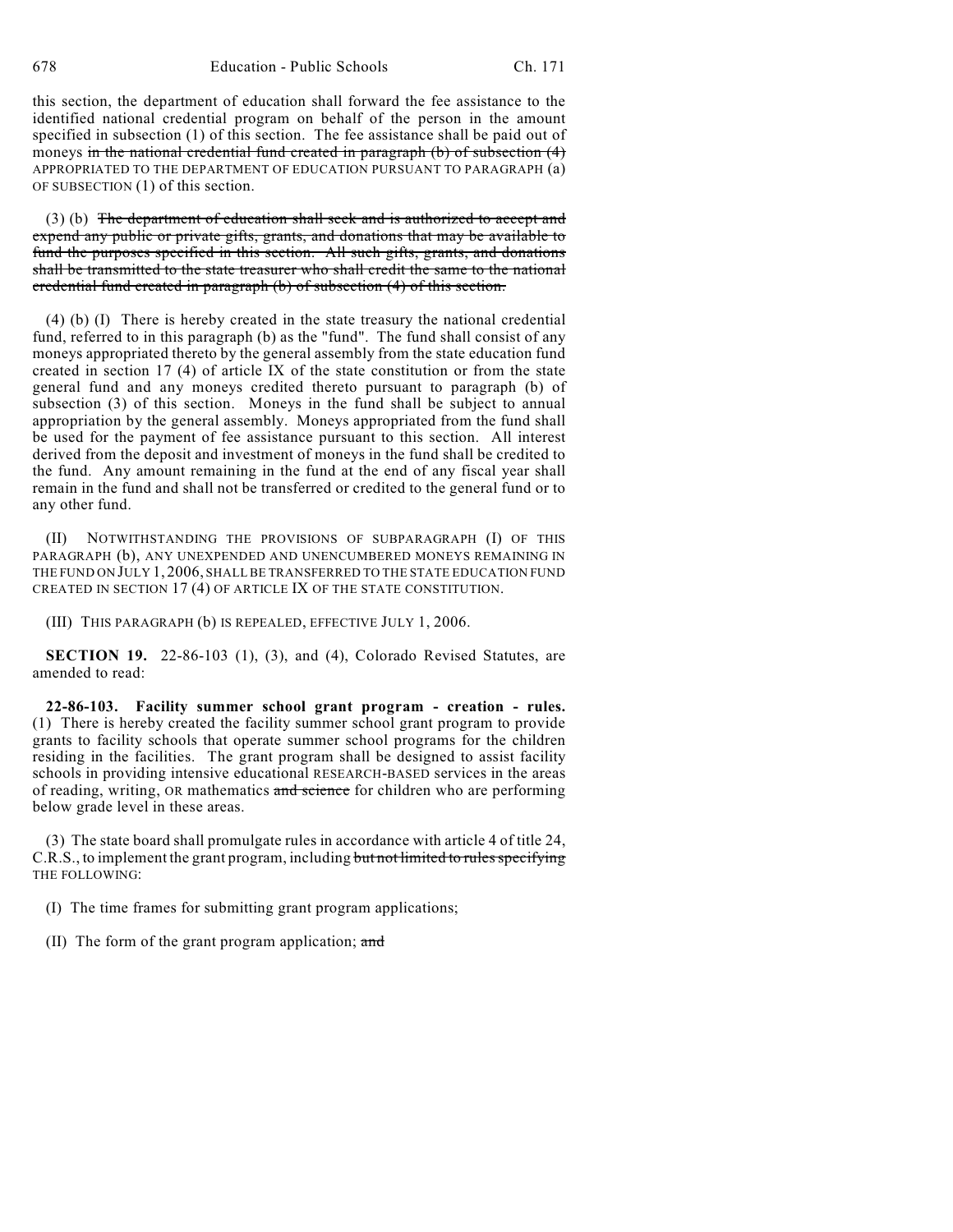(III) The time frames for distribution of the grant moneys; AND

(IV) ANY OTHER PROCEDURES OR POLICIES THE STATE BOARD DEEMS NECESSARY TO ADMINISTER THE GRANT PROGRAM.

(b) IN ADMINISTERING THE GRANT PROGRAM AND PROMULGATING RULES PURSUANT TO THIS SUBSECTION (3), THE STATE BOARD SHALL ENSURE THAT ALL GRANTS AWARDED PURSUANT TO THIS ARTICLE ARE ISSUED TO FACILITY SCHOOLS ON OR BEFORE APRIL 30, 2007, AND ON OR BEFORE APRIL 30 OF EACH YEAR THEREAFTER.

(4) The department shall solicit and may receive such public and private gifts, grants, and donations as may be available to fund the grant program. Any moneys so received shall be transferred to the state treasurer for deposit in the facility summer school grant program fund created pursuant to section 22-86-106.

**SECTION 20.** 22-86-104 (1) (b), (1) (c), (1) (f), and (2) (c), Colorado Revised Statutes, are amended, and the said 22-86-104 is further amended BY THE ADDITION OF A NEW SUBSECTION, to read:

**22-86-104. Facility summer school grant program - application - criteria requirements.** (1) A facility school that seeks to receive a grant pursuant to this article shall submit an application to the department in accordance with rules promulgated by the state board. The application shall include the following information:

(b) The grade levels of children receiving educational services from the facility school and their levels of academic performance in the SUBJECT areas of reading, writing, mathematics, and science IN WHICH THE FACILITY SCHOOL WILL OFFER A SUMMER SCHOOL PROGRAM PURSUANT TO THIS ARTICLE, including their levels of performance IN THOSE SUBJECT AREAS on the most recently administered CSAP assessments, if available;

(c) A description of the educational services, including but not limited to the READING, WRITING, OR MATHEMATICS curricula, AS APPLICABLE, provided by the facility school and the educational services IN READING, WRITING, OR MATHEMATICS, AS APPLICABLE, THAT the facility school would anticipate providing through a summer school program;

(f) A description of the goals that the facility school's summer school program is expected to achieve IN READING, WRITING, OR MATHEMATICS, AS APPLICABLE, and the method by which the facility school will measure achievement of the goals; and

(2) The department shall review the applications received from facility schools pursuant to this section and shall make recommendations to the state board concerning the awarding of grants and the amounts of the grants. The state board shall take into consideration the recommendations of the department and shall annually award grants to facility schools in amounts specified by the state board. In awarding grants pursuant to this article, the state board shall:

(c) Award grants to facility schools that demonstrate success in improving the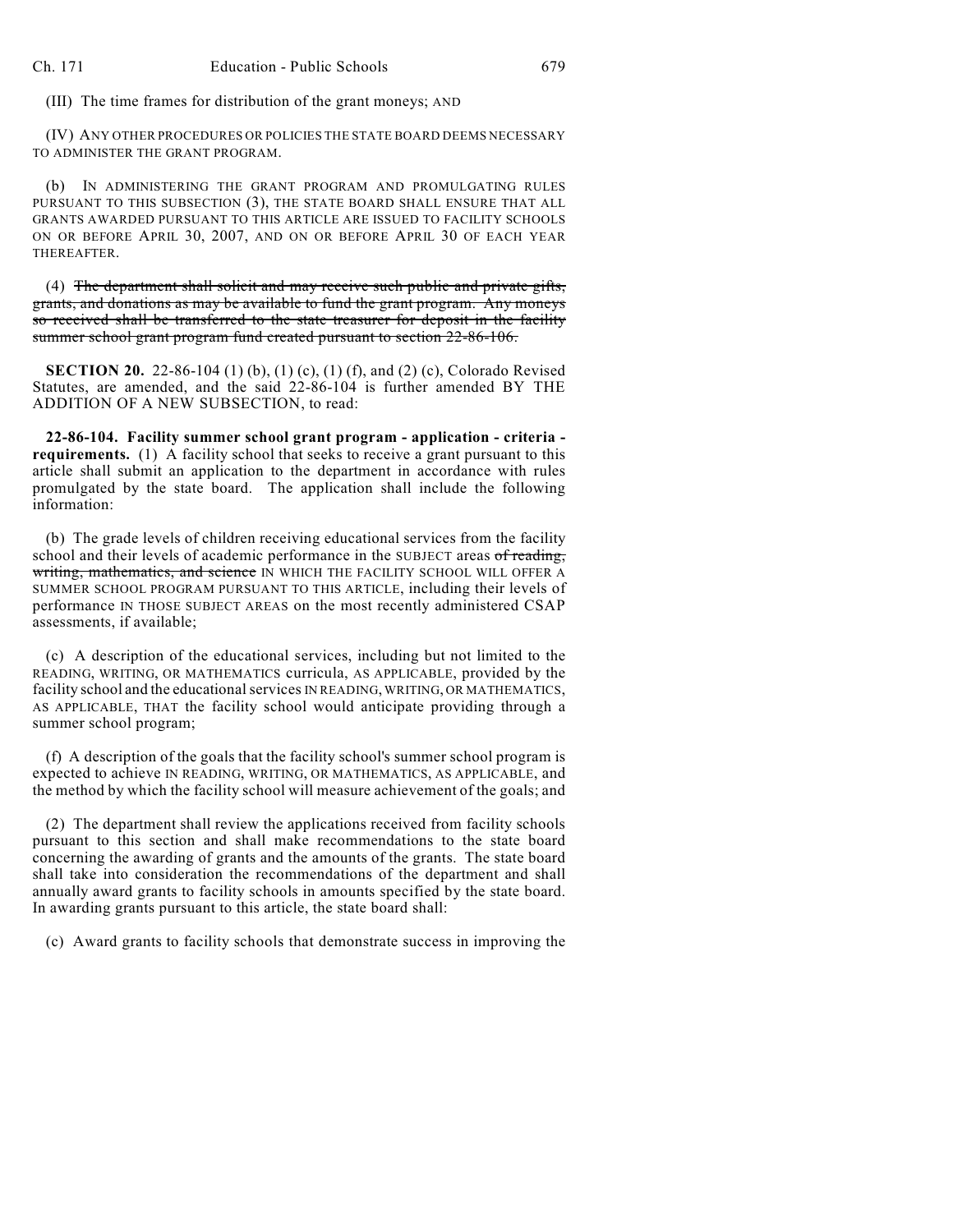academic performance of children who are performing below grade level in the areas of reading, writing, OR mathematics. and science.

(3) A FACILITY SCHOOL THAT RECEIVES A GRANT TO PROVIDE A SUMMER SCHOOL PROGRAM PURSUANT TO THIS ARTICLE IS SUBJECT TO THE FOLLOWING REQUIREMENTS:

(a) THE FACILITY SCHOOL CONDUCTING THE SUMMER SCHOOL PROGRAM SHALL ADMINISTER A TEST TO EVERY CHILD PARTICIPATING IN THE PROGRAM BEFORE THE PROGRAM BEGINS AND UPON COMPLETION OF THE PROGRAM TO EVALUATE THE PROGRESS OF EACH CHILD WHO PARTICIPATES IN THE PROGRAM. FOR THE PURPOSE OF DETERMINING THE SUCCESS OF THE PROGRAM BASED ON THE TEST SCORES, THE DEPARTMENT SHALL CONSIDER ONLY THE TEST SCORES OF CHILDREN WHO PARTICIPATE IN THE ENTIRE PROGRAM AND TAKE THE TEST BOTH BEFORE AND AFTER PARTICIPATING IN THE PROGRAM.

(b) THE SUMMER SCHOOL PROGRAM SHALL BE AN INTENSIVE PROGRAM THAT IS AT LEAST SIX WEEKS LONG.

**SECTION 21.** 22-86-105 (1) (b), Colorado Revised Statutes, is amended to read:

**22-86-105. Reporting requirements.** (1) On or before October 1, 2004, and on or before October 1 each year thereafter, each facility school that receives a grant pursuant to this article shall submit a report to the department after completion of each academic year in which the facility school participates in the grant program. The report shall include the following information:

(b) The levels of performance in reading, writing, OR mathematics, and science AS APPLICABLE, demonstrated by the children participating in the summer school program both before AND AFTER participation in the program and, TO THE EXTENT POSSIBLE, during the school year following participation in the program; and

**SECTION 22.** 22-86-106, Colorado Revised Statutes, is amended to read:

**22-86-106. Facility summer school grant program - funding.** (1) There is hereby created in the state treasury the facility summer school grant program fund, referred to in this section as the "fund", for the payment of facility summer school grants awarded pursuant to this article. The fund shall consist of such moneys as may be appropriated thereto from the state general fund and from the state education fund created in section 17 (4) of article IX of the state constitution, as well as any moneys received by the department pursuant to section 22-86-103 (4). The moneys in the fund are subject to annual appropriation by the general assembly to the department for the purposes specified in this article. The department may expend up to one percent of the moneys annually appropriated from the fund to offset the documented costs incurred in implementing the grant program. All interest derived from the deposit and investment of moneys in the fund shall be credited to the fund. At the end of any fiscal year, all unexpended and unencumbered moneys in the fund shall remain therein and shall not be credited or transferred to the general fund or any other fund. FOR THE 2006-07 BUDGET YEAR AND FOR EACH BUDGET YEAR THEREAFTER, SUBJECT TO AVAILABLE APPROPRIATIONS, THE GENERAL ASSEMBLY SHALL APPROPRIATE MONEYS FROM THE STATE EDUCATION FUND CREATED IN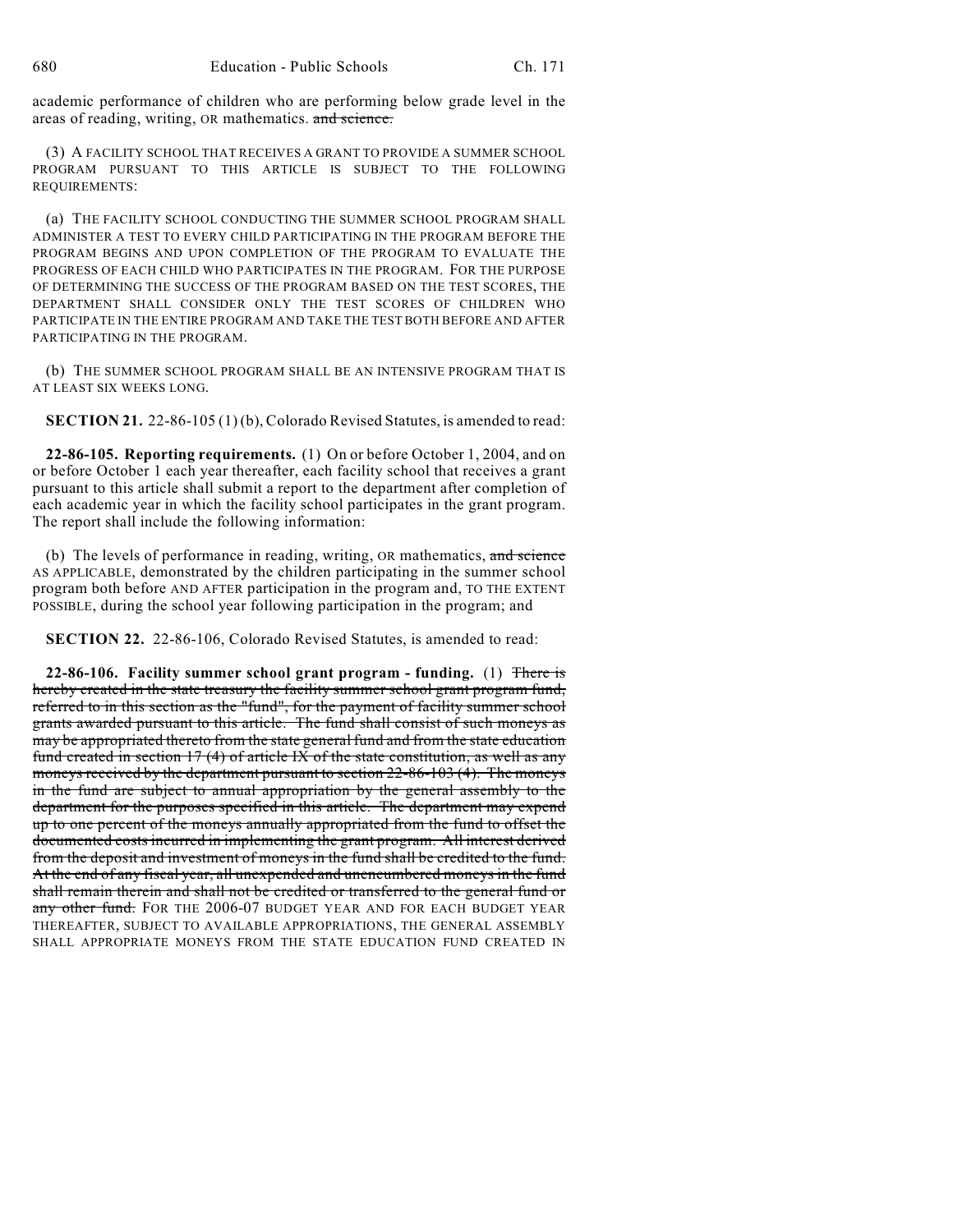SECTION 17 (4) OF ARTICLE IX OF THE STATE CONSTITUTION TO THE DEPARTMENT TO BE USED TO AWARD GRANTS FOR FACILITY SUMMER SCHOOL PROGRAMS PURSUANT TO THIS ARTICLE.

(2) Notwithstanding the provisions of subsection (1) of this section, any unexpended and unencumbered moneys remaining in the fund on March 5, 2003, shall be transferred to the state education fund created in section 17 (4) of article IX of the state constitution.

**SECTION 23.** Article 54 of title 22, Colorado Revised Statutes, is amended BY THE ADDITION OF A NEW SECTION to read:

**22-54-127. Tax increment financing task force - study impacts on public school finance - repeal.** (1) (a) (I) IN ORDER TO STUDY THE IMPACTS OF THE USE OF TAX INCREMENT FINANCING BY URBAN RENEWAL AUTHORITIES ON SCHOOL DISTRICT REVENUES, PUBLIC SCHOOL FINANCE, AND THE AMOUNT OF STATE FUNDS NEEDED TO FUND DISTRICT TOTAL PROGRAM AS DETERMINED PURSUANT TO THIS ARTICLE, THERE IS HEREBY CREATED THE TAX INCREMENT FINANCING TASK FORCE. THE TASK FORCE SHALL CONSIST OF SIX MEMBERS OF THE GENERAL ASSEMBLY SELECTED AS FOLLOWS:

(A) THREE MEMBERS OF THE HOUSE OF REPRESENTATIVES, TWO OF WHOM SHALL BE APPOINTED BY THE SPEAKER OF THE HOUSE OF REPRESENTATIVES AND ONE OF WHOM SHALL BE APPOINTED BY THE MINORITY LEADER OF THE HOUSE OF REPRESENTATIVES; AND

(B) THREE MEMBERS OF THE SENATE, TWO OF WHOM SHALL BE APPOINTED BY THE PRESIDENT OF THE SENATE AND ONE OF WHOM SHALL BE APPOINTED BY THE MINORITY LEADER OF THE SENATE.

(II) THE SPEAKER OF THE HOUSE OF REPRESENTATIVES AND THE PRESIDENT OF THE SENATE SHALL JOINTLY DESIGNATE ONE MEMBER OF THE TASK FORCE TO SERVE AS CHAIR OF THE TASK FORCE.

(b) THE TERM OF OFFICE OF EACH MEMBER OF THE TASK FORCE SHALL BE SIX MONTHS, COMMENCING ON JULY 1, 2006. APPOINTMENTS TO THE TASK FORCE SHALL BE MADE BY JULY 1, 2006.

(c) THE MEMBERS OF THE TASK FORCE SHALL SERVE WITHOUT COMPENSATION BUT SHALL BE REIMBURSED FOR ALL NECESSARY EXPENSES INCURRED IN THE PERFORMANCE OF THEIR DUTIES. MEMBERS SHALL RECEIVE REIMBURSEMENT FOR NO MORE THAN FOUR MEETINGS IN THE 2006 CALENDAR YEAR.

(d) THE STAFF OF THE LEGISLATIVE COUNCIL SHALL BE MADE AVAILABLE TO ASSIST THE TASK FORCE IN CARRYING OUT ITS DUTIES UNDER THIS SECTION.

(e) (I) ALL EXPENDITURES INCURRED IN THE CONDUCT OF THE ACTIVITIES OF THE TASK FORCE UNDER THIS SECTION SHALL BE SUBJECT TO APPROVAL BY THE CHAIR OF THE LEGISLATIVE COUNCIL AND PAID BY VOUCHERS AND WARRANTS DRAWN AS PROVIDED BY LAW FROM FUNDS ALLOCATED TO THE LEGISLATIVE COUNCIL FOR LEGISLATIVE STUDIES FROM APPROPRIATIONS MADE BY THE GENERAL ASSEMBLY.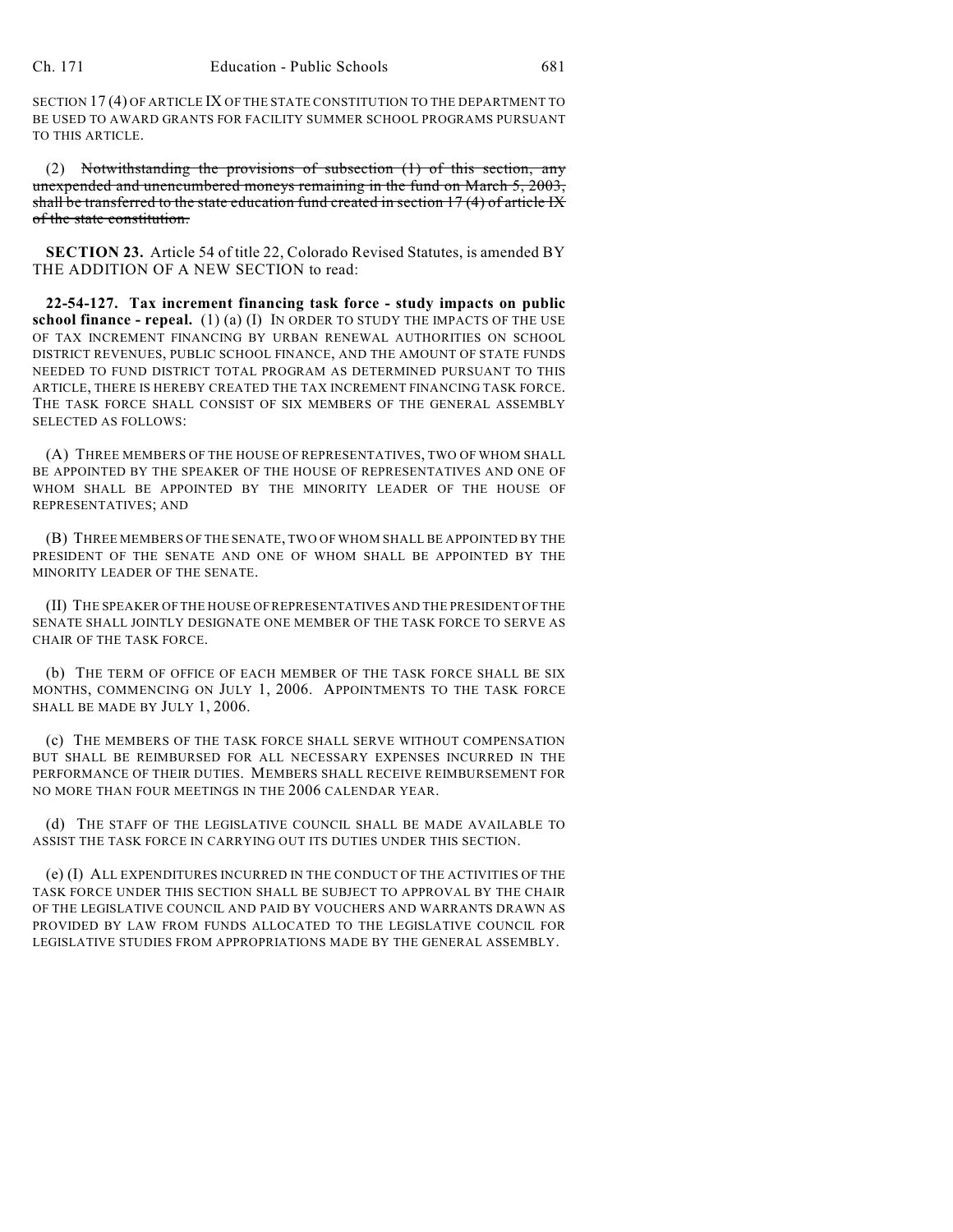(II) IN CONDUCTING THE ACTIVITIES OF THE TASK FORCE UNDER THIS SECTION, THE LEGISLATIVE COUNCIL MAY ACCEPT AND EXPEND FEDERAL FUNDS, GRANTS, GIFTS, AND DONATIONS FOR PURPOSES OF THIS SECTION.

(f) THE TASK FORCE SHALL MEET NO MORE THAN FOUR TIMES DURING THE 2006 CALENDAR YEAR.

(g) THE TASK FORCE SHALL SEEK INPUT AND INFORMATION FROM GROUPS REPRESENTING URBAN RENEWAL AUTHORITIES, MUNICIPALITIES, COUNTIES, SPECIAL DISTRICTS, SCHOOL DISTRICTS, THE DEPARTMENT OF EDUCATION, AND ANY OTHER ENTITY THE TASK FORCE DEEMS APPROPRIATE FOR PURPOSES OF CARRYING OUT ITS DUTIES AND FUNCTIONS UNDER THIS SECTION.

(2) IN CARRYING OUT ITS DUTIES AND FUNCTIONS UNDER THIS SECTION, THE TASK FORCE MAY CONSIDER, BUT NEED NOT BE LIMITED TO, THE FOLLOWING:

(a) THE METHOD BY WHICH A TAX INCREMENT FINANCING PROVISION IS INCLUDED IN AN URBAN RENEWAL PLAN AND THE INPUT ALLOWED OR REQUIRED TO BE OBTAINED FROM TAXING ENTITIES IMPACTED BY THE PROVISION, INCLUDING SCHOOL DISTRICTS;

(b) THE IMPACT OF THE INCLUSION OF A TAX INCREMENT FINANCING PROVISION IN AN URBAN RENEWAL PLAN ON THE STATE SHARE OF DISTRICT TOTAL PROGRAM FUNDING;

(c) WHETHER THE PROCESS FOR INCLUDING A TAX INCREMENT FINANCING PROVISION IN AN URBAN RENEWAL PLAN SHOULD BE MODIFIED TO ALLOW GREATER INPUT FROM ENTITIES DIRECTLY IMPACTED BY SUCH A PROVISION; AND

(d) ANY OTHER ASPECT OF TAX INCREMENT FINANCING AND ITS IMPACT ON PUBLIC SCHOOL FINANCE THAT THE TASK FORCE DEEMS APPROPRIATE TO CONSIDER.

(3) THE TASK FORCE SHALL MAKE SUCH RECOMMENDATIONS AS IT DEEMS NECESSARY TO THE GENERAL ASSEMBLY CONCERNING MATTERS STUDIED UNDER THIS SECTION. LEGISLATION RECOMMENDED BY THE TASK FORCE SHALL BE TREATED AS LEGISLATION RECOMMENDED BY AN INTERIM LEGISLATIVE COMMITTEE FOR PURPOSES OF ANY INTRODUCTION DEADLINES OR BILL LIMITATIONS IMPOSED BY THE JOINT RULES OF THE GENERAL ASSEMBLY.

(4) THIS SECTION IS REPEALED, EFFECTIVE JANUARY 1, 2007.

**SECTION 24.** Article 54 of title 22, Colorado Revised Statutes, is amended BY THE ADDITION OF A NEW SECTION to read:

**22-54-126. Declining enrollment districts with new charter schools additional aid - definitions.** (1) AS USED IN THIS SECTION, UNLESS THE CONTEXT OTHERWISE REQUIRES:

(a) "DECLINING ENROLLMENT DISTRICT" MEANS A DISTRICT WHOSE FUNDED PUPIL COUNT IS GREATER THAN THE SUM OF THE DISTRICT'S PUPIL ENROLLMENT, PRESCHOOL AND KINDERGARTEN PROGRAM ENROLLMENT, AND ON-LINE PUPIL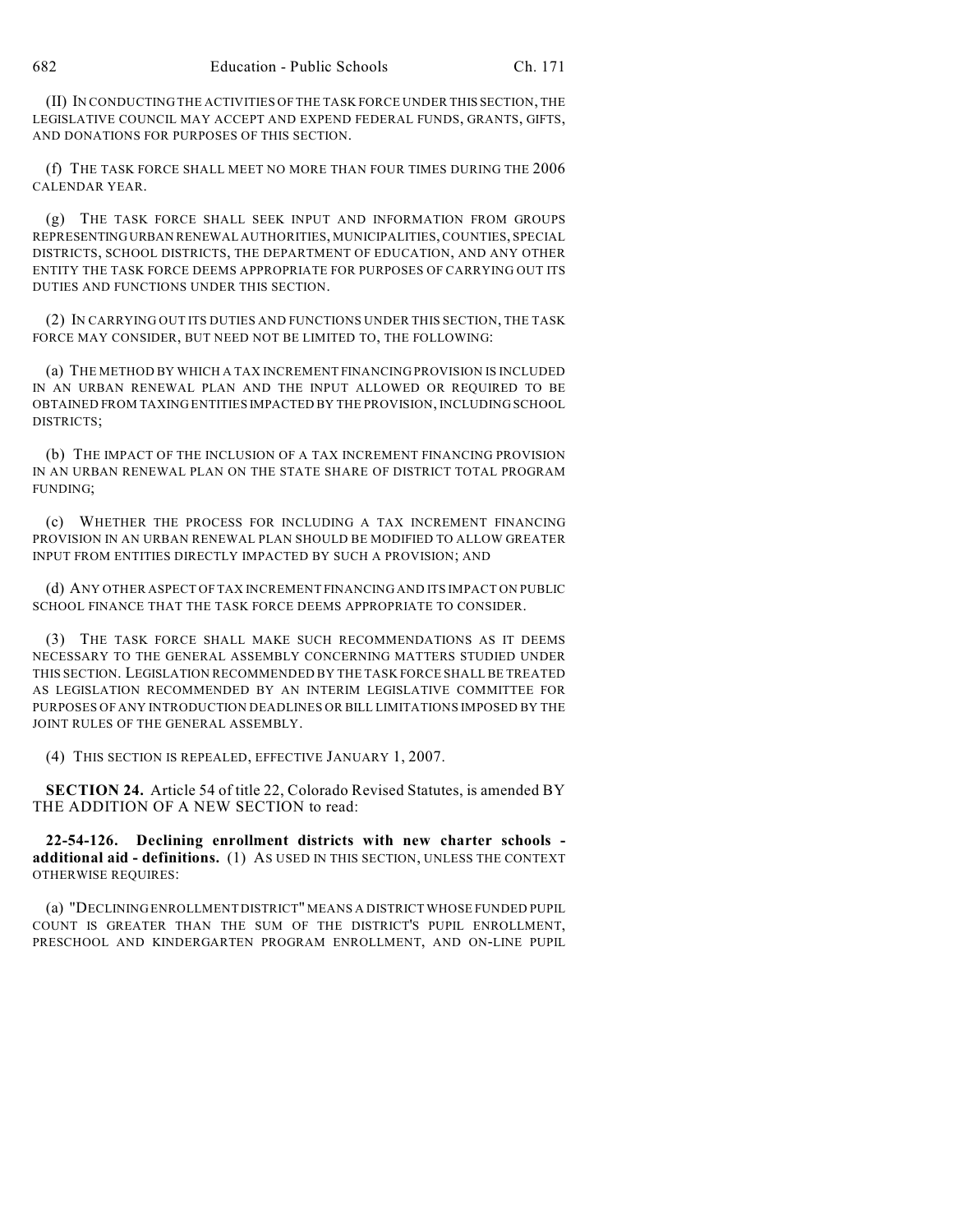(b) "NEW CHARTER SCHOOL ENROLLMENT" MEANS THE NUMBER OF PUPILS ENROLLED IN A NEW DISTRICT CHARTER SCHOOL OF A DECLINING ENROLLMENT DISTRICT ON OCTOBER 1 OR THE SCHOOL DATE NEAREST SAID DATE IN THE BUDGET YEAR IN WHICH THE NEW DISTRICT CHARTER SCHOOL IS OPENED IN THE DECLINING ENROLLMENT DISTRICT MINUS THE NUMBER OF PUPILS ENROLLED AS OF THAT DATE IN AN ON-LINE PROGRAM WHO ARE ALSO ENROLLED IN THE NEW DISTRICT CHARTER SCHOOL OF THE DECLINING ENROLLMENT DISTRICT.

(2) BEGINNING IN THE 2006-07 BUDGET YEAR, IN ANY BUDGET YEAR IN WHICH A NEW DISTRICT CHARTER SCHOOL IS OPENED IN A DECLINING ENROLLMENT DISTRICT, THE DECLINING ENROLLMENT DISTRICT SHALL RECEIVE ADDITIONAL AID AS SPECIFIED IN THIS SECTION TO HELP MITIGATE THE IMPACT OF THE ENROLLMENT OF PUPILS IN THE NEW DISTRICT CHARTER SCHOOL WHO MIGHT OTHERWISE HAVE ATTENDED A TRADITIONAL SCHOOL IN THE DECLINING ENROLLMENT DISTRICT. THE ADDITIONAL AID SHALL BE AVAILABLE ONLY FOR THE FIRST YEAR OF OPERATION OF A NEW DISTRICT CHARTER SCHOOL IN A DECLINING ENROLLMENT DISTRICT.

(3) FOR THE 2006-07 BUDGET YEAR AND EACH BUDGET YEAR THEREAFTER, THE GENERAL ASSEMBLY SHALL ANNUALLY APPROPRIATE MONEYS FROM THE GENERAL FUND OR ANY OTHER SOURCE FOR ADDITIONAL AID TO A DECLINING ENROLLMENT DISTRICT IN WHICH A NEW CHARTER SCHOOL IS OPENED. THE ADDITIONAL AID SHALL BE DISTRIBUTED TO ALL DECLINING ENROLLMENT DISTRICTS IN WHICH NEW CHARTER SCHOOLS ARE OPENED IN THE BUDGET YEAR FOR WHICH THE AID IS APPROPRIATED. THE ADDITIONAL AID SHALL BE DISTRIBUTED AMONG THE DECLINING ENROLLMENT DISTRICTS IN WHICH NEW CHARTER SCHOOLS ARE OPENED IN THE PROPORTION THAT THE DECLINING ENROLLMENT DISTRICT'S NEW CHARTER SCHOOL ENROLLMENT BEARS TO THE TOTAL NEW CHARTER SCHOOL ENROLLMENT IN ALL DECLINING ENROLLMENT DISTRICTS STATEWIDE IN WHICH NEW CHARTER SCHOOLS ARE OPENED IN THE BUDGET YEAR FOR WHICH THE ADDITIONAL AID IS APPROPRIATED.

**SECTION 25.** 22-28-101, Colorado Revised Statutes, is amended to read:

**22-28-101. Short title.** This article shall be known and may be cited as the "Colorado Preschool AND KINDERGARTEN Program Act".

**SECTION 26.** 22-28-102, Colorado Revised Statutes, is amended to read:

**22-28-102. Legislative declaration.** (1) The general assembly hereby finds, determines, and declares that there are substantial numbers of children in this state entering kindergarten and the primary grades who are not adequately prepared to learn. The general assembly further finds that early school failure may ultimately contribute to such children dropping out of school at an early age, failing to achieve their full potential, becoming dependent upon public assistance, or becoming involved in criminal activities. By enacting this article, the general assembly acknowledges the need to adequately prepare all children to learn through preschool AND FULL-DAY KINDERGARTEN programs in school districts with high dropout rates or low performance of children in kindergarten and primary grades. In establishing such THE programs, the general assembly encourages school districts and parents to work together to ensure that the children benefit from such THE programs.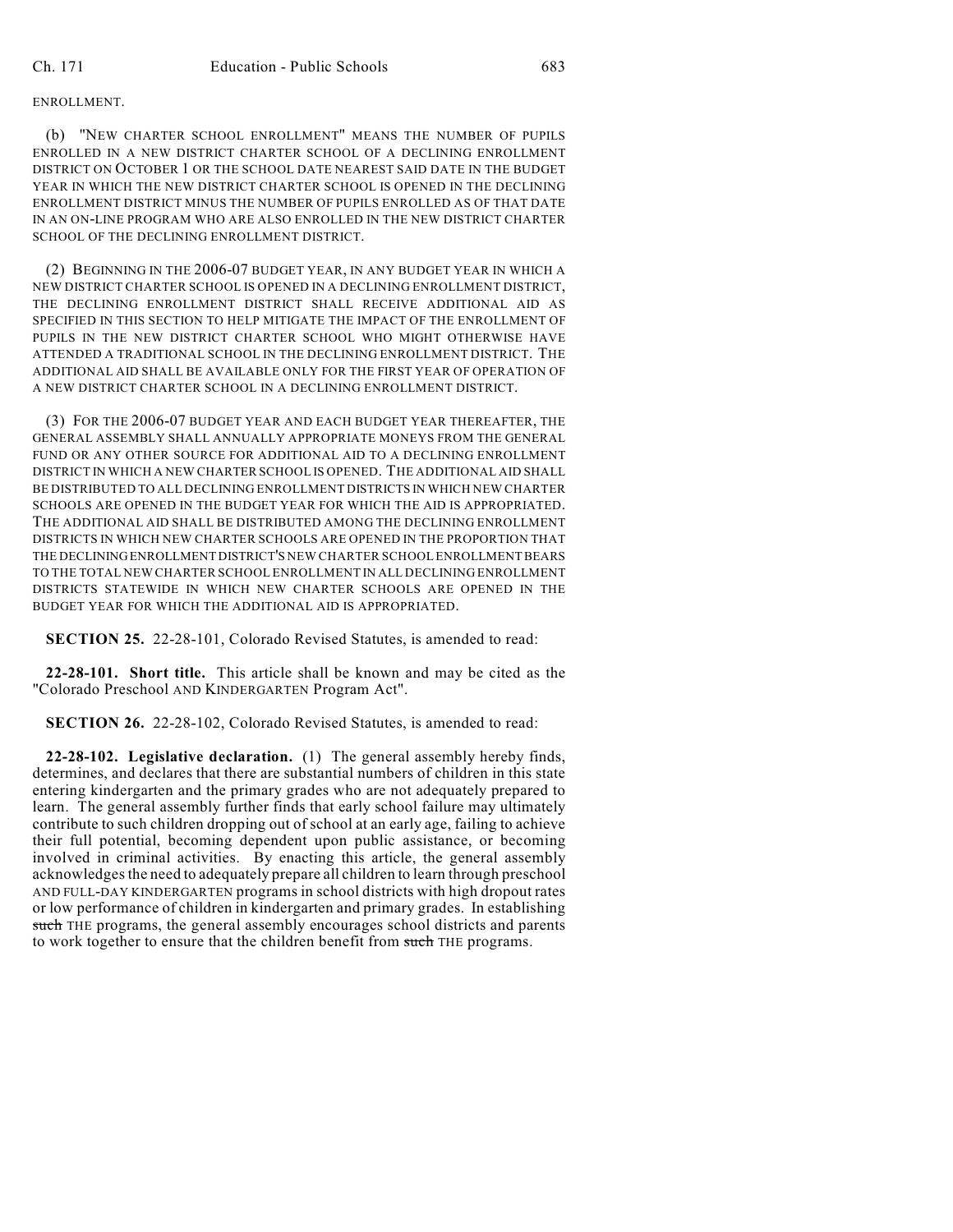(2) THE GENERAL ASSEMBLY INTENDS TO FULLY FUND THE STATE PRESCHOOL AND KINDERGARTEN PROGRAM BY INCREASING THE NUMBER OF CHILDREN WHO MAY BE SERVED THROUGH THE PROGRAM OVER THE 2006-07, 2007-08, AND 2008-09 BUDGET YEARS.

**SECTION 27.** 22-28-103 (4), (5), and (9), Colorado Revised Statutes, are amended, and the said 22-28-103 is further amended BY THE ADDITION OF A NEW SUBSECTION, to read:

**22-28-103. Definitions.** As used in this article, unless the context otherwise requires:

(4) "District advisory council" means the district preschool AND KINDERGARTEN program advisory council established by a school district pursuant to the provisions of section 22-28-105.

(5) "District preschool AND KINDERGARTEN program" means a preschool AND FULL-DAY KINDERGARTEN program established by a school district pursuant to the provisions of section 22-28-107.

(8.5) "STATE BOARD" MEANS THE STATE BOARD OF EDUCATION CREATED PURSUANT TO SECTION 1 OF ARTICLE IX OF THE STATE CONSTITUTION.

"State preschool AND KINDERGARTEN program" means all the district preschool AND FULL-DAY KINDERGARTEN programs established within this state pursuant to the provisions of this article.

**SECTION 28.** 22-28-104, Colorado Revised Statutes, is REPEALED AND REENACTED, WITH AMENDMENTS, to read:

**22-28-104. Establishment of public preschool and kindergarten programs.** (1) THERE IS HEREBY ESTABLISHED A STATE PRESCHOOL AND KINDERGARTEN PROGRAM, WHICH SHALL BE IMPLEMENTED IN SCHOOL DISTRICTS BEGINNING IN THE 2006-07 BUDGET YEAR. THE PURPOSES OF THE PROGRAM ARE:

(a) TO SERVE THREE-YEAR-OLD, FOUR-YEAR-OLD, AND FIVE-YEAR-OLD CHILDREN WHO LACK OVERALL LEARNING READINESS DUE TO SIGNIFICANT FAMILY RISK FACTORS, WHO ARE IN NEED OF LANGUAGE DEVELOPMENT, OR WHO ARE RECEIVING SERVICES FROM THE DEPARTMENT OF HUMAN SERVICES PURSUANT TO ARTICLE 5 OF TITLE 26, C.R.S., AS NEGLECTED OR DEPENDENT CHILDREN AND WHO WOULD BENEFIT FROM PARTICIPATION IN THE STATE PRESCHOOL AND KINDERGARTEN PROGRAM;

(b) TO DETERMINE THE SCHOOL DISTRICTS IN WHICH PARTICIPATION IN THE STATE PRESCHOOL AND KINDERGARTEN PROGRAM WOULD BE THE MOST BENEFICIAL;

(c) TO ESTABLISH CRITERIA TO BE FOLLOWED BY SCHOOL DISTRICTS IN ESTABLISHING DISTRICT PRESCHOOL AND KINDERGARTEN PROGRAMS; AND

(d) TO ENCOURAGE PARENTS TO PARTICIPATE WITH THEIR CHILDREN IN DISTRICT PRESCHOOL AND KINDERGARTEN PROGRAMS.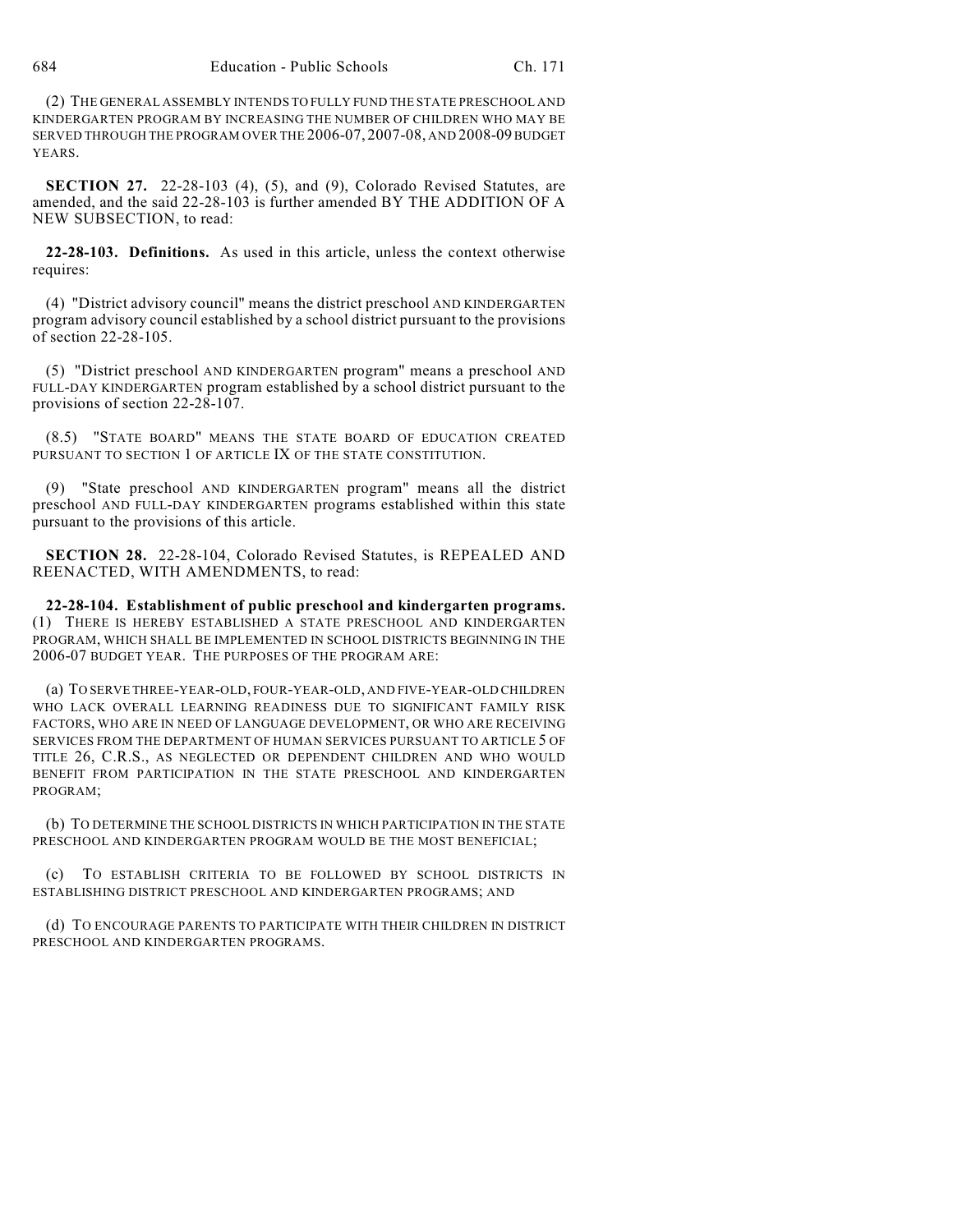(b) FOR THE 2006-07 BUDGET YEAR AND BUDGET YEARS THEREAFTER, THE DEPARTMENT SHALL ALLOW SCHOOL DISTRICTS TO APPLY TO THE DEPARTMENT FOR AUTHORIZATION TO SERVE NO MORE THAN FIFTEEN PERCENT OF THE TOTAL NUMBER OF CHILDREN AUTHORIZED TO PARTICIPATE IN THE STATE PRESCHOOL AND KINDERGARTEN PROGRAM PURSUANT TO PARAGRAPH (a) OF THIS SUBSECTION (2) THROUGH A FULL-DAY KINDERGARTEN PORTION OF THE DISTRICT'S PRESCHOOL AND KINDERGARTEN PROGRAM. THE DEPARTMENT, USING ESTABLISHED CRITERIA, SHALL SELECT SCHOOL DISTRICTS TO PARTICIPATE IN THE FULL-DAY KINDERGARTEN PORTIONS UNTIL THE TOTAL NUMBER OF FULL-DAY KINDERGARTEN POSITIONS APPLIED FOR HAS BEEN FILLED OR THE FIFTEEN-PERCENT LIMITATION HAS BEEN REACHED, WHICHEVER EVENT OCCURS FIRST. NOTWITHSTANDING ANY OTHER PROVISION OF LAW, THE DEPARTMENT SHALL NOT GRANT WAIVERS THAT WOULD ALLOW MORE THAN A TOTAL OF FIFTEEN PERCENT OF THE TOTAL NUMBER OF CHILDREN AUTHORIZED TO PARTICIPATE IN THE STATE PRESCHOOL AND KINDERGARTEN PROGRAM PURSUANT TO PARAGRAPH (a) OF THIS SUBSECTION (2) TO BE SERVED THROUGH THE FULL-DAY KINDERGARTEN PORTION OF ALL DISTRICT PRESCHOOL AND KINDERGARTEN PROGRAMS STATEWIDE.

(c) IF A SCHOOL DISTRICT THAT PARTICIPATES IN THE STATE PRESCHOOL AND KINDERGARTEN PROGRAM DOES NOT ENROLL THE MAXIMUM NUMBER OF PUPILS ALLOWED TO PARTICIPATE IN THAT SCHOOL DISTRICT'S PRESCHOOL AND KINDERGARTEN PROGRAM AS ESTABLISHED BY THE DEPARTMENT IN ACCORDANCE WITH SECTION 22-28-107 (3), THE SCHOOL DISTRICT SHALL IMMEDIATELY NOTIFY THE DEPARTMENT OF THE NUMBER OF UNUSED POSITIONS. A SCHOOL DISTRICT PARTICIPATING IN THE STATE PRESCHOOL AND KINDERGARTEN PROGRAM THAT HAS ANY UNUSED POSITIONS IN A GIVEN BUDGET YEAR IS PROHIBITED FROM TRANSFERRING TO ANOTHER SCHOOL DISTRICT ANY OR ALL OF THE UNUSED POSITIONS, REGARDLESS OF WHETHER THE UNUSED POSITIONS ARE TRANSFERRED IN EXCHANGE FOR MONETARY OR ANY OTHER FORM OF CONSIDERATION.

(3) A SCHOOL DISTRICT THAT PARTICIPATES IN THE STATE PRESCHOOL AND KINDERGARTEN PROGRAM SHALL BE ENTITLED TO COUNT CHILDREN ENROLLED IN THE DISTRICT PRESCHOOL AND KINDERGARTEN PROGRAM IN ACCORDANCE WITH THE PROVISIONS OF SECTION 22-54-103 (9.5) FOR PURPOSES OF DETERMINING PRESCHOOL AND KINDERGARTEN PROGRAM ENROLLMENT UNDER THE "PUBLIC SCHOOL FINANCE ACT OF 1994", ARTICLE 54 OF THIS TITLE.

(4) (a) SUBJECT TO THE LIMITATIONS IN PARAGRAPH (b) OF THIS SUBSECTION (4), THE PER PUPIL OPERATING REIMBURSEMENT PROVIDED TO ANY SCHOOL DISTRICT THAT PARTICIPATES IN THE PRESCHOOL PORTION OF THE STATE PRESCHOOL AND KINDERGARTEN PROGRAM SHALL BE INCREASED TO ALLOW A SINGLE CHILD TO ENROLL IN THE PRESCHOOL PORTION OF THE PROGRAM USING TWO POSITIONS SO THAT THE CHILD MAY ATTEND A FULL DAY OF PRESCHOOL.

(b) FOR THE 2006-07 BUDGET YEAR AND BUDGET YEARS THEREAFTER, THE DEPARTMENT SHALL ALLOW SCHOOL DISTRICTS TO APPLY FOR AUTHORIZATION TO SERVE NO MORE THAN FIVE PERCENT OF THE TOTAL NUMBER OF CHILDREN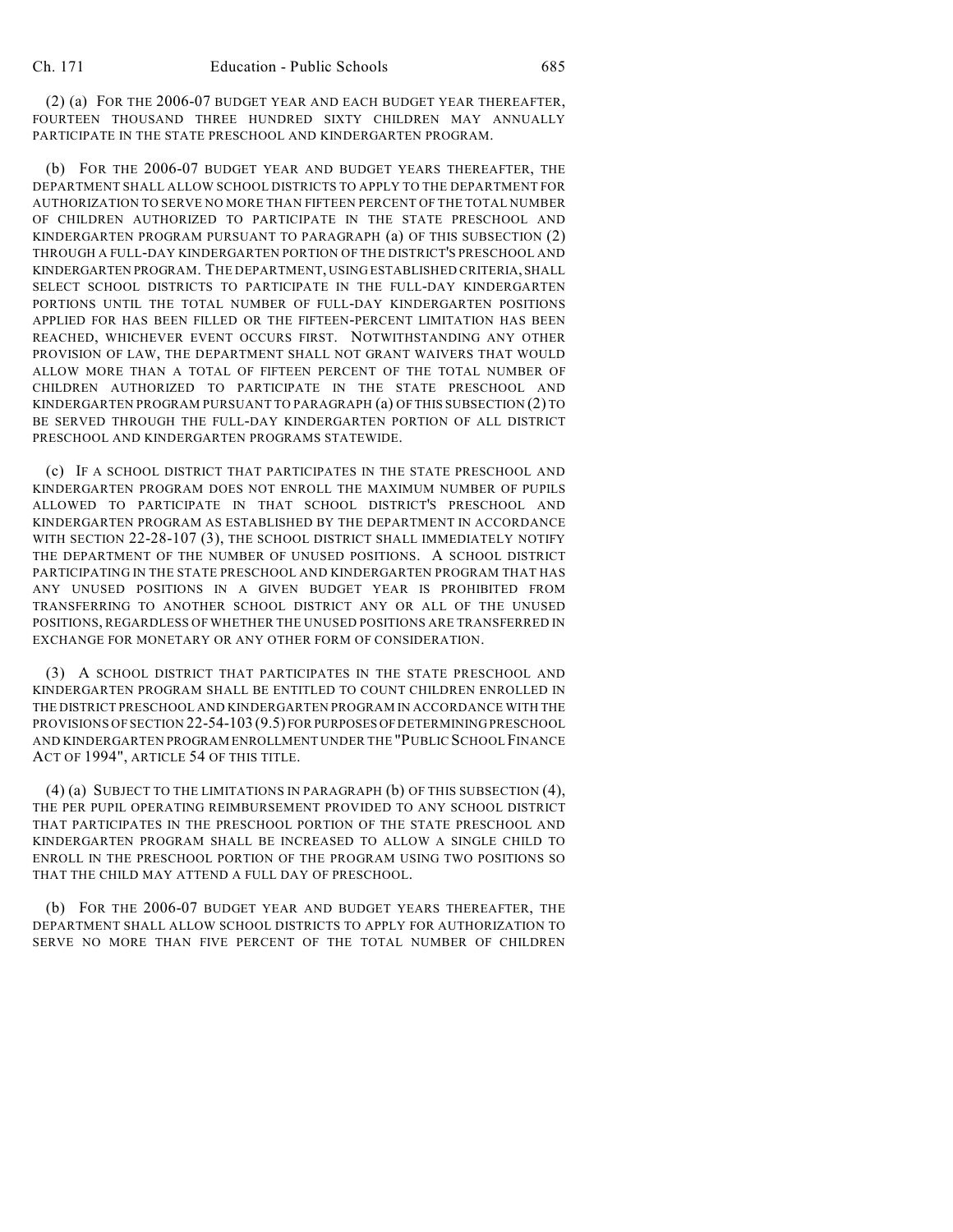AUTHORIZED TO PARTICIPATE IN THE STATE PRESCHOOL AND KINDERGARTEN PROGRAM PURSUANT TO PARAGRAPH (a) OF SUBSECTION (2) OF THIS SECTION THROUGH A FULL-DAY PRESCHOOL PORTION OF THE DISTRICT'S PRESCHOOL AND KINDERGARTEN PROGRAM. THE DEPARTMENT, USING ESTABLISHED CRITERIA, MAY SELECT QUALIFIED SCHOOL DISTRICTS TO PARTICIPATE IN AND SERVE CHILDREN THROUGH A FULL-DAY PRESCHOOL PORTION OF THE DISTRICT'S PRESCHOOL AND KINDERGARTEN PROGRAM. NOTWITHSTANDING ANY OTHER PROVISION OF LAW, THE DEPARTMENT SHALL NOT GRANT WAIVERS THAT WOULD ALLOW MORE THAN A TOTAL OF FIVE PERCENT OF THE TOTAL NUMBER OF CHILDREN AUTHORIZED TO PARTICIPATE IN THE STATE PRESCHOOL AND KINDERGARTEN PROGRAM PURSUANT TO PARAGRAPH (a) OF SUBSECTION (2) OF THIS SECTION TO BE SERVED THROUGH THE FULL-DAY PRESCHOOL PORTION OF ALL DISTRICT PRESCHOOL AND KINDERGARTEN PROGRAMS STATEWIDE.

(5) NOTHING IN THIS ARTICLE SHALL BE CONSTRUED TO:

(a) REQUIRE SCHOOL DISTRICTS TO PARTICIPATE IN THE STATE PRESCHOOL AND KINDERGARTEN PROGRAM; OR

(b) PROHIBIT SCHOOL DISTRICTS FROM ESTABLISHING AND MAINTAINING OTHER PRESCHOOL OR KINDERGARTEN PROGRAMS USING ANY FUNDS AVAILABLE FOR THAT PURPOSE, BUT CHILDREN ENROLLED IN SUCH OTHER PRESCHOOL OR KINDERGARTEN PROGRAMS SHALL NOT BE COUNTED FOR PURPOSES OF DETERMINING PRESCHOOL AND KINDERGARTEN PROGRAM ENROLLMENT OR PUPIL ENROLLMENT UNDER THE "PUBLIC SCHOOL FINANCE ACT OF 1994", ARTICLE 54 OF THIS TITLE.

**SECTION 29.** 22-28-105, Colorado Revised Statutes, is amended to read:

**22-28-105. District preschool and kindergarten program advisory council duties.** (1) (a) Any school district wishing to participate in the state preschool AND KINDERGARTEN program shall establish a district preschool AND KINDERGARTEN program ADVISORY council consisting of the superintendent of the school district or his OR HER designee and such other members as the superintendent of the school district may appoint PURSUANT TO PARAGRAPH (b) OF THIS SUBSECTION (1).

(b) The appointed members OF THE DISTRICT ADVISORY COUNCIL shall include, but shall not be limited to, THE FOLLOWING:

(I) Two parents of preschool children in the district preschool AND KINDERGARTEN program;

(II) Two members of the business community; and

- (III) Representatives from the following:
- (A) The county or district department of health;
- (B) The county department of social services;
- (C) The county agency involved in job services and training;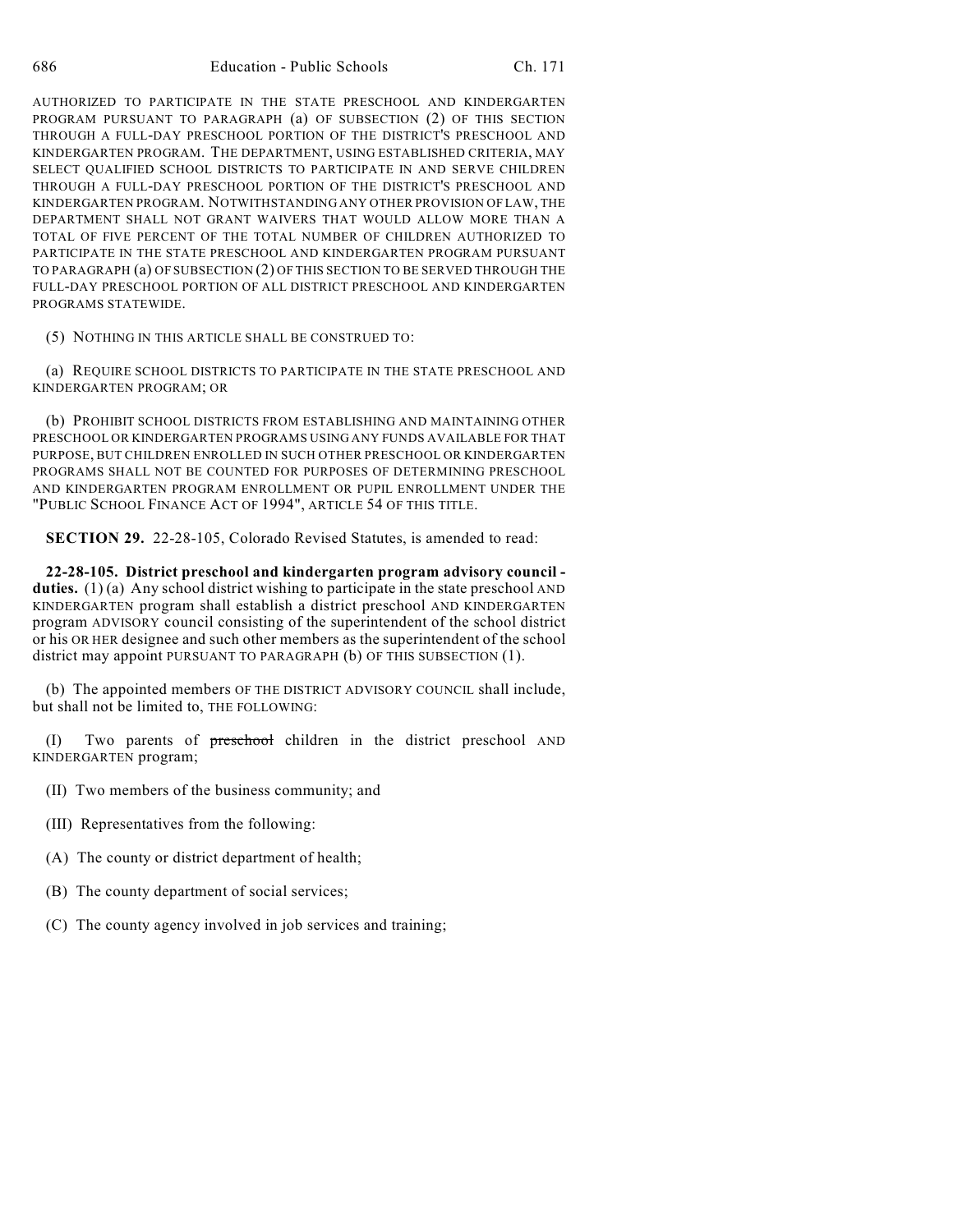(D) Publicly funded early childhood education agencies located in the school district; and

(E) Privately funded child care centers located in the school district.

(c) The members appointed by the superintendent of the school district shall serve for two-year terms, and any vacancy among the appointed members shall be filled by appointment by the superintendent for the unexpired term. Members of the council shall elect a chairperson for a one-year term, but such THE chairperson may be elected to a second term.

(d) The council shall meet a minimum of three times a year. The school board OF EDUCATION shall have final responsibility for submittal of the application to participate in the state preschool AND KINDERGARTEN program and for operation and maintenance of the preschool AND KINDERGARTEN program within the school district. No action taken by the DISTRICT ADVISORY council shall be final until approved by the school board OF EDUCATION.

(2) The district ADVISORY council shall:

(a) Develop and recommend to the board of education the school district plan for identifying those children in the school district that would be eligible for participation in the district preschool AND KINDERGARTEN program based upon the criteria established in section 22-28-106 (1) (a);

(a.3) Study and assess the need for establishing a district preschool AND KINDERGARTEN program in the school district and, upon completion of such assessment, submit a request for proposals to any privately funded child care center and publicly funded early childhood education agency. Such THE request for proposals shall state the criteria and guidelines established by the department for determining the eligibility of children to participate in a district preschool AND KINDERGARTEN program, for district preschool AND KINDERGARTEN programs, and for parental involvement in a district preschool AND KINDERGARTEN program. In addition, the district council, At least once every five years, THE DISTRICT ADVISORY COUNCIL shall assess whether alternative community providers are available and shall ensure the highest quality service delivery at the lowest cost.

(a.5) Review and evaluate proposals received pursuant to paragraph (a.3) of this subsection  $(2)$  and annually submit a list to the board of education of such THE head start agencies or public and private child care agencies that are licensed by the department of human services and are in good standing whose proposals meet or exceed the criteria and guidelines specified in said paragraph (a.3) and are designated as eligible for participation in the district preschool AND KINDERGARTEN program, including the number of district preschool AND KINDERGARTEN children each agency will be eligible to serve under the program;

(b) Recommend to the board of education a plan for operating the district preschool AND KINDERGARTEN program, including whether the program should be provided by the SCHOOL district itself or provided, in whole or in part, by a head start agency or by child care agencies under contract with the SCHOOL district;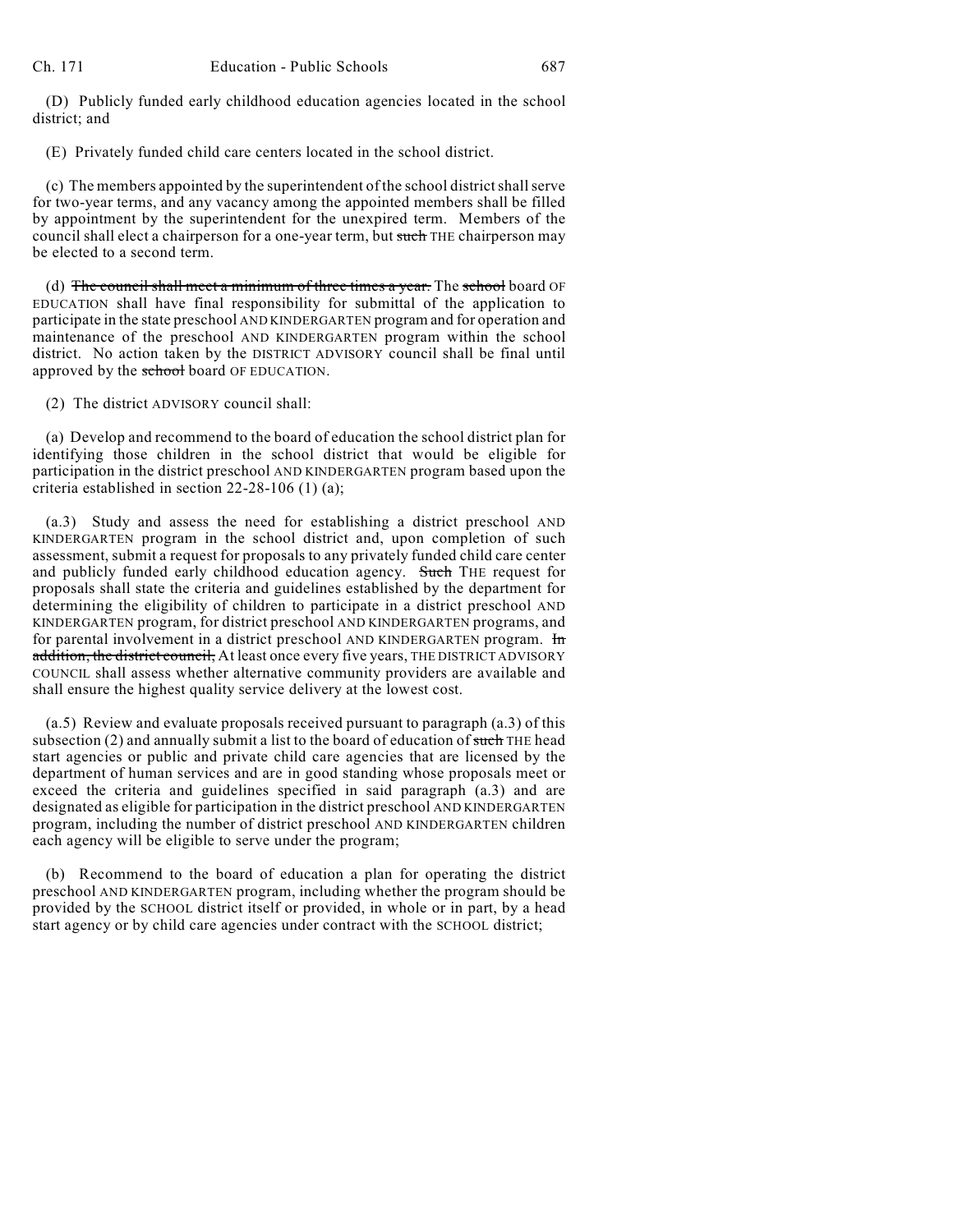688 Education - Public Schools Ch. 171

(c) Recommend to the board of education a proposal for the district preschool AND KINDERGARTEN program to be submitted to the department pursuant to the provisions of section  $22-\overline{2}8-107$  (1);

(d) Assist the school district in the implementation of the district preschool AND KINDERGARTEN program;

(e) Develop and recommend to the board of education, if appropriate, a plan for coordinating the district preschool AND KINDERGARTEN program with extended day services for children participating in the program and their families in order to achieve an increased efficiency in the services provided;

(e.3) Following consultation and planning with social services and health agencies, develop and recommend to the board of education a plan for coordinating the district preschool AND KINDERGARTEN program with family support services for children participating in the program and their families. For purposes of this paragraph (e.3), "family support services" includes, but is not limited to, information and referral and educational materials relating to:

(I) Nutrition;

(II) Immunization;

(III) Health care and dental care generally;

(IV) Parenting education and support; and

(V) Social services programs generally.

(e.7) Develop and recommend to the board of education a plan for coordinating the district preschool AND KINDERGARTEN program with a program to train parents to provide teaching activities in the home prior to the entrance of their children into the state DISTRICT preschool AND KINDERGARTEN program; or kindergarten;

(e.8) Meet a minimum of six times per year. In addition, the district ADVISORY council shall make at least two on-site visits per year to all head start agencies and public and private child care facilities with which the school district has contracted to monitor overall program compliance and make recommendations for any needed improvements.

(e.9) Define any student eligibility criteria specific to the population of the individual community that are in addition to the criteria listed in section 22-28-106 (1) (a);

(e.10) Develop a district preschool AND KINDERGARTEN program evaluation component specific to the school district program involved;

(e.11) Develop a training program for district preschool AND KINDERGARTEN program staff using all available community resources;

(f) Recommend to the board of education a plan for the annual evaluation of the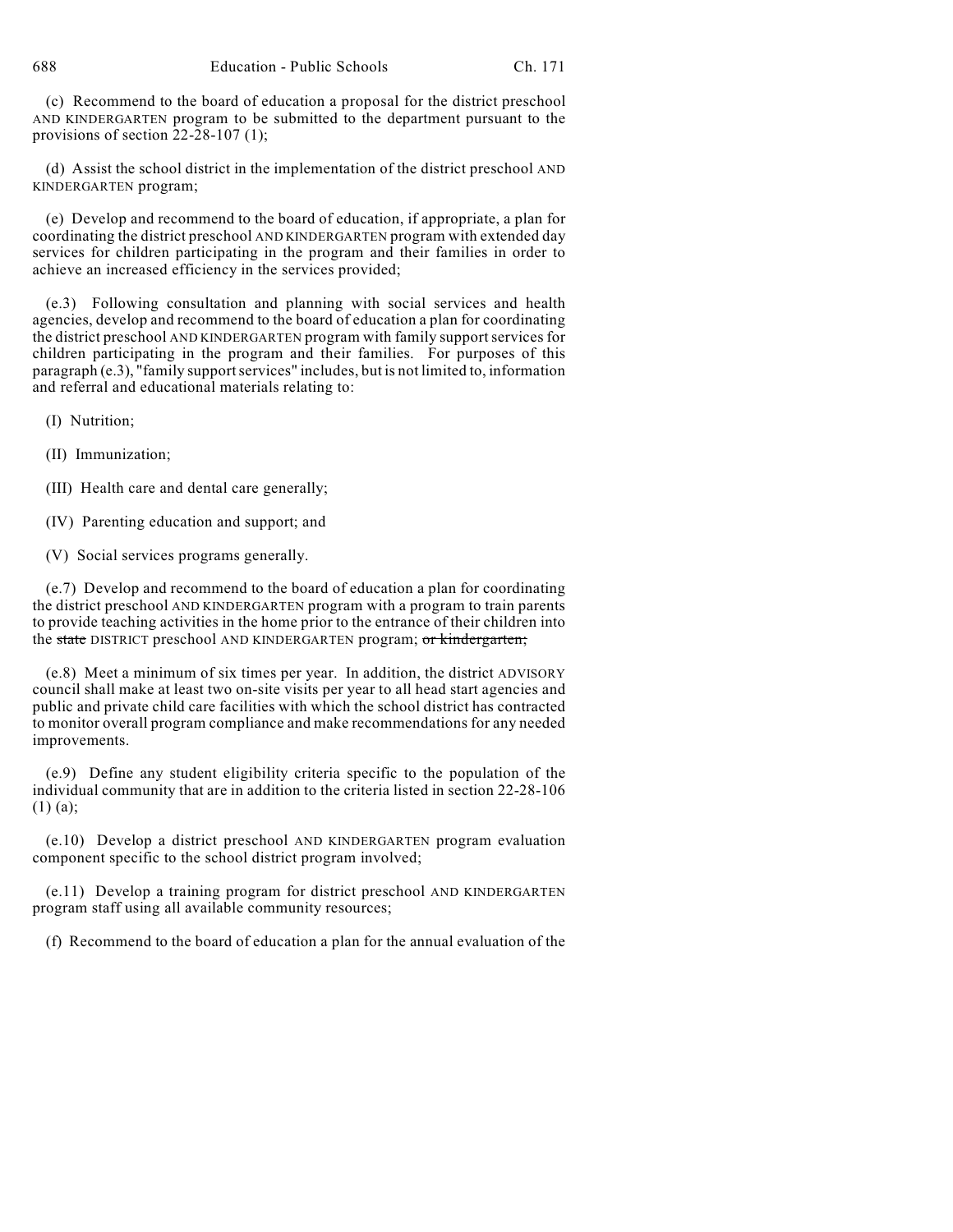district preschool AND KINDERGARTEN program; and

(g) Provide any other appropriate assistance to the school district in the implementation of the district preschool AND KINDERGARTEN program.

**SECTION 30.** 22-28-106 (1) (a), Colorado Revised Statutes, is amended to read:

**22-28-106. Eligibility of children for participation in district program.** (1) (a) The department STATE BOARD shall establish, by rule, criteria for each school district to use in determining which children in the SCHOOL district shall be eligible for participation in the district preschool AND KINDERGARTEN program, subject to the following requirements:

(I) For each school year prior to the 2002-03 school year, no child shall participate in the district preschool program unless he or she is four or five years old and would be eligible to enroll in kindergarten in the following academic year. For the 2002-03 school year and each school year thereafter, A child who is three, four, or five years old and meets the criteria specified in subparagraphs (II) to (IV) of this paragraph (a) and any other criteria established by rule may participate in the district preschool AND KINDERGARTEN program.

(II) No child shall participate in the district preschool AND KINDERGARTEN program unless such THE child lacks overall learning readiness due to significant family risk factors, is in need of language development, including but not limited to the ability to speak English, or is receiving services from the state department of human services pursuant to article 5 of title 26, C.R.S., as a neglected or dependent child; except that no child who is three years of age shall participate in the district preschool AND KINDERGARTEN program unless such THE child lacks overall learning readiness that is attributable to at least three of the significant family risk factors.

(III) No child shall participate in the district preschool AND KINDERGARTEN program unless one or both of his OR HER parents agree to assume all the parental responsibilities established by the school district pursuant to section 22-28-110 with respect to the program.

(IV) Any child qualifying for similar district services under other programs would continue to be eligible only for such services and would be funded under such programs.

**SECTION 31.** 22-28-107, Colorado Revised Statutes, is amended to read:

**22-28-107. Eligibility of school districts for participation in state preschool** and kindergarten program. (1) By September 15, 1988, and By a date to be determined by rule and regulation of the department STATE BOARD for THE 2006-07 BUDGET YEAR AND each BUDGET year thereafter, any school district may apply to the department for participation in the state preschool AND KINDERGARTEN program using forms provided by the department. Along with the application, the school district shall submit a proposal for the implementation of its district preschool AND KINDERGARTEN program, which shall include, but need not be limited to, the following information requested by the department: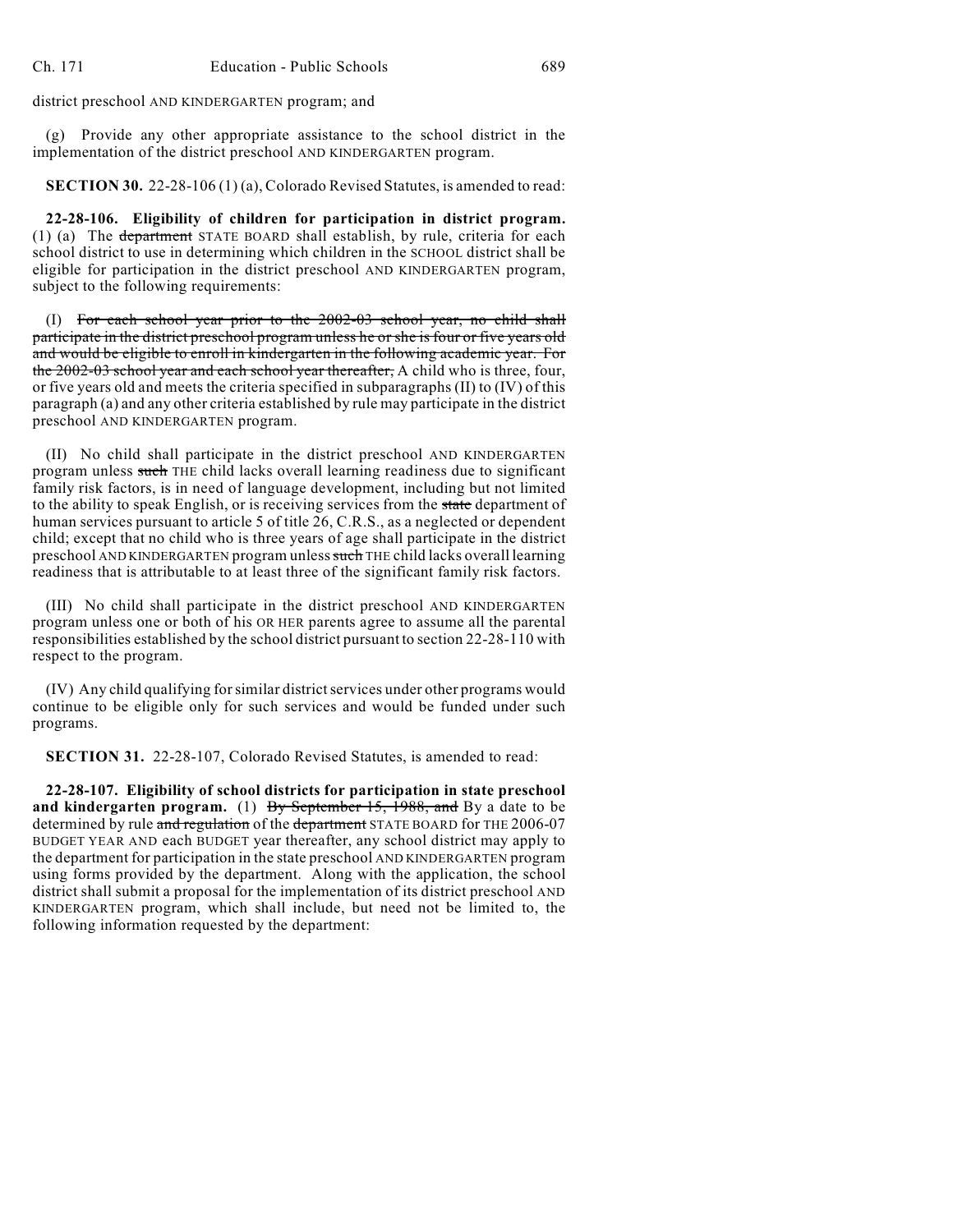(a) The number of eligible children to be served in the district preschool AND KINDERGARTEN program;

(b) Whether the district preschool AND KINDERGARTEN program will be a nine-month or twelve-month program;

(c) Whether the district preschool AND KINDERGARTEN program will be provided by the school district itself or provided, in whole or in part, by a head start agency or one or more child care agencies under contract with the school district;

(d) If the district preschool AND KINDERGARTEN program is to be provided by the school district:

(I) The number of schools in the school district that would be involved in the district preschool AND KINDERGARTEN program;

(II) The number of additional personnel needed to staff the district preschool AND KINDERGARTEN program;

(III) The training program for preschool AND KINDERGARTEN teachers;

(e) If the district preschool AND KINDERGARTEN program is to be provided, in whole or in part, by a head start agency or child care agencies under contract with the school district:

(I) The head start agency or child care agencies with which the school district will contract;

(II) The terms of the contracts;

(III) The procedure to be used to monitor the district preschool AND KINDERGARTEN program being provided to the school district by the head start agency or child care agencies;

(f) The extended day services, if any, to be provided in connection with the district preschool AND KINDERGARTEN program;

(f.3) The plan for coordinating the district preschool AND KINDERGARTEN program with family support services for children participating in the program and their families;

(f.4) The plan for involving the parent or parents of each child enrolled in the preschool AND KINDERGARTEN program in participation in the preschool program;

(f.7) The plan for coordinating the district preschool AND KINDERGARTEN program with a parenting program;

(g) The plan for involving parents and the community in the district preschool AND KINDERGARTEN program; and

(h) The procedure to be followed to evaluate the current and follow-on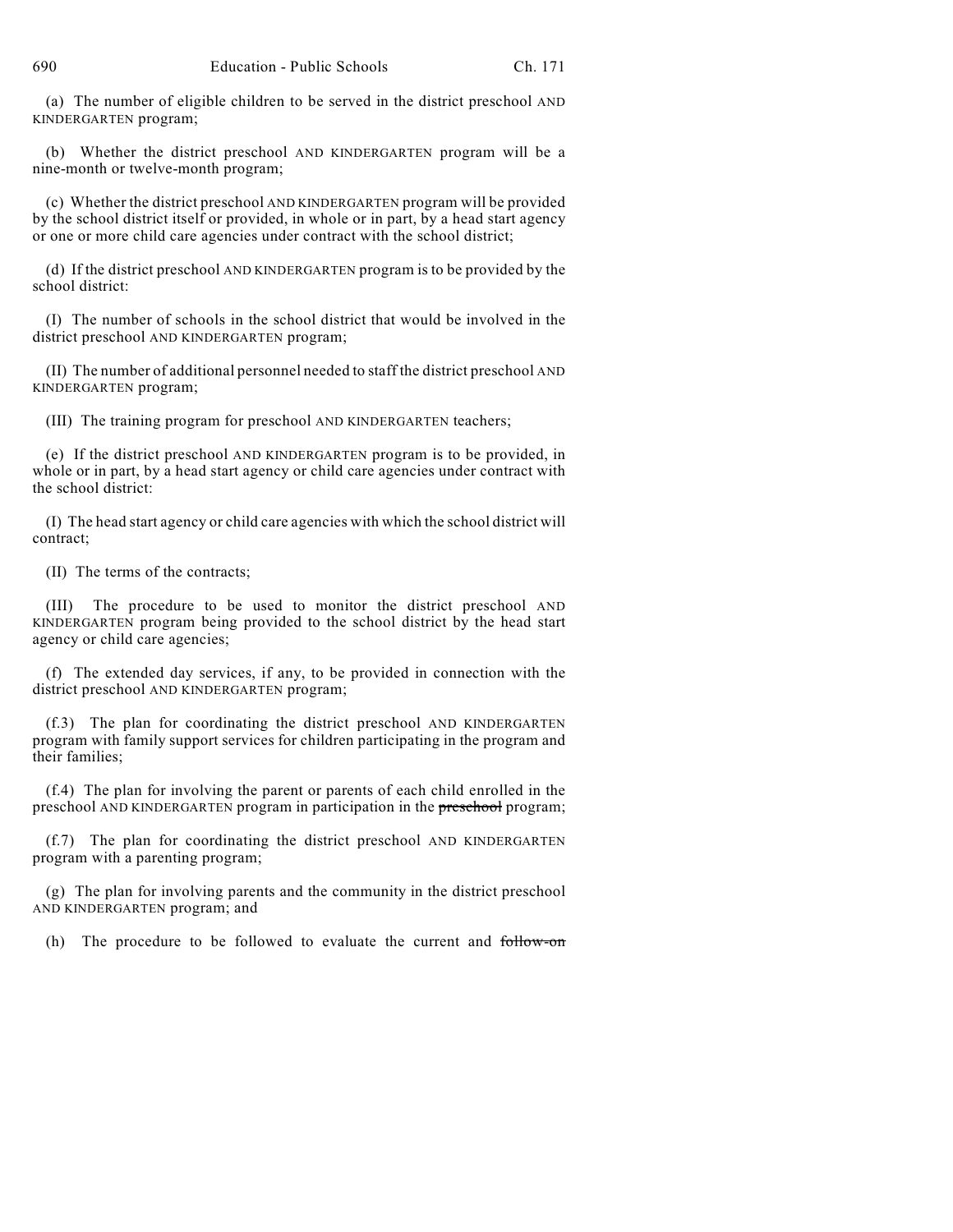CONTINUING effectiveness of the district preschool AND KINDERGARTEN program.

(1.5) By September 15, 1992, all school districts participating in the state preschool program prior to such date must submit to the department a modified application for participation in the state preschool program which includes all of the information required by subsection (1) of this section, as amended. Submittal of such modified application shall not affect the eligibility of such school district for continued participation in the state preschool program.

(2) The department STATE BOARD shall establish, by rule, and regulation, criteria for determining which school districts shall be eligible for participation in the state preschool AND KINDERGARTEN program. The department STATE BOARD may consider any or all of the following:

(a) The number of eligible children to be served by the district preschool AND KINDERGARTEN program;

(b) The number of schools in the school district or the number of head start agencies or child care agencies that would be involved in the district preschool AND KINDERGARTEN program;

(c) The dropout rate of the school district;

(d) The test scores of children in kindergarten and the primary grades within the school district;

(e) The community involvement in the school district; and

(f) The demographic and geographic distribution of SCHOOL districts making application for or participating in the STATE PRESCHOOL AND KINDERGARTEN program throughout the state.

(3) The department shall evaluate each school district's application, using the criteria established pursuant to subsection (2) of this section as well as the proposal of the SCHOOL district for the implementation of the district preschool AND KINDERGARTEN program based upon the criteria established pursuant to section 22-28-108. The departmentshall give priority to school districts with proposals that include exemplary plans for the coordination of the district preschool AND KINDERGARTEN program with family support services, to school districts with proposals that indicate efforts to collaborate with public and private child care agencies located in the school district, and to school districts with proposals that demonstrate the greatest degree of community involvement. By November 1, 1988, and By a date to be determined by rule and regulation of the department STATE BOARD for THE 2006-07 BUDGET YEAR AND FOR each BUDGET year thereafter, the department shall determine the school districts that have been accepted for participation in the state preschool AND KINDERGARTEN program. To comply with the limitations on the number of children that may participate in the state preschool AND KINDERGARTEN program, the department shall set for each participating school district the maximum number of pupils in the district preschool AND KINDERGARTEN program FOR EACH PARTICIPATING SCHOOL DISTRICT.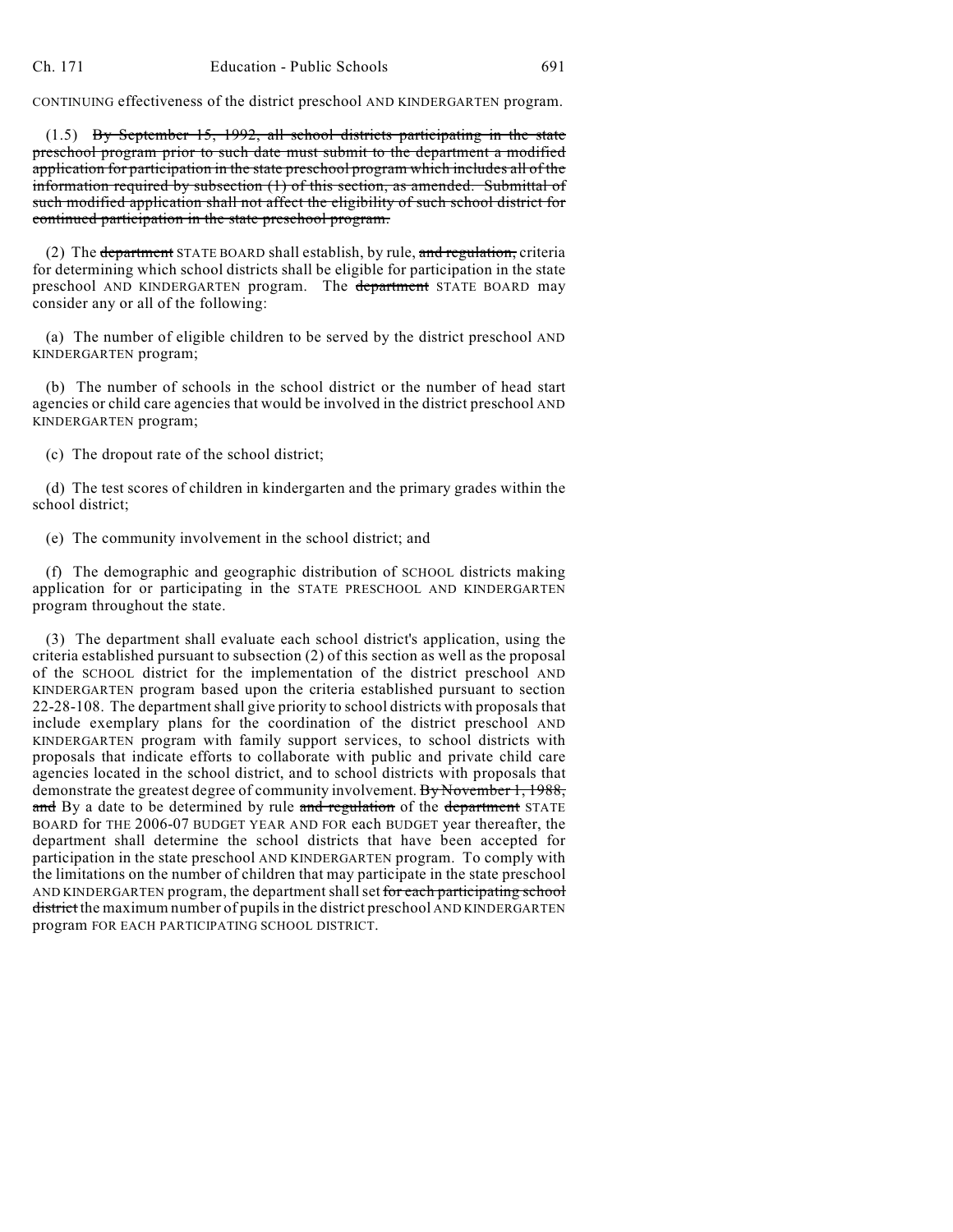692 Education - Public Schools Ch. 171

(4) (a) Upon the request of a school district, the department  $of$  education, as defined in section  $22$ - $28$ - $103$   $(3)$ ; shall provide, subject to available resources, such technical assistance as may be necessary for the school district to submit a proposal for the implementation of its DISTRICT preschool AND KINDERGARTEN program and for ongoing training of personnel for the successful implementation of such THE program.

(b) The department shall annually select a reasonable number of school districts that have implemented preschool AND KINDERGARTEN programs pursuant to this part 1 ARTICLE and shall conduct on-site visits to determine whether:

(I) The EACH school district's screening process and the eligibility criteria for children participating in a THE DISTRICT preschool AND KINDERGARTEN program comply with all applicable state law;

(II) The district preschool program ADVISORY council established pursuant to section 22-28-105 complies with all applicable state law; and

(III) The school district's quality assurance activities, evaluation efforts, and financial activities regarding the DISTRICT preschool AND KINDERGARTEN program comply with all applicable state law.

**SECTION 32.** 22-28-108 (1) (a), the introductory portion to 22-28-108 (1) (b), 22-28-108 (1) (b) (I), (1.6), (2), (3), (4), (5), and (6), Colorado Revised Statutes, are amended to read:

**22-28-108. Criteria for district preschool and kindergarten programs.** (1) (a) The department shall establish basic program standards for district preschool AND KINDERGARTEN programs using nationally accepted standards for preschool programs and requiring compliance with the Colorado rules for child care centers promulgated by the department of human services pursuant to section 26-6-106, C.R.S.; except that a full-day kindergarten component of a district's DISTRICT preschool AND KINDERGARTEN program need not be in compliance with such rules.

(b) The department STATE BOARD shall establish, by rule, and regulation, criteria for school districts to use in establishing district preschool AND KINDERGARTEN programs, subject to the following requirements:

(I) The maximum number of pupils in a district preschool AND KINDERGARTEN program shall not exceed the number set by the department pursuant to section 22-28-107 (3).

 $(1.6)$  The criteria established by the department STATE BOARD shall require that each head start agency and public and private child care agency that is providing services under the district preschool AND KINDERGARTEN program afford all children that are eligible under section 22-28-106 an equal opportunity to receive services regardless of their race, ethnicity, or place of residence within the school district.

(2) In addition to the criteria established pursuant to subsection (1) of this section, the department STATE BOARD shall establish, by rule, and regulation, additional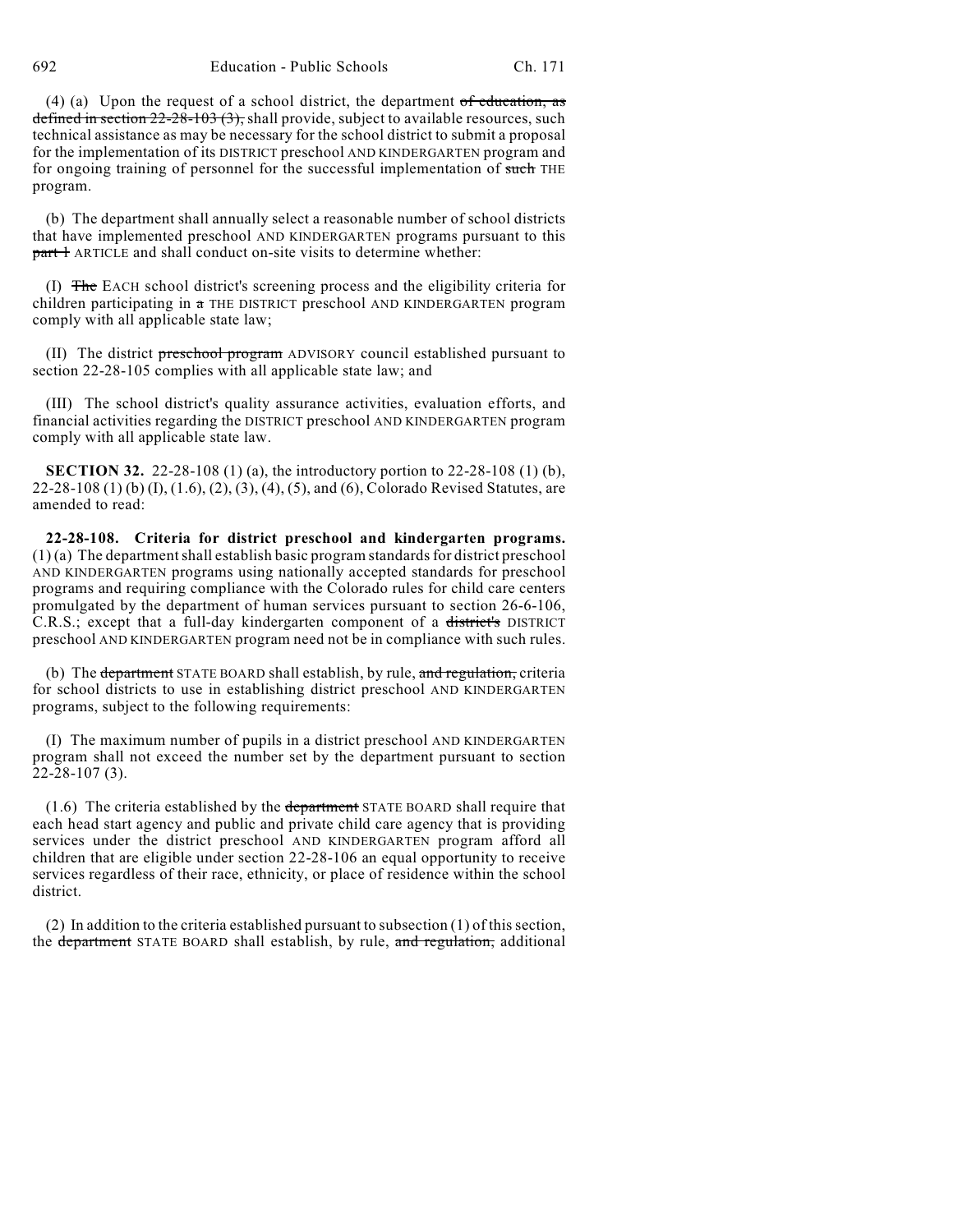criteria for school districts to use in establishing district preschool AND KINDERGARTEN programs that will be provided, in whole or in part, by a head start agency or child care agencies in accordance with the provisions of section 22-28-109.

(3) In establishing criteria for district preschool AND KINDERGARTEN programs relating to qualifications for preschool teachers, the department STATE BOARD shall not require preschool teachers to be licensed pursuant to article 60.5 of this title but shall allow the SCHOOL district,  $\sigma$ r a head start agency, or A child care agency to employ a nonlicensed preschool teacher so AS long as said THE teacher meets other qualifications established by the department STATE BOARD.

(4) The criteria established by the department STATE BOARD shall be made available to each school district no later than August 1 of each year and shall be used by the district ADVISORY council and the school district in drawing up the district preschool AND KINDERGARTEN program proposal to be submitted with the school district's application for participation in the state preschool AND KINDERGARTEN program.

(5) Any school district whose district preschool AND KINDERGARTEN program proposal does not meet the requirements of the department STATE BOARD shall be allowed to modify its proposal so that it meets said requirements. Notice to the department of said modifications shall be a prerequisite to final acceptance in the state preschool AND KINDERGARTEN program.

(6) At any time during the year, the department may request from a school district any information about its district preschool AND KINDERGARTEN program that the department deems necessary to ensure that said THE district is complying with the requirements of this section.

**SECTION 33.** 22-28-109, Colorado Revised Statutes, is amended to read:

**22-28-109. District preschool and kindergarten programs provided by a head start agency or child care agencies.** (1) THE STATE RECOGNIZES THAT THERE IS SIGNIFICANT VALUE IN USING EXISTING AND ESTABLISHED INFRASTRUCTURE THROUGH A HEAD START AGENCY OR CHILD CARE AGENCIES, WHERE AVAILABLE, FOR THE PROVISION OF A DISTRICT PRESCHOOL AND KINDERGARTEN PROGRAM. The board of education of any school district may AND IS ENCOURAGED TO provide that the district preschool AND KINDERGARTEN program be contracted out, in whole or in part, to a head start agency or one or more child care agencies located in the school district if the provisions of this section are satisfied. In making its determination on whether to contract out the district preschool AND KINDERGARTEN program, the board of education shall consider the recommendation of the district advisory council along with the following:

(a) Whether there is an established preschool program being provided by the school district or by a head start agency or one or more child care agencies that could be expanded or modified to include the district preschool AND KINDERGARTEN program;

(b) Whether the district preschool AND KINDERGARTEN program could be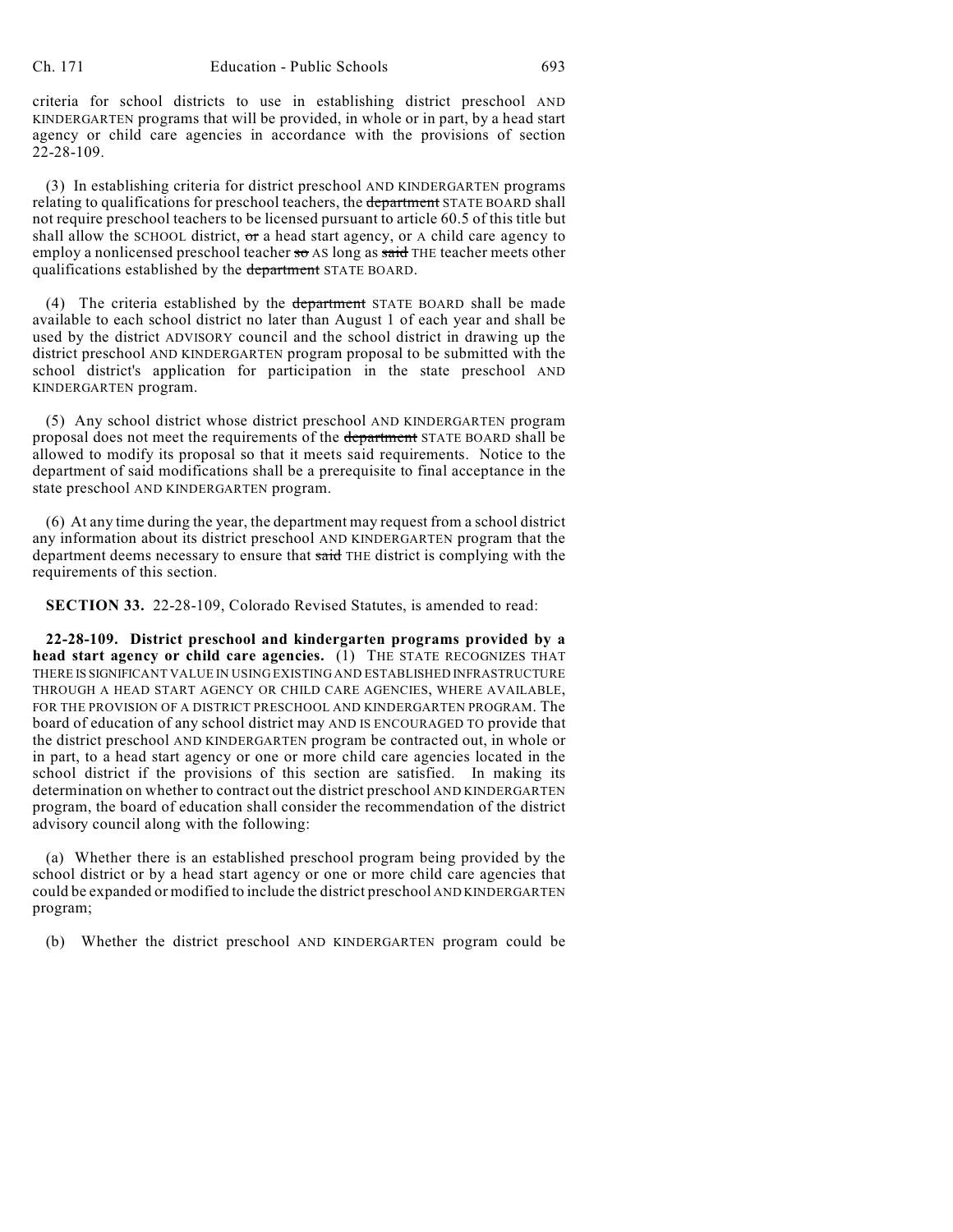provided more efficiently by a head start agency or one or more child care agencies while still maintaining a quality program;

(c) Whether the head start agency or the child care agencies could provide a district preschool AND KINDERGARTEN program that would meet the criteria established by the department STATE BOARD pursuant to the provisions of section 22-28-108 (1) and (2);

(d) Whether the school district or the head start agency or child care agencies providing the district preschool AND KINDERGARTEN program could also provide extended day services for children enrolled in the program in need of such services.

(2) No board of education shall contract out the district preschool AND KINDERGARTEN program unless the board is assured that the head start agency or child care agency will provide a quality program meeting the requirements of section 22-28-108 (1) and (2). At any time during the year, the board may request from the agency any information about the program that the board deems necessary to ensure that the agency is complying with said requirements. In addition, the board of education shall ensure that the services provided by the head start agency or child care agency with respect to the district preschool AND KINDERGARTEN program shall be in addition to services then currently provided by said agency and that the moneys transmitted to said agency for the services provided in the district preschool AND KINDERGARTEN program shall not supplant moneys available to fund other services provided by said agency.

(3) If the district preschool AND KINDERGARTEN program is contracted out pursuant to the provisions of subsection (1) of this section, the board of education and the head start agency or child care agencies shall develop a plan for the transition of children from the preschool PORTION OF THE program to kindergarten OR TO THE KINDERGARTEN PORTION OF THE PROGRAM, WHICHEVER IS APPLICABLE, AND FROM THE KINDERGARTEN PORTION OF THE PROGRAM TO FIRST GRADE.

**SECTION 34.** 22-28-110, Colorado Revised Statutes, is amended to read:

**22-28-110. Parental involvement in district preschool and kindergarten programs.** In establishing criteria for district preschool AND KINDERGARTEN programs pursuant to the provisions of section 22-28-108, the department STATE BOARD shall include guidelines for a school district to follow in establishing the responsibilities of parents in the district preschool AND KINDERGARTEN program. Said THE responsibilities shall be set forth in writing and provided to the parents of eligible children. Approved written or verbal communication between the parent and program personnel may be considered as fulfillment of responsibilities for program visitation. No child shall be accepted in the district preschool AND KINDERGARTEN program unless one or both of the parents agree to assume said THE responsibilities, and failure of the parent or parents to fulfill said THE responsibilities shall result in the child's CHILD being dismissed from the DISTRICT PRESCHOOL AND KINDERGARTEN program.

**SECTION 35.** 22-28-111 (1) (a), Colorado Revised Statutes, is amended to read:

#### **22-28-111. Coordination of district preschool and kindergarten program**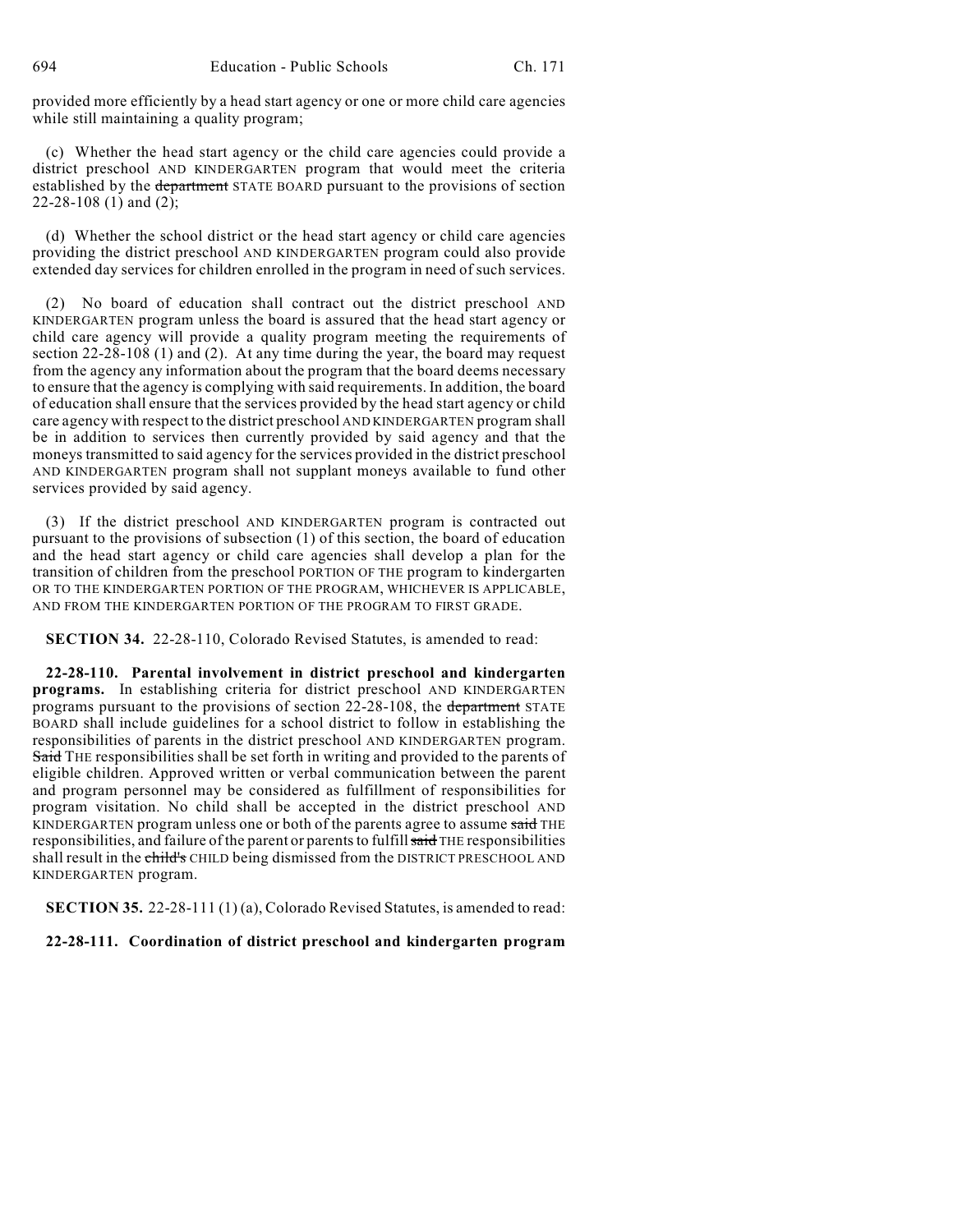with extended day services. (1) (a) Any school district which THAT establishes a district preschool AND KINDERGARTEN program may coordinate the program with extended day services if the district ADVISORY council and the school district find that there exists a need for such THE services. Such THE services may be coordinated by the school district through one or more privately funded child care centers or publicly funded early childhood education agencies or through the school district itself.

**SECTION 36.** 22-28-111.5, Colorado Revised Statutes, is amended to read:

**22-28-111.5. Coordination of preschool and kindergarten program with family support services - establishment of parenting program.** In coordinating a district preschool AND KINDERGARTEN program with family support services and in establishing a parenting program as required by section 22-28-107 as a part of the proposal for the district preschool AND KINDERGARTEN program, the school district is encouraged to apply for federal child care and development block grant funds and to seek support, advice, and technical and financial assistance from members of the community, from businesses, and from community and state agencies. In addition to other moneys available to the school district to fund the requirements of this section, the school district is authorized to seek and accept gifts, donations, or grants of any kind from any private source or from any governmental agency. All such gifts, donations, and grants shall be transmitted to the treasurer of the school district who shall credit the same to a special account in the school district general fund to be used solely to fund the requirements of this section.

**SECTION 37.** 22-28-112, Colorado Revised Statutes, is amended to read:

**22-28-112. Reports to legislative committees.** Based upon evaluations of district preschool programs, the department shall make a preliminary report to the joint budget committee and to the house and senate committees on education in January of 1990 on the implementation of the state preschool program and shall make a report in January of 1991 and each January thereafter on the effectiveness of the program. BY JANUARY 15, 2007, AND BY JANUARY 15 OF EACH YEAR THEREAFTER, THE DEPARTMENT SHALL REPORT TO THE EDUCATION COMMITTEES OF THE SENATE AND HOUSE OF REPRESENTATIVES, OR ANY SUCCESSOR COMMITTEES, ON THE EFFECTIVENESS OF THE STATE PRESCHOOL AND KINDERGARTEN PROGRAM. The department is authorized to request from any participating school district such information and data as may be necessary to make such reports.

**SECTION 38. Repeal.** 22-32-119 (3), Colorado Revised Statutes, is repealed as follows:

**22-32-119. Kindergartens - legislative declaration.** (3) (a) On and after April 29, 2005, a board of education may establish and maintain full-day kindergarten educational programs, in addition to any other full-day kindergarten educational programs existing on or before April 29, 2005, to serve those students who attend a school that receives an academic performance rating of "unsatisfactory" pursuant to section 22-7-604 (5) for the previous school year.

(b) In implementing a full-day kindergarten educational program authorized by this subsection (3), a board of education may contract with any other public or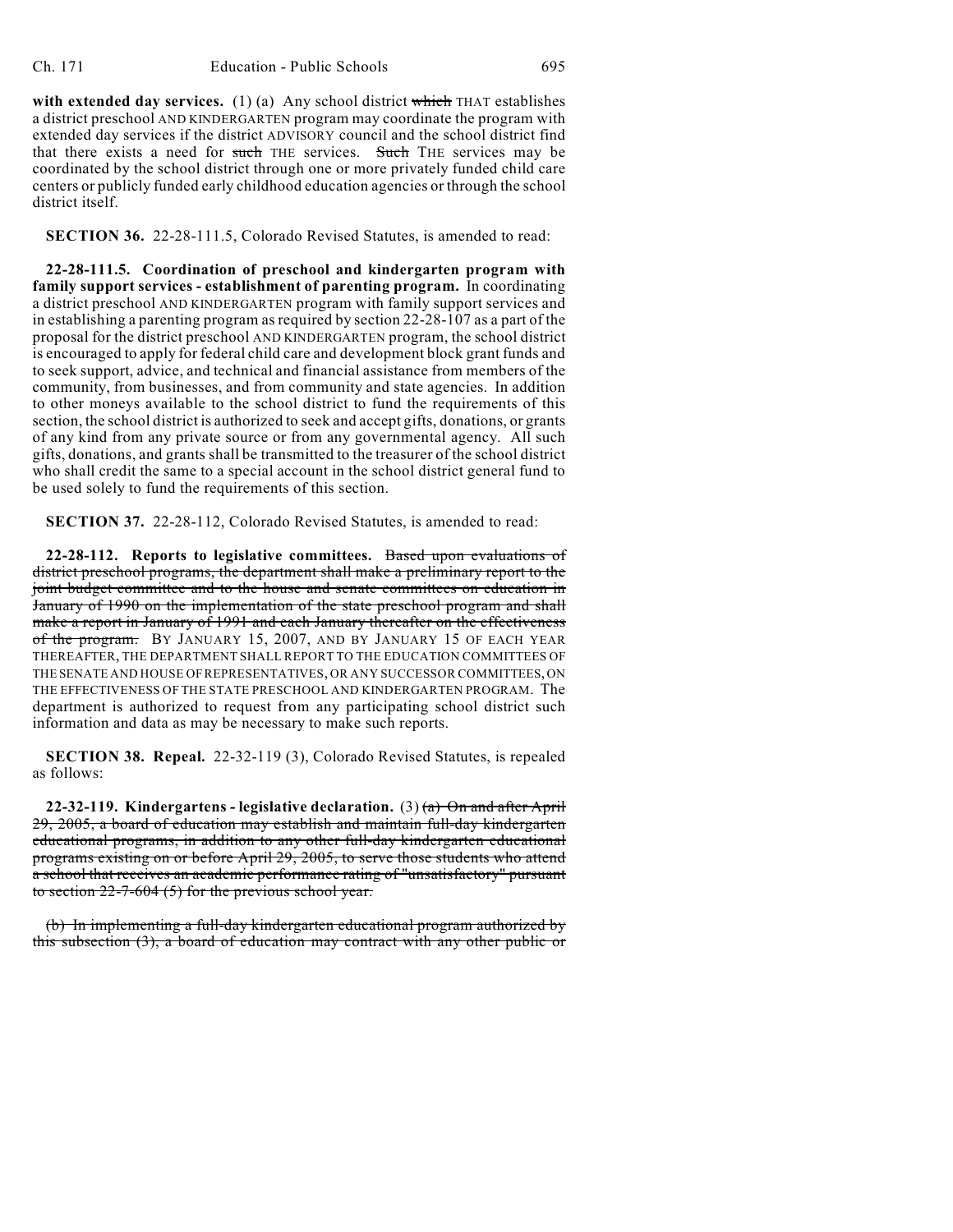696 Education - Public Schools Ch. 171

private entity, including but not limited to a child care center, as defined in section 26-6-102 (1.5), C.R.S., or a head start agency, as defined in section 22-28-103 (6), to provide the educational program. An entity providing an educational program pursuant to this subsection (3) shall comply with all applicable state and federal laws with respect to providing the educational program. A board of education, by mutual agreement with the entity, may place a teacher with the entity in order to implement the educational program.

(c) The general assembly hereby finds and declares that, for purposes of section 17 of article IX of the state constitution, the implementation of new full-day kindergarten educational programs is an important element of expanding the availability of kindergarten programs and may therefore receive funding from the state education fund created in section 17 (4) of article IX of the state constitution.

**SECTION 39.** 22-30.5-112 (1) (a), Colorado Revised Statutes, is amended to read:

**22-30.5-112. Charter schools - financing - guidelines.** (1) (a) For purposes of the "Public School Finance Act of 1994", article 54 of this title, pupils enrolled in a charter school shall be included in the pupil enrollment, the on-line pupil enrollment, or the preschool AND KINDERGARTEN PROGRAM enrollment, whichever is applicable, of the school district that granted its charter. The school district that granted its charter shall report to the department of education the number of pupils included in the school district's pupil enrollment, the school district's on-line pupil enrollment, and the school district's preschool AND KINDERGARTEN PROGRAM enrollment that are actually enrolled in each charter school.

**SECTION 40. Repeal.** 22-32-110 (1) (II) (I), Colorado Revised Statutes, is repealed as follows:

**22-32-110. Board of education - specific powers.** (1) In addition to any other power granted to a board of education of a school district by law, each board of education of a school district shall have the following specific powers, to be exercised in its judgment:

(ll) (I) To authorize such school district to offer kindergarten educational programs on a full-day basis pursuant to section 22-32-119 (3).

**SECTION 41.** 22-45-103 (1)(g), Colorado Revised Statutes, is amended to read:

**22-45-103. Funds.** (1) The following funds are created for each school district for purposes specified in this article:

(g) **Preschool and kindergarten program fund.** Moneys allocated pursuant to section 22-54-105 (4) shall be deposited in the preschool AND KINDERGARTEN program fund of the district. In addition, any other moneys of the district that may be used to pay the costs of providing preschool AND KINDERGARTEN services directly to children enrolled in the district's preschool AND KINDERGARTEN program pursuant to article 28 of this title may be deposited in the preschool AND KINDERGARTEN program fund of the district. Expenditures from the PRESCHOOL AND KINDERGARTEN PROGRAM fund shall only be made to pay the costs of providing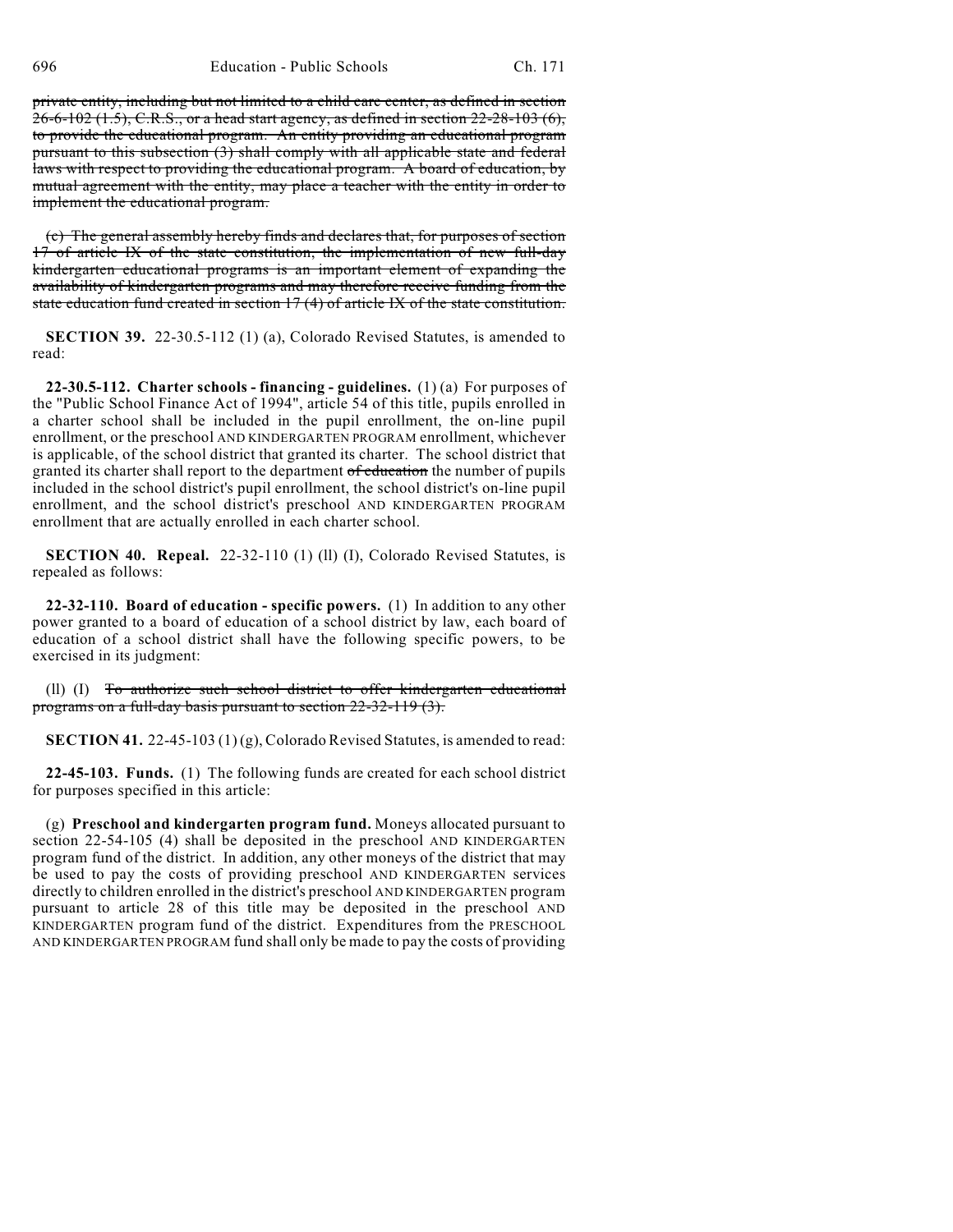preschool AND KINDERGARTEN services directly to children enrolled in the district's preschool AND KINDERGARTEN program pursuant to article 28 of this title. Such THE costs shall include teacher and paraprofessional salaries and benefits, supplies and materials, home visits, the entire cost of any preschool OR KINDERGARTEN program contracted services, the costs of services provided by a district to children enrolled in the district's preschool AND KINDERGARTEN program or their parents, any associated professional development activities, costs that a district would not otherwise have incurred but for the services provided in conjunction with the preschool AND KINDERGARTEN program, and a reasonable allocation of district overhead costs not to exceed five percent of such overhead THE PROGRAM costs. Any moneys remaining in the PRESCHOOL AND KINDERGARTEN PROGRAM fund at the end of any fiscal year shall remain in the fund.

**SECTION 42.** 22-54-103  $(1.5)$  (b)  $(II)$  and  $(5.5)$ , the introductory portion to 22-54-103 (7) (c) (I), and 22-54-103 (9.5), (10) (b) (I), (10) (f), and (14), Colorado Revised Statutes, are amended to read:

**22-54-103. Definitions - repeal.** As used in this article, unless the context otherwise requires:

 $(1.5)$  (b) For purposes of this subsection  $(1.5)$ :

(II) "District pupil enrollment" means the pupil enrollment of the district, as determined in accordance with subsection (10) of this section, minus the number of pupils enrolled in THE PRESCHOOL PORTION OF district preschool AND KINDERGARTEN programs pursuant to article 28 of this title and the number of three-THREE-YEAR-OLD or four-year-old pupils with disabilities receiving educational programs pursuant to article 20 of this title.

(5.5) "District percentage of at-risk pupils" means the number of at-risk pupils in the district, as determined in accordance with subsection (1.5) of this section, divided by the pupil enrollment of the district, as determined in accordance with subsection (10) of this section; except that pupil enrollment shall not include the number of pupils enrolled in THE PRESCHOOL PORTION OF district preschool AND KINDERGARTEN programs pursuant to article 28 of this title and the number of three-THREE-YEAR-OLD or four-year-old pupils with disabilities receiving educational programs pursuant to article 20 of this title.

(7) "Funded pupil count" means:

(c) (I) For budget years commencing on and after July 1, 2003, the district's on-line pupil enrollment for the applicable budget year plus the district's preschool AND KINDERGARTEN PROGRAM enrollment for the applicable budget year plus the greater of:

(9.5) (a) (I) "Preschool AND KINDERGARTEN PROGRAM enrollment" means the number of pupils enrolled in a district preschool AND KINDERGARTEN program pursuant to article 28 of this title on October 1 within the applicable budget year or the school date nearest said date. except that A pupil enrolled in a district preschool AND KINDERGARTEN program pursuant to article 28 of this title shall be counted as a half-day pupil.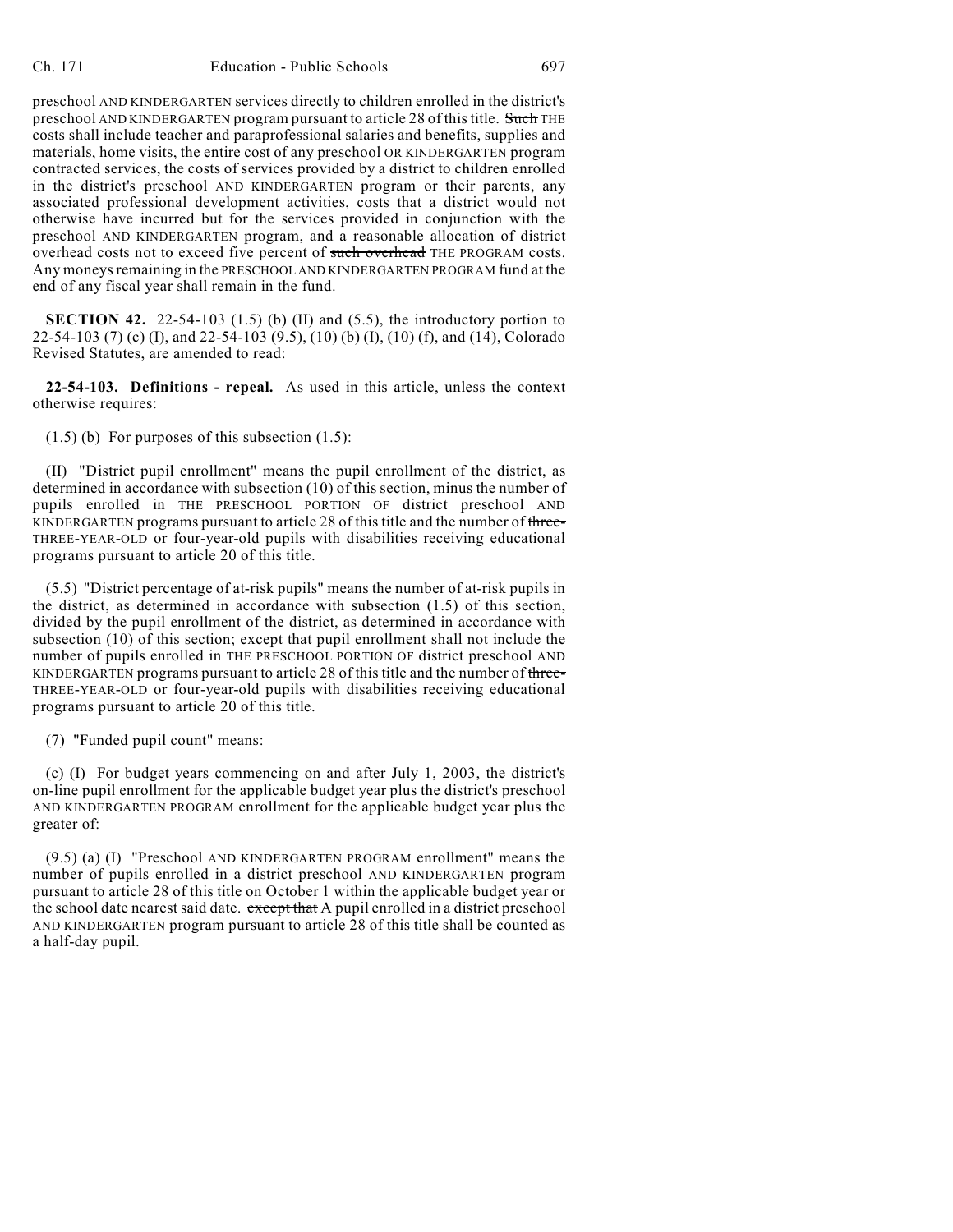698 Education - Public Schools Ch. 171

(II) Notwithstanding the provisions of subparagraph (I) of this paragraph (a), for budget years commencing on or after July 1, 2005, a district may choose to determine the number of pupils enrolled in the PRESCHOOL PORTION OF THE district preschool AND KINDERGARTEN program pursuant to article 28 of this title on November 1 within the applicable budget year or the school date nearest said date, rather than on October 1. The "preschool AND KINDERGARTEN PROGRAM enrollment" for the district shall be the number of pupils  $\overline{so}$  enrolled IN THE PRESCHOOL PORTION OF THE DISTRICT PROGRAM, who shall be counted as half-day pupils.

(b) For purposes of determining preschool AND KINDERGARTEN PROGRAM enrollment for the 2005-06 budget year and each budget year thereafter, a district shall count and receive funding only for:

(I) Pupils enrolled in THE PRESCHOOL PORTION OF a district preschool AND KINDERGARTEN program pursuant to section  $22-28-104(1)(a.5)$  SECTION 22-28-104 who are three years old as of October 1 of the applicable budget year;

(II) Pupils enrolled in THE PRESCHOOL PORTION OF a district preschool AND KINDERGARTEN program pursuant to section  $22-28-104$  (1) (a) SECTION 22-28-104 who are AT LEAST four years old as of October 1 of the applicable budget year; and

(III) Pupils enrolled in a full-day kindergarten component of a district preschool AND KINDERGARTEN program pursuant to section  $22-28-104$  (1) (a) and (2) (d) (I) (E) SECTION 22-28-104 who are five years old as of October 1 of the applicable budget year.

(10) (b) (I) A pupil enrolled in a kindergarten educational program pursuant to section 22-32-119 (1) shall be counted as not more than a half-day pupil. A pupil enrolled in a full-day kindergarten program pursuant to section 22-32-119 (3) shall be counted as a full-day pupil. For the 2005-06 budget year and each budget year thereafter, a district shall count and receive funding only for pupils enrolled in a kindergarten educational program who are five years old as of October 1 of the applicable budget year.

(f) In certifying the district's pupil enrollment to the state board pursuant to the provisions of section 22-54-112, the district shall specify the number of pupils enrolled in half-day kindergarten; the number of pupils enrolled in a full-day kindergarten program pursuant to section  $22-32-119$  (3); the number of pupils enrolled in first grade through twelfth grade, specifying those who are enrolled as full-time pupils and those who are enrolled as less than full-time pupils; the number of expelled pupils receiving educational services pursuant to section 22-33-203; the number of pupils enrolled in the district's preschool AND KINDERGARTEN program PURSUANT TO ARTICLE 28 OF THIS TITLE; the number of pupils receiving educational programs under the "Exceptional Children's Educational Act", article 20 of this title; and the number of at-risk pupils.

(14) "Statewide average percentage of at-risk pupils" means the total number of at-risk pupils in all districts, as determined in accordance with subsection (1.5) of this section, divided by the pupil enrollment of all districts, as determined in accordance with subsection (10) of this section; except that pupil enrollment shall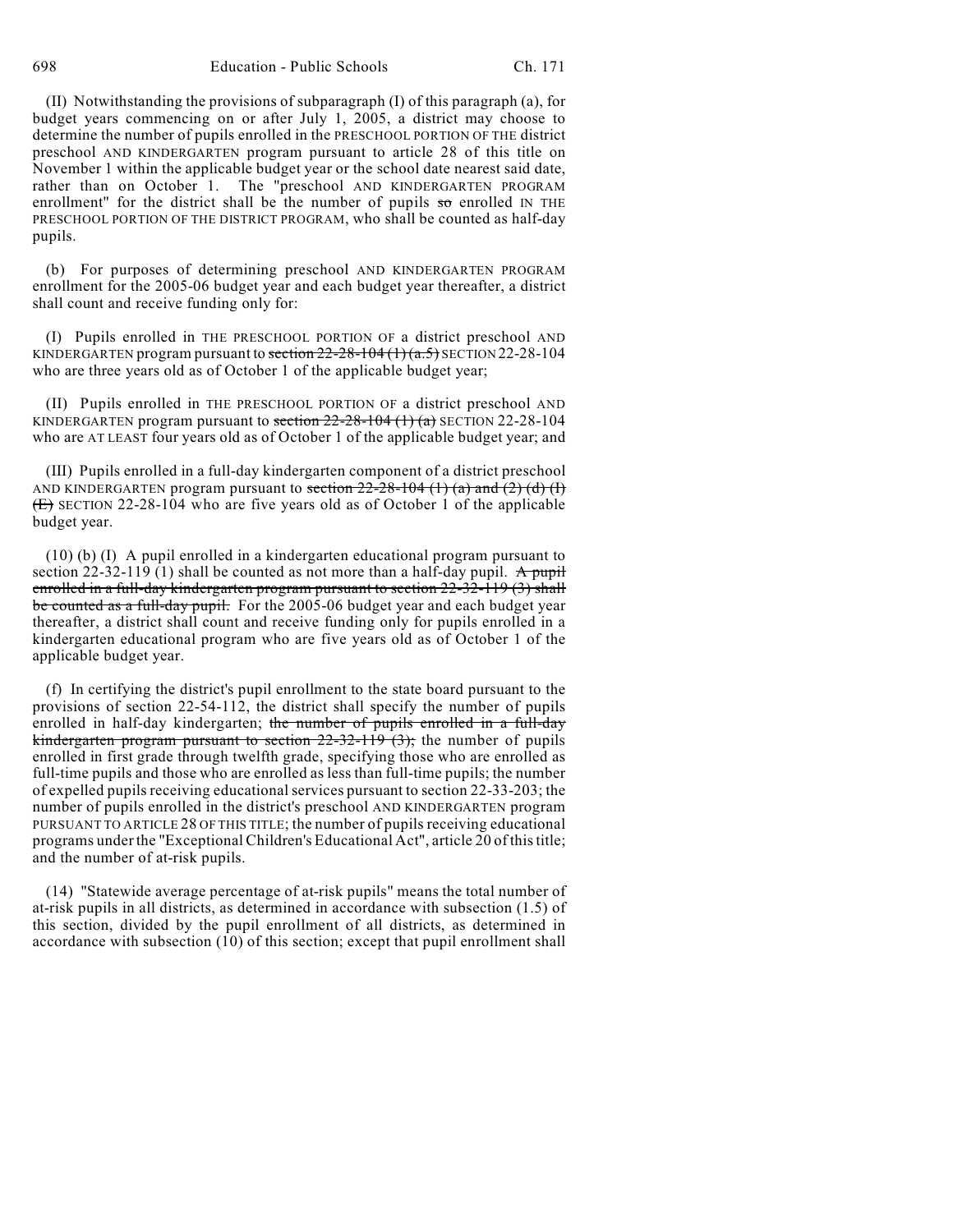not include the number of pupils enrolled in THE PRESCHOOL PORTION OF district preschool AND KINDERGARTEN programs pursuant to article 28 of this title and the number of three-THREE-YEAR-OLD or four-year-old pupils with disabilities receiving educational programs pursuant to article 20 of this title.

**SECTION 43.** 22-54-105 (4), Colorado Revised Statutes, is amended to read:

**22-54-105. Instructional supplies and materials - capital reserve and insurance reserve - at-risk funding - preschool and kindergarten funding.** (4) For the 2001-02 budget year and any budget year thereafter, every district participating in the state preschool AND KINDERGARTEN program pursuant to article 28 of this title shall budget an amount equal to the district's per pupil operating revenues multiplied by the district's preschool AND KINDERGARTEN PROGRAM enrollment as defined in section  $22-54-103$  (9.5). Such THE budgeted amount shall be allocated to the preschool AND KINDERGARTEN program fund created in section 22-45-103 (1) (g) and expended in accordance with said paragraph (g). Any moneys in the fund that are not projected to be expended during a budget year shall be budgeted for the district's preschool AND KINDERGARTEN program in the next budget year.

**SECTION 44.** 22-54-112 (2) (a), Colorado Revised Statutes, is amended to read:

**22-54-112. Reports to the state board.** (2) (a) On or before November 10 of each year, the secretary of the board of education of each district shall certify to the state board the pupil enrollment, the on-line pupil enrollment, and the preschool AND KINDERGARTEN PROGRAM enrollment of the district taken in the preceding October or previously in November.

**SECTION 45.** 22-55-102 (8) and (10), Colorado Revised Statutes, are amended to read:

**22-55-102. Definitions.** As used in this article, unless the context otherwise requires:

(8) "Kindergarten programs" include, but are not limited to, the full-day kindergarten PORTION OF A DISTRICT PRESCHOOL AND KINDERGARTEN program described in section 22-28-104.  $(2)$   $(d)$   $(l)$ .

(10) "Preschool programs" include, but are not limited to, the PRESCHOOL PORTION OF THE state preschool AND KINDERGARTEN program created pursuant to section 22-28-104.

**SECTION 46.** 26-6-102 (1.5), Colorado Revised Statutes, is amended to read:

**26-6-102. Definitions - repeal.** As used in this article, unless the context otherwise requires:

(1.5) "Child care center" means a facility, by whatever name known, that is maintained for the whole or part of a day for the care of five or more children who are eighteen years of age or younger and who are not related to the owner, operator, or manager thereof, whether such THE facility is operated with or without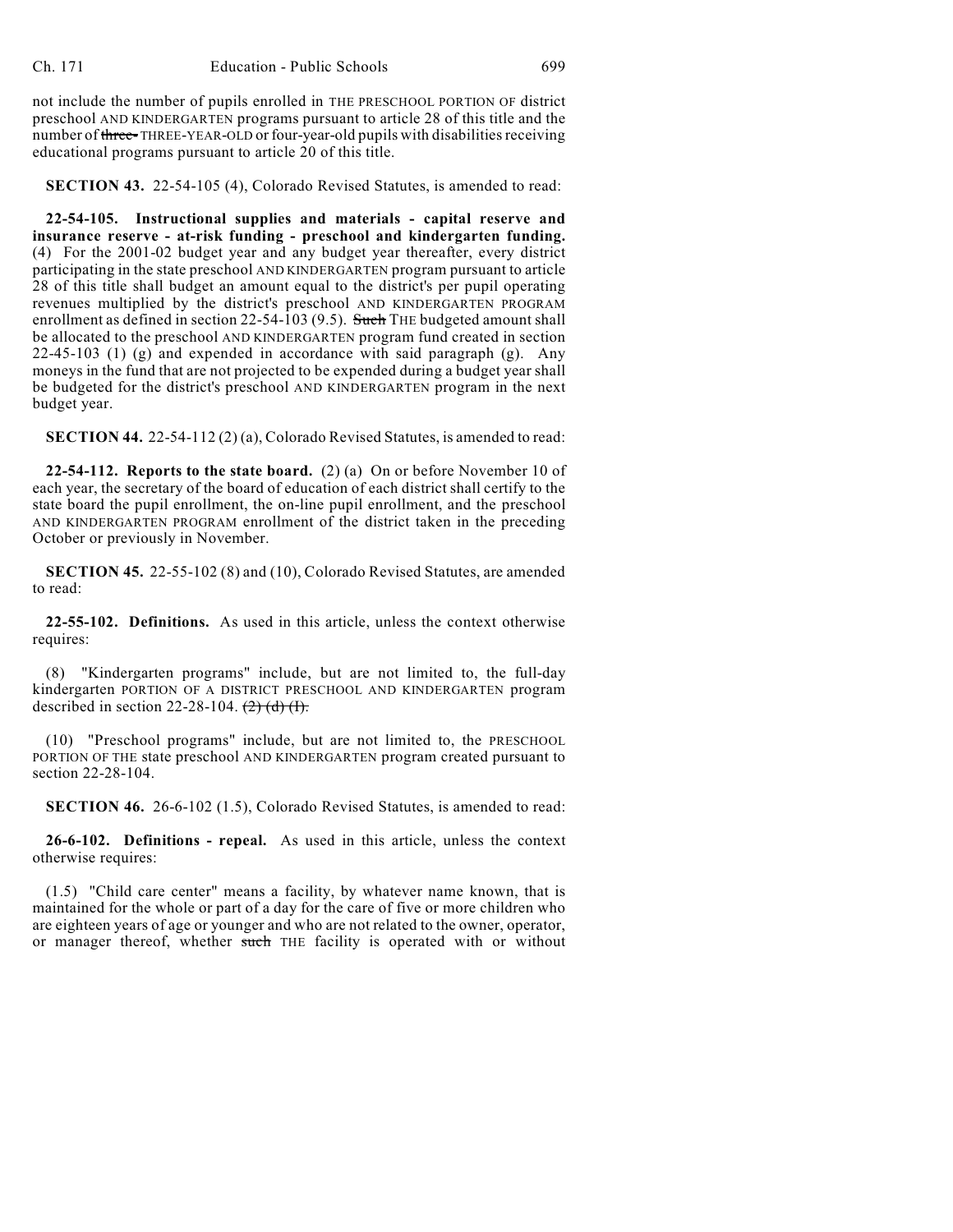compensation for such care and with or without stated educational purposes. The term includes, but is not limited to, facilities commonly known as day care centers, school-age child care centers, before and after school programs, nursery schools, kindergartens, preschools, day camps, summer camps, and centers for developmentally disabled children and those facilities that give twenty-four-hour care for children and includes those facilities for children under the age of six years with stated educational purposes operated in conjunction with a public, private, or parochial college or a private or parochial school; except that the term shall not apply to any kindergarten maintained in connection with a public, private, or parochial elementary school system of at least six grades or operated as a component of a school district's preschool AND KINDERGARTEN program operated pursuant to article 28 of title 22, C.R.S. The term shall not include any facility licensed as a family child care home or foster care home.

**SECTION 47.** 26-6.5-104 (1), Colorado Revised Statutes, is amended to read:

**26-6.5-104. Funding.** (1) Applicants for the pilot site agencies must at a minimum consolidate funding from the Colorado preschool AND KINDERGARTEN program that operates under the authority of local school districts PURSUANT TO ARTICLE 28 OF TITLE 22, C.R.S., and child care subsidy moneys that are administered by local boards of county commissioners.

**SECTION 48.** 26-6.5-106 (2) (b) (I), the introductory portion to 26-6.5-106 (3.5) (a) (I), and  $26-6.5-106(3.5)$  (a) (II) (C), Colorado Revised Statutes, are amended to read:

**26-6.5-106. School-readiness quality improvement program.** (2) **Definitions.** As used in this section, unless the context otherwise requires:

(b) "Early care and education providers" and "early care and education facilities" mean school districts, providers, or facilities:

(I) That are licensed pursuant to part 1 of article 6 of this title or that participate in the Colorado preschool AND KINDERGARTEN program pursuant to article 28 of title 22, C.R.S.; and

(3.5) **Early childhood care and education councils.** (a) (I) Communities throughout the state that do not have a pilot site agency may identify an existing entity or establish a new entity to serve as the early childhood care and education council to work toward the development and implementation of a comprehensive early childhood system to ensure the school readiness of young children in the community. A community may identify an existing entity, such as a consolidated child care pilot site agency or an interagency coordinating council or a Colorado DISTRICT preschool AND KINDERGARTEN program advisory council, to serve as its early childhood care and education council or it may establish a new council. To the extent it is practical, early childhood care and education councils shall be representative of the various public and private stakeholders in the community, as specified in this subsection (3.5), who are committed to supporting the preparedness of young children for school. Such stakeholders shall include:

(II) In addition, each early childhood care and education council may include, but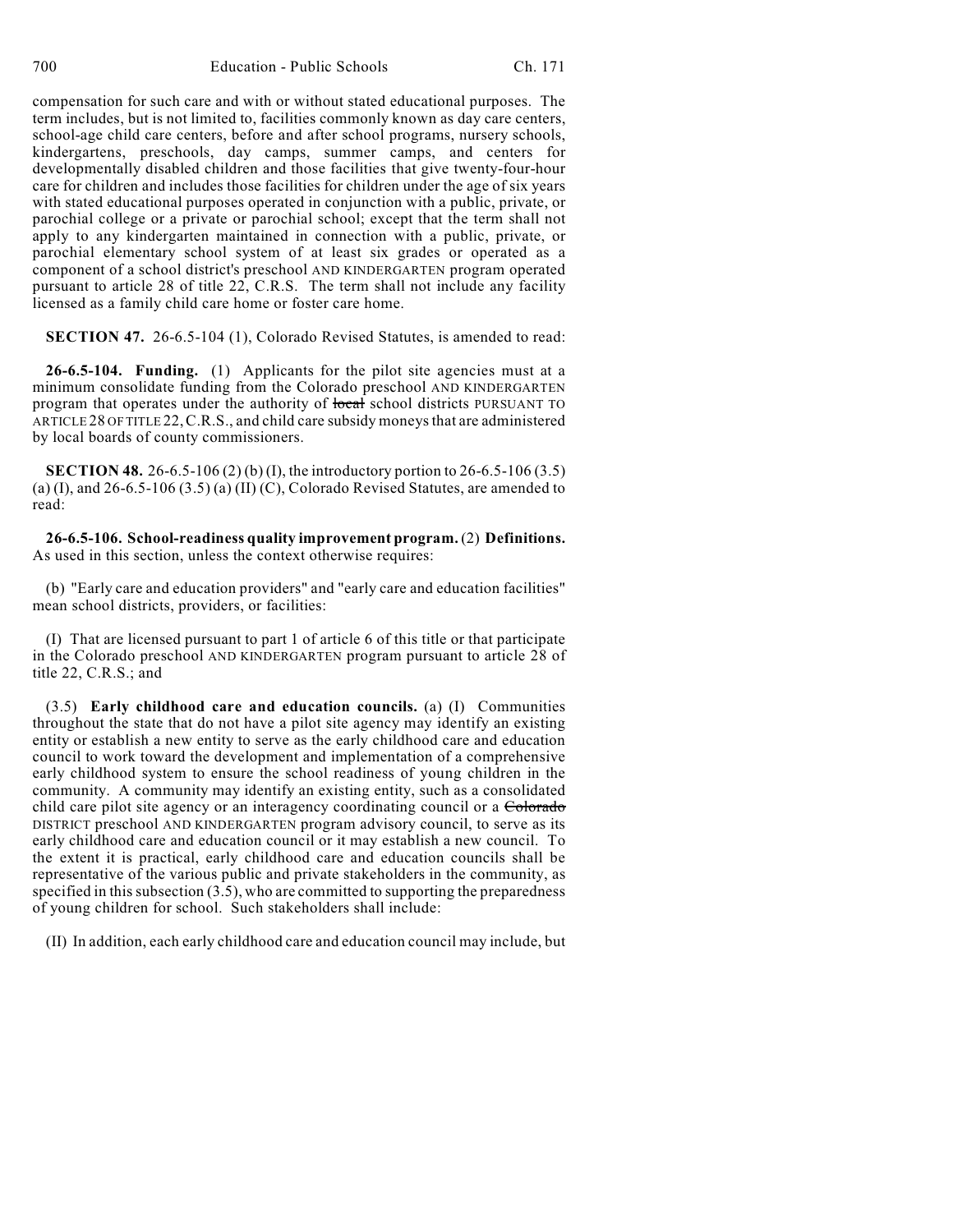is not limited to, representation from any combination of the following:

(C) The Colorado preschool AND KINDERGARTEN program ESTABLISHED IN ARTICLE 28 OF TITLE 22, C.R.S.;

**SECTION 49.** 2-3-1203 (3), Colorado Revised Statutes, is amended BY THE ADDITION OF A NEW PARAGRAPH to read:

**2-3-1203. Sunset review of advisory committees.** (3) The following dates are the dates for which the statutory authorization for the designated advisory committees is scheduled for repeal:

(cc) JULY 1, 2016: THE COLORADO SPECIAL EDUCATION FISCAL ADVISORY COMMITTEE CREATED IN SECTION 22-20-114.5 (2), C.R.S.

**SECTION 50.** 22-54-124 (1) (c), (1) (c.5), and (3) (a) (III) (A), Colorado Revised Statutes, are amended to read:

**22-54-124. State aid for charter schools - use of state education fund moneys.** (1) As used in this section:

(c) "District's certified charter school pupil enrollment" means the total number of pupils who are not on-line pupils, as defined in section  $22-30.5-103$  (1) (b.5) SECTION 22-30.5-103 (6), expected to be enrolled in all qualified charter schools that will receive funding from the district pursuant to section 22-30.5-112 for the budget year for which state education fund moneys are to be appropriated and distributed pursuant to subsection (4) of this section, as certified by the department of education pursuant to paragraph (b) of subsection (3) of this section during the budget year that immediately precedes said budget year.

(c.5) "Institute charter school's certified pupil enrollment" means the total number of pupils who are not on-line pupils, as defined in section  $22-30.5-502$  (7) SECTION 22-30.5-502 (9), expected to be enrolled in a qualified institute charter school that will receive funding pursuant to section 22-30.5-513 for the budget year for which state education fund moneys are to be appropriated and distributed pursuant to subsection (4) of this section, as certified by the department of education pursuant to paragraph (b) of subsection (3) of this section during the budget year that immediately precedes said budget year.

(3) (a) (III) (A) The total amount of state education fund moneys to be appropriated for all eligible districts and for all eligible institute charter schools for the 2003-04 THE 2003-04, 2004-05, 2005-06, AND 2007-08 budget year YEARS and each budget year thereafter shall be an amount equal to five million dollars. FOR THE 2006-07 BUDGET YEAR, SEVEN MILLION EIGHT HUNDRED THOUSAND DOLLARS SHALL BE APPROPRIATED FOR ALL ELIGIBLE DISTRICTS AND FOR ALL ELIGIBLE INSTITUTE CHARTER SCHOOLS FROM THE STATE EDUCATION FUND.

**SECTION 51.** 22-32-109 (1), Colorado Revised Statutes, is amended BY THE ADDITION OF A NEW PARAGRAPH to read:

**22-32-109. Board of education - specific duties.** (1) In addition to any other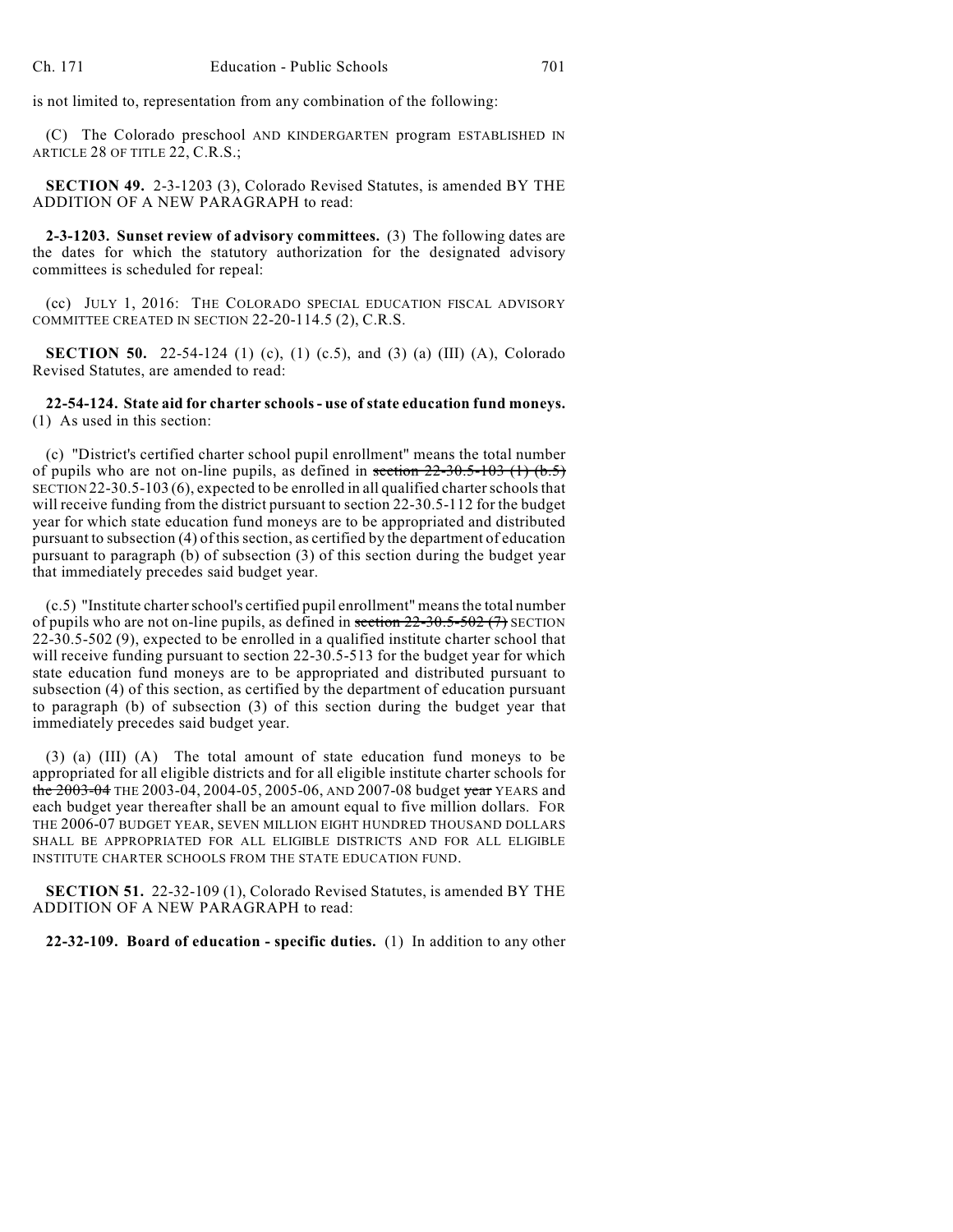duty required to be performed by law, each board of education shall have and perform the following specific duties:

(ii) TO ADOPT A POLICY WITHIN NINETY DAYS AFTER THE EFFECTIVE DATE OF THIS PARAGRAPH (ii) TO ENSURE THAT THE RIGHT OF SCHOOL DISTRICT EMPLOYEES AND STUDENTS TO DISPLAY REASONABLY THE FLAG OF THE UNITED STATES SHALL NOT BE INFRINGED WITH RESPECT TO THE DISPLAY:

(I) ON AN INDIVIDUAL'S PERSON; OR

(II) ON AN INDIVIDUAL'S PERSONAL PROPERTY OR PROPERTY THAT IS UNDER THE TEMPORARY CONTROL OF AN EMPLOYEE OR A STUDENT, INCLUDING BUT NOT LIMITED TO A DESK TOP OR A LOCKER.

**SECTION 52.** 22-11-104 (2) (1) and (2) (m), Colorado Revised Statutes, are amended, and the said 22-11-104 (2) is further amended BY THE ADDITION OF A NEW PARAGRAPH, to read:

**22-11-104. Accreditation indicators.** (2) **Contents.** The accreditation indicators shall include but shall not be limited to the following:

(l) Continuing education rates; and

(m) Mobility rates; AND

(n) COMPLIANCE WITH SECTION 22-32-109 (1) (ii) THROUGH ADOPTION OF A POLICY TO ENSURE THAT THE RIGHT OF SCHOOL DISTRICT EMPLOYEES AND STUDENTS TO DISPLAY REASONABLY THE FLAG OF THE UNITED STATES IS NOT INFRINGED.

**SECTION 53.** Part III (2) (B) and (2) (C) and the affected totals of section 2 of chapter 354, Session Laws of Colorado 2005, as amended by House Bill 06-1215, enacted at the Second Regular Session of the Sixty-fifth General Assembly, are amended to read:

Section 2. **Appropriation.**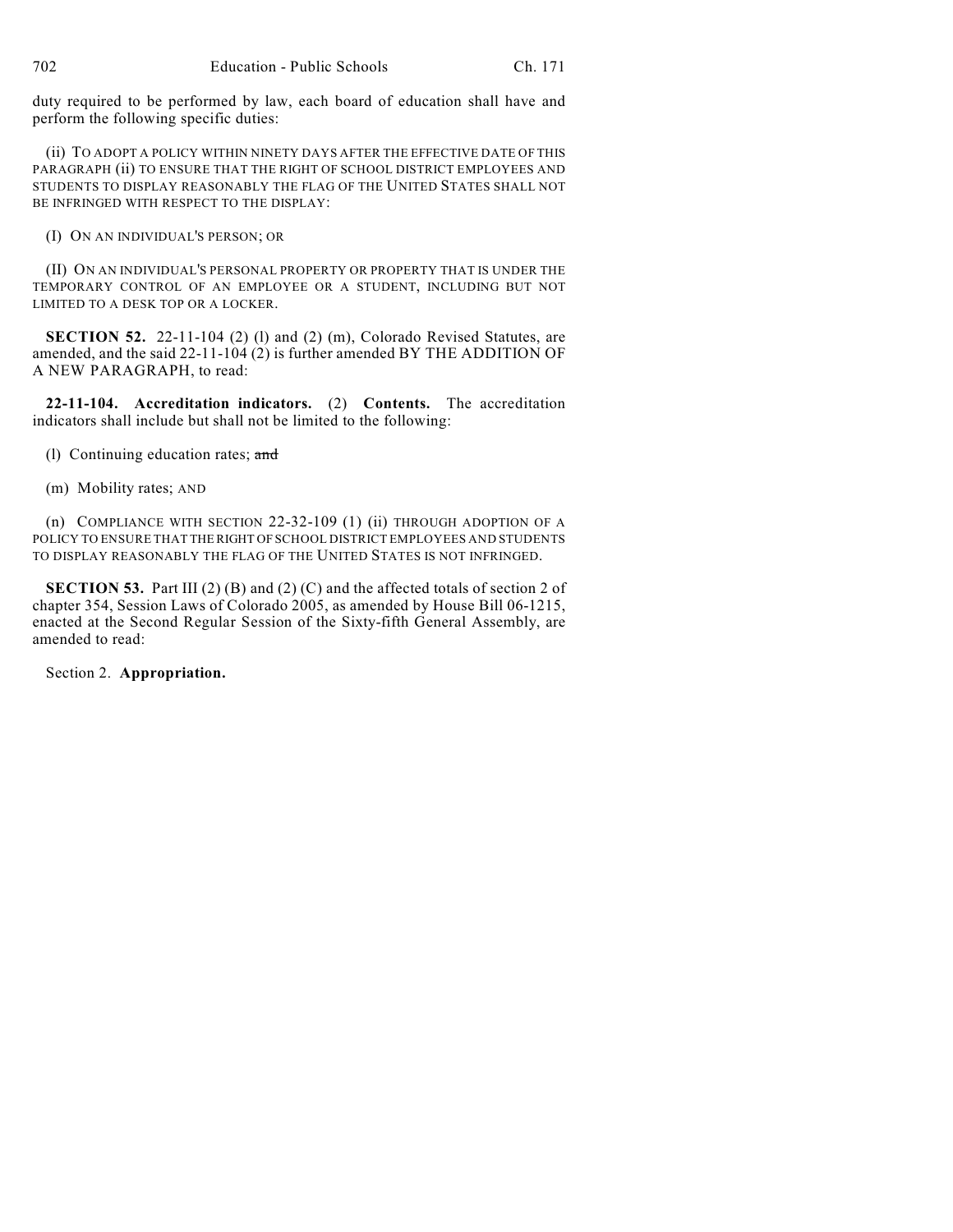## **PART III DEPARTMENT OF EDUCATION**

| (2) ASSISTANCE TO PUBLIC SCHOOLS<br>(B) Categorical Programs <sup>15</sup><br>(I) District Programs Required by Statute<br>Special Education -<br>Children with |               |                       |                           |                          |
|-----------------------------------------------------------------------------------------------------------------------------------------------------------------|---------------|-----------------------|---------------------------|--------------------------|
| <b>Disabilities</b>                                                                                                                                             | 238,066,114   | <del>71,572,347</del> | $16,478,950$ <sup>a</sup> | 150,014,817              |
|                                                                                                                                                                 | 258,066,114   | 91,572,347            |                           |                          |
|                                                                                                                                                                 |               |                       | $(0.5$ FTE)               | $(48.9$ FTE)             |
| English Language                                                                                                                                                |               |                       |                           |                          |
| Proficiency Program                                                                                                                                             | 11,885,600    | 3,101,598             | $1,205,957$ <sup>b</sup>  | 7,578,045                |
|                                                                                                                                                                 |               |                       | $(0.5$ FTE)               | $(4.1$ FTE)              |
|                                                                                                                                                                 | 249, 951, 714 |                       |                           |                          |
|                                                                                                                                                                 | 269,951,714   |                       |                           |                          |
| (II) Other Categorical Programs<br>Federal Special<br><b>Education Grant for</b><br>Infants, Toddlers, and<br>Their Families <sup>16, 17</sup><br>Public School | 7,215,847     |                       |                           | 7,215,847<br>$(5.1$ FTE) |
| Transportation                                                                                                                                                  | 41,609,133    | 36,922,227            | 4,686,906°                |                          |

| Ch. 171 | Education - Public Schools | 703 |
|---------|----------------------------|-----|
|         |                            |     |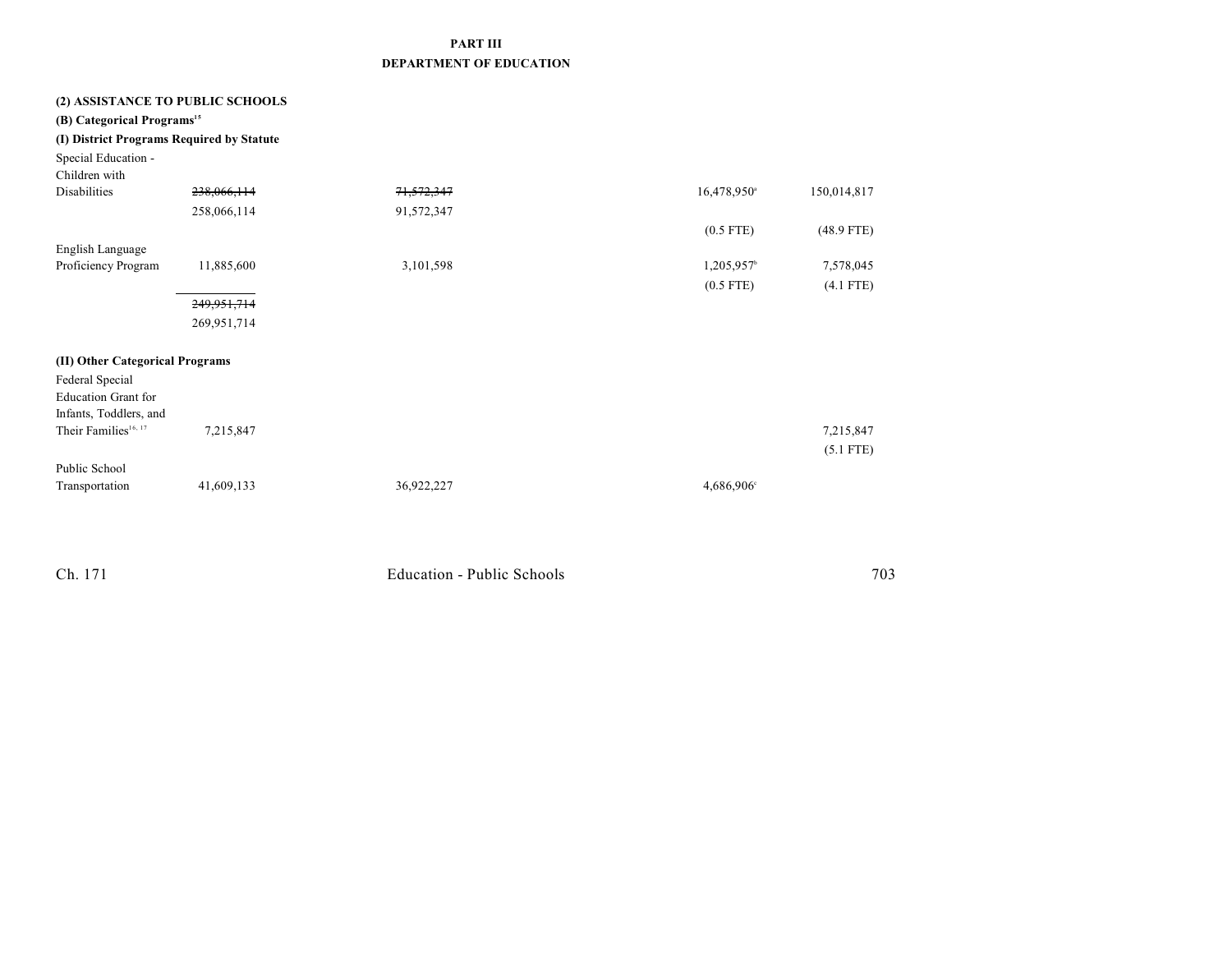## Ch. 171 Education - Public Schools 704

| ITEM &<br><b>SUBTOTAL</b> | <b>TOTAL</b> | APPROPRIATION FROM            |                               |                      |                        |                                |
|---------------------------|--------------|-------------------------------|-------------------------------|----------------------|------------------------|--------------------------------|
|                           |              | <b>GENERAL</b><br><b>FUND</b> | <b>GENERAL</b><br><b>FUND</b> | CASH<br><b>FUNDS</b> | CASH<br><b>FUNDS</b>   | <b>FEDERAL</b><br><b>FUNDS</b> |
| \$                        | \$           | \$                            | \$                            | \$                   | \$                     | \$                             |
|                           |              |                               |                               |                      |                        |                                |
|                           |              |                               |                               |                      |                        |                                |
|                           |              |                               |                               |                      |                        |                                |
|                           |              |                               |                               |                      |                        |                                |
|                           |              |                               |                               |                      |                        |                                |
|                           |              |                               |                               |                      |                        |                                |
| 19,996,048                |              | 17,792,850                    |                               |                      | 2,203,198°             |                                |
|                           |              |                               |                               |                      |                        |                                |
|                           |              |                               |                               |                      |                        |                                |
| 6,258,744                 |              | 5,500,000                     |                               |                      | 758,744°               |                                |
|                           |              |                               |                               |                      |                        |                                |
|                           |              |                               |                               |                      |                        |                                |
| 6,285,171                 |              | 5,788,807                     |                               |                      | 496,364°               |                                |
|                           |              |                               |                               |                      |                        |                                |
| 889,541                   |              | 833,405                       |                               |                      | $56,136^{\circ}$       |                                |
|                           |              |                               |                               |                      |                        |                                |
| 600,000                   |              |                               |                               |                      | $600,000$ <sup>d</sup> |                                |
| 82,854,484                |              |                               |                               |                      |                        |                                |
|                           |              |                               |                               | <b>EXEMPT</b>        |                        | <b>EXEMPT</b>                  |

<sup>a</sup> Of this amount, \$16,380,950 shall be from the State Education Fund created in Section 17 (4) of Article IX of the State Constitution, and \$98,000(T) shall be from federal funds appropriated in the Department of Human Services.

<sup>b</sup> Of this amount, \$941,957 shall be from the State Education Fund created in Section 17 (4) of Article IX of the State Constitution, and \$264,000(T) shall be from federal funds transferred from the Department of Human Services.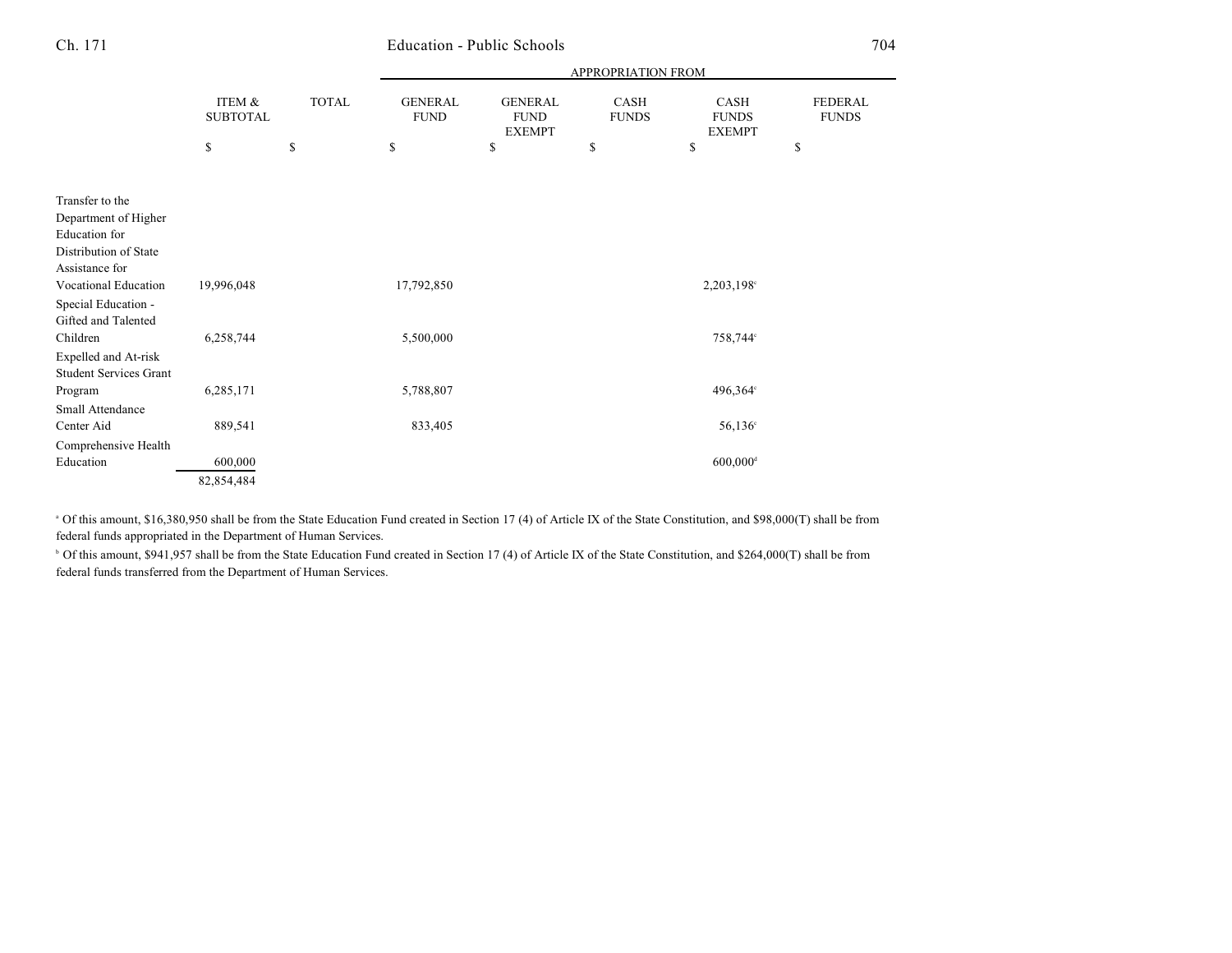$\degree$  These amounts shall be from the State Education Fund created in Section 17 (4) of Article IX of the State Constitution.

<sup>d</sup> This amount shall be from reserves in the Colorado Comprehensive Health Education Fund created in Section 22-25-109, C.R.S.

#### **(C) Grant Programs and Other Distributions 18**

| Read-to-Achieve Cash        |            |                                   |                              |             |
|-----------------------------|------------|-----------------------------------|------------------------------|-------------|
| Fund                        | 4,359,902  |                                   | 4,359,902 <sup>a</sup>       |             |
| Read-to-Achieve Grant       |            |                                   |                              |             |
| Program                     | 4,359,902  |                                   | 4,359,902 <sup>b</sup>       |             |
| Federal Title I Reading     |            |                                   |                              |             |
| First Grant                 | 11,597,722 |                                   |                              | 11,597,722  |
|                             |            |                                   |                              | $(8.5$ FTE) |
| S.B. 97-101 Public          |            |                                   |                              |             |
| School Health Services      | 14,585,895 |                                   | $14,585,895(T)$ <sup>c</sup> |             |
|                             |            |                                   | $(1.4$ FTE)                  |             |
| State Public School         |            |                                   |                              |             |
| Fund, Contingency           |            |                                   |                              |             |
| $\mbox{Reserve}^{19,\,20}$  | 3,767,309  |                                   | 3,767,309 <sup>d</sup>       |             |
| State Public School         |            |                                   |                              |             |
| Fund, School Capital        |            |                                   |                              |             |
| Construction                |            |                                   |                              |             |
| <b>Expenditures Reserve</b> | 10,000,000 |                                   | 10,000,000                   |             |
|                             | 21,500,000 | 5,750,000                         | 15,750,000°                  |             |
|                             |            |                                   | $(2.0$ FTE)                  |             |
| <b>SCHOOL</b>               |            |                                   |                              |             |
| <b>CONSTRUCTION AND</b>     |            |                                   |                              |             |
| <b>RENOVATION FUND</b>      | 38,500,000 | 19,250,000 <sup>h</sup>           | 19,250,000 <sup>i</sup>      |             |
| Charter School Capital      |            |                                   |                              |             |
| Construction                | 5,000,000  |                                   | 5,000,000 <sup>f</sup>       |             |
| Ch. 171                     |            | <b>Education - Public Schools</b> |                              | 705         |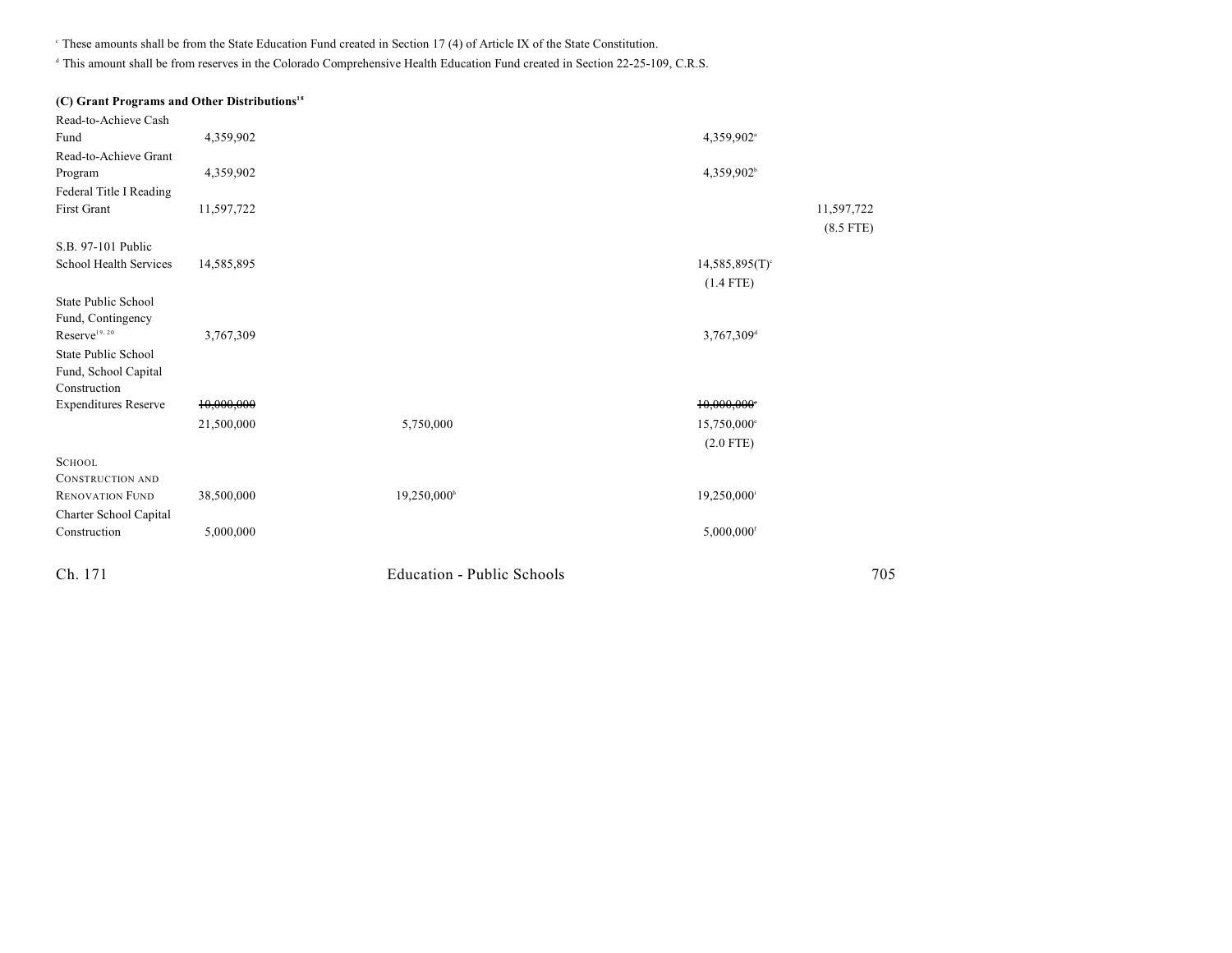### Ch. 171 Education - Public Schools 706

|                        |                           |              | APPROPRIATION FROM            |                                                |                             |                                              |                         |
|------------------------|---------------------------|--------------|-------------------------------|------------------------------------------------|-----------------------------|----------------------------------------------|-------------------------|
|                        | ITEM &<br><b>SUBTOTAL</b> | <b>TOTAL</b> | <b>GENERAL</b><br><b>FUND</b> | <b>GENERAL</b><br><b>FUND</b><br><b>EXEMPT</b> | <b>CASH</b><br><b>FUNDS</b> | <b>CASH</b><br><b>FUNDS</b><br><b>EXEMPT</b> | FEDERAL<br><b>FUNDS</b> |
|                        | \$                        | \$           | \$                            | \$                                             | \$                          | \$                                           | \$                      |
|                        |                           |              |                               |                                                |                             |                                              |                         |
| State Match for School |                           |              |                               |                                                |                             |                                              |                         |
| Lunch Program          | 2,472,644                 |              |                               |                                                | 2,472,644 <sup>s</sup>      |                                              |                         |
| School Breakfast       |                           |              |                               |                                                |                             |                                              |                         |
| Program                | 250,000                   |              | 250,000                       |                                                |                             |                                              |                         |
| Colorado History Day   | 10,000                    |              |                               |                                                |                             | $10,000$ <sup>f</sup>                        |                         |
|                        | 56,403,374                |              |                               |                                                |                             |                                              |                         |
|                        | 106,403,374               |              |                               |                                                |                             |                                              |                         |

<sup>a</sup> This amount shall be from the Tobacco Litigation Settlement Cash Fund created in Section 24-22-115, C.R.S., pursuant to Section 24-75-1104.5 (1) (h), C.R.S.

<sup>b</sup> This amount shall be from the Read-to-Achieve Cash Fund created in Section 22-7-506 (4) (a) (I), C.R.S.

This amount shall be from federal Medicaid funds appropriated to the Department of Health Care Policy and Financing. Of this amount, \$184,168 shall be for administrative expenditures incurred by the Department of Education.

<sup>d</sup> This amount shall be from school district reimbursements that are credited to the State Public School Fund, Contingency Reserve, pursuant to Section 22-54-117 (5) (b), C.R.S.

<sup>c</sup> Of this amount, \$5,000,000 shall be from the State Education Fund created in Section 17 (4) of Article IX of the State Constitution, and \$5,000,000 \$10,750,000 shall be from the State Public School Fund, School Capital Construction Expenditures Reserve established in Section 22-54-117 (1.5), C.R.S. Of the latter amount, \$143,569 shall be for administrative expenditures.

<sup>f</sup> These amounts shall be from the State Education Fund created in Section 17 (4) of Article IX of the State Constitution.

<sup>8</sup> This amount shall be from rental income earned on public school lands that is credited to the Public School Income Fund pursuant to Section 36-1-116 (1) (a), C.R.S., and transferred to the State Public School Fund pursuant to Section 22-54-114 (1), C.R.S.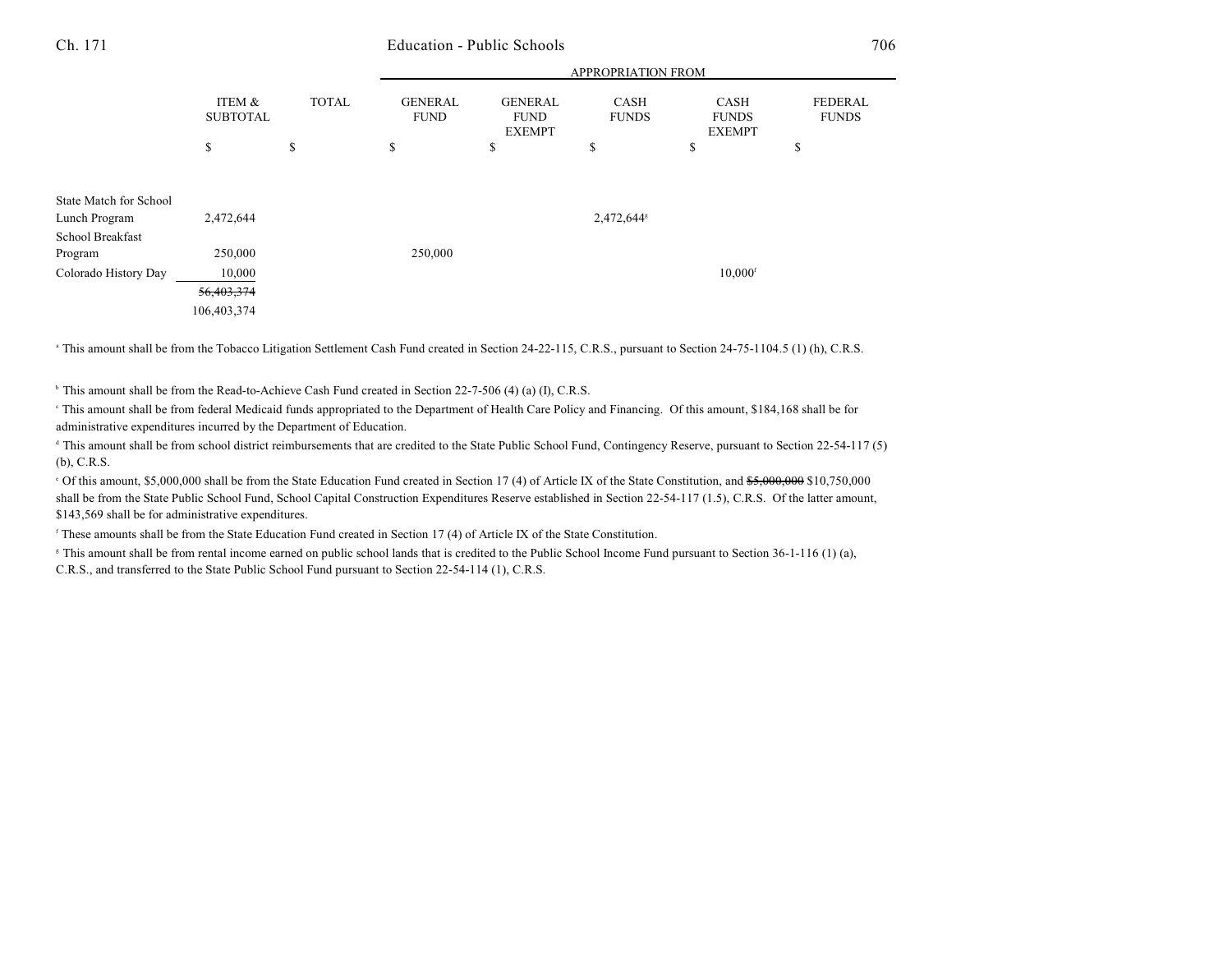<sup>h</sup> Of this amount, \$5,000,000 is appropriated as a result of a requirement of a final state court order and shall not be subject to the statutory LIMITATION ON GENERAL FUND APPROPRIATIONS PURSUANT TO SECTION 24-75-201.1 (1) (a) (III) (B), C.R.S.

<sup>1</sup> THIS AMOUNT SHALL BE FROM THE SCHOOL CONSTRUCTION AND RENOVATION FUND ESTABLISHED IN SECTION 22-43.7-103, C.R.S. THIS AMOUNT SHALL BECOME AVAILABLE FOR THE PAYMENT OF MATCHING GRANTS UPON PASSAGE OF THIS ACT AND SHALL REMAIN AVAILABLE FOR THIS PURPOSE UNTIL JULY 1, 2007.

## 3,564,584,717 3,634,584,717

#### **TOTALS PART III**

| $(EDUCATION)^{4,5}$ | <del>\$3,613,732,852</del> \$2,708,759,154 | \$15,292,983 | <del>\$390,919,102</del> * | \$498,761,613 |
|---------------------|--------------------------------------------|--------------|----------------------------|---------------|
|                     | \$3,683,732,852 \$2,753,759,154            |              | \$415.919.102              |               |

 $^{\circ}$  Of this amount, \$23,238,461 contains a (T) notation.

Ch. 171 **Education - Public Schools** 707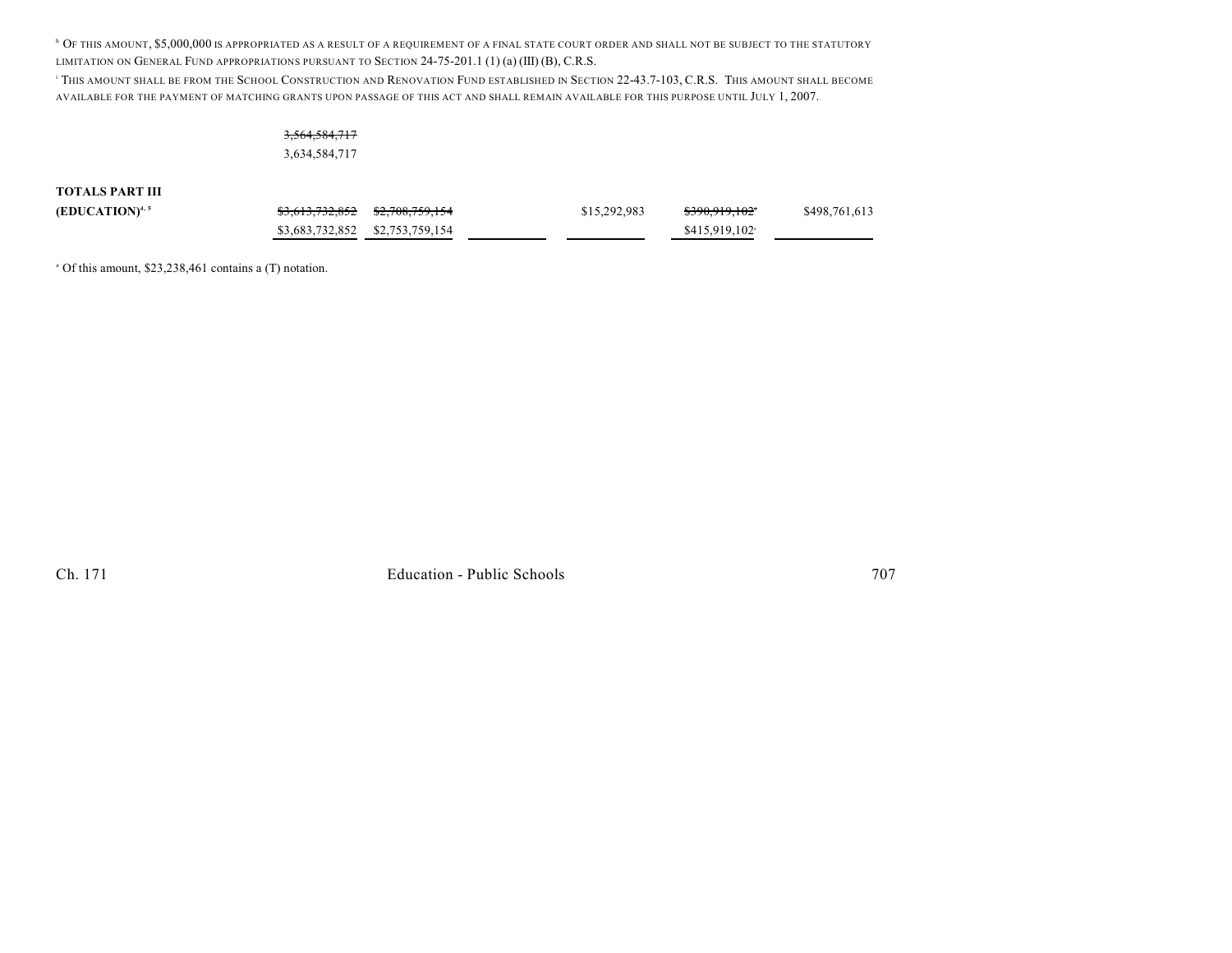**SECTION 54. Appropriation - adjustments to the 2006 long bill.** (1) In addition to any other appropriation, there is hereby appropriated, out of any moneys in the general fund, not otherwise appropriated, to the department of education, management and administration, for the fiscal year beginning July 1, 2006, the sum ofsixty-five thousand eight hundred four dollars (\$65,804) and 1.0 FTE, or so much thereof as may be necessary, for the administration of the state preschool and kindergarten program established in section 22-28-104, Colorado Revised Statutes.

(2) In addition to any other appropriation, there is hereby appropriated, out of any moneys in the general fund, not otherwise appropriated, to the department of education, for management and administration, for the fiscal year beginning July 1, 2006, the sum of thirty-seven thousand five hundred eighty-two dollars (\$37,582) and 0.5 FTE, or so much thereof as may be necessary, for the implementation of section 22-20-114.5, Colorado Revised Statutes.

(3) In addition to any other appropriation, there is hereby appropriated to the department of education, for the fiscal year beginning July 1, 2006, the sum of one million two hundred eighty-three thousand three hundred seventy-seven dollars (\$1,283,377), or so much thereof as may be necessary, for the implementation of section 22-54-126, Colorado Revised Statutes. Of said sum, two hundred eighty-three thousand three hundred seventy-seven dollars (\$283,377) shall be from the general fund and one million dollars (\$1,000,000) shall be from the state education fund created in section 17 (4) of article IX of the state constitution.

(4) In addition to any other appropriation, there is hereby appropriated, out of any moneys in the state education fund created in section 17 (4) of article IX of the state constitution, not otherwise appropriated, to the department of education, for the fiscal year beginning July 1,  $2006$ , the sum of one million dollars (\$1,000,000) and 0.3 FTE, or so much thereof as may be necessary, for the implementation of the summer school grant program created in section 22-7-803, Colorado Revised Statutes.

(5) In addition to any other appropriation, there is hereby appropriated, out of any moneys in the state education fund created in section 17 (4) of article IX of the state constitution, not otherwise appropriated, to the department of education, for the implementation of the facility summer school grant program created in section 22-86-103, Colorado Revised Statutes, for the fiscal year beginning July 1, 2006, the sum of five hundred thousand dollars (\$500,000), or so much thereof as may be necessary, for the implementation of this act.

(6) In addition to any other appropriation, there is hereby appropriated, out of any moneys in the state education fund created in section 17 (4) of article IX of the state constitution, not otherwise appropriated, to the department of education, for the provision of assistance to persons seeking national credentials pursuant to section 22-60.5-112.5, Colorado Revised Statutes, for the fiscal year beginning July 1, 2006, the sum of one hundred thousand dollars (\$100,000), or so much thereof as may be necessary, for the implementation of this act.

(7) In addition to any other appropriation, there is hereby appropriated, out of any moneys in the general fund not otherwise appropriated, to the legislative department, for allocation to the general assembly for the purposes set forth in